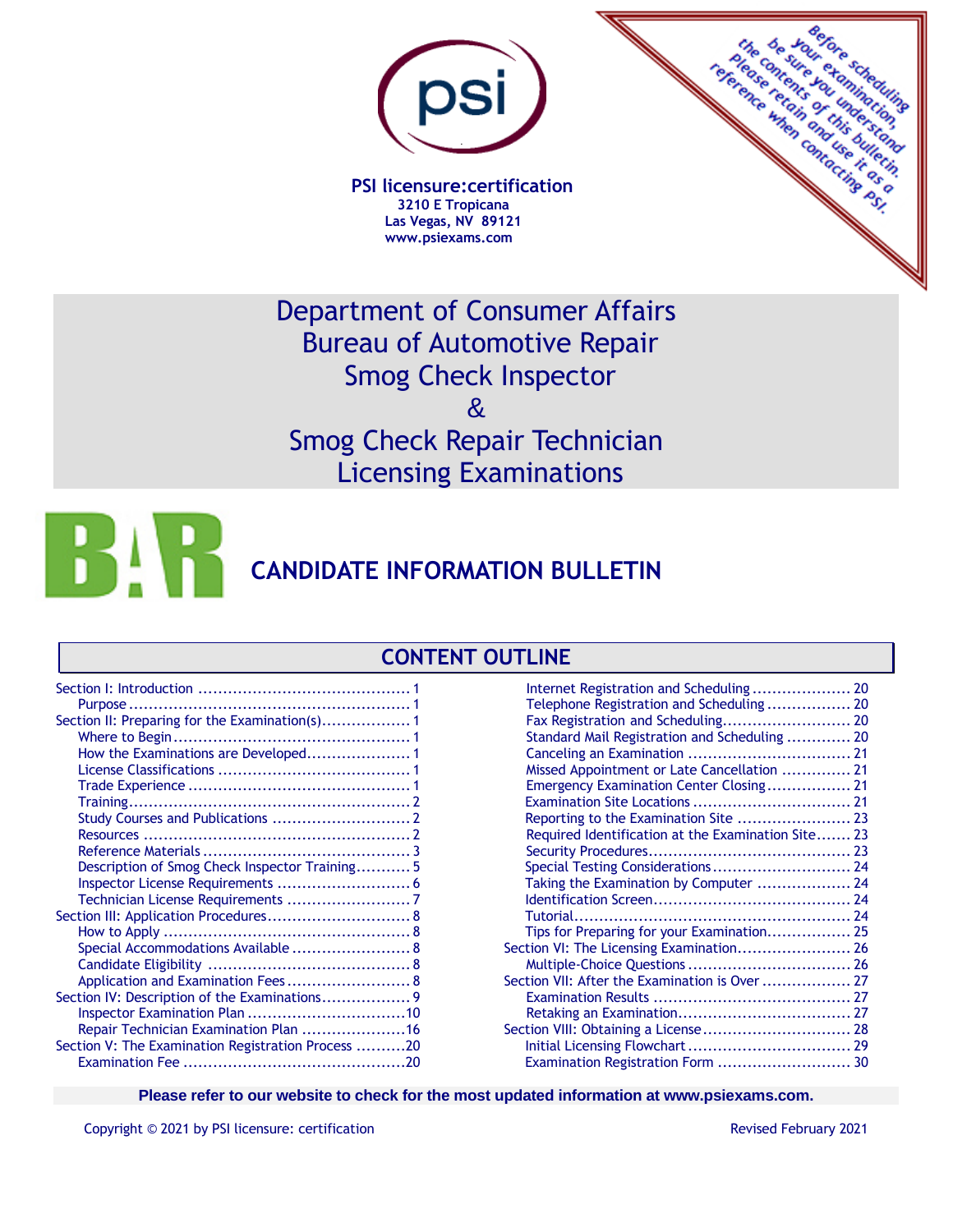# **SECTION 1: INTRODUCTION**

### **PURPOSE**

The California Department of Consumer Affairs, Bureau of Automotive Repair (BAR) developed this handbook to help you prepare for the Smog Check Inspector Licensing Examination and the Smog Check Repair Technician Licensing Examination. The purpose of each examination is to assess the basic qualifications of the applicant. We strongly recommend that you read every section of this handbook carefully, well in advance of the examination(s).

The Smog Check Inspector Licensing Examination and the Smog Check Repair Technician Licensing Examination are used only to initially obtain a license. Smog Check Inspectors and Smog Check Repair Technicians renewing a license must complete and submit a license renewal application to BAR. Additional requirements for renewal of these licenses may be required.

Licensed Smog Check Inspectors may inspect and certify vehicles included in the Smog Check Program, no smog check related diagnoses or repairs may be performed by Inspectors. Smog Check Repair Technicians may perform vehicle emission control system adjustments, diagnoses and repairs to failed vehicles included in the Smog Check Program. Smog Check inspections and repairs may only be completed by licensed Inspectors and Repair Technicians at appropriately licensed stations.

**This handbook will not give you all the knowledge that you need.** It is intended to help you determine what training and/or skills you need to pass the Inspector and/or Repair Technician examination and provide an idea of what the actual examinations are like.

The handbook gives recommendations for studying, information on the format of the examinations, a general description of the examinations, and examples of the kinds of questions you will encounter with each examination.

## **SECTION II: PREPARING FOR THE EXAMINATION**

### **WHERE TO BEGIN**

In general, the Smog Check Inspector Licensing Examination evaluates a candidate's knowledge of Smog Check Program inspection requirements. The Smog Check Repair Technician Licensing Examination evaluates a candidate's knowledge of diagnoses and repairs. The questions in each examination are based on an Examination Plan. Review the information contained in this handbook carefully, including the examination plans, and set an appropriate schedule of study and review.

## **HOW THE EXAMINATIONS ARE DEVELOPED**

The examinations are developed by licensed Smog Check Technicians who work within guidelines established by DCA for the licensing of many regulated trades and professions. Every attempt is made to assure that the questions fairly and reasonably measure the competencies listed in the Examination Plans in Section IV.

First, the questions are written in a structured setting by technicians and are edited and reviewed by several groups of technicians. This assures that the questions are job-related and written in terms used by practicing technicians. This process provides for an impartial review of the questions to verify their accuracy and technical quality.

A series of statistics are compiled on each question. These statistics assist BAR in determining if a question is a fair measure of knowledge.

Then, the passing score is determined by another group of licensed technicians, who evaluate the difficulty of each question, as it relates to entry practice. These evaluations are

analyzed, and the passing score is determined, with an acceptable level of confidence that the examination separates the qualified candidates from the non-qualified candidates. Different forms of the examination may have different passing scores.

### **LICENSE CLASSIFICATIONS**

All applicants for a Smog Check Inspector or a Smog Check Repair Technician license must use the most current license application form. The form is available on the Smog Check website (www.smogcheck.ca.gov) under the Industry tab.

Regulations establish two classifications of licenses: Inspector and Repair Technician. Detailed qualification requirements are provided on Pages 7 to 8 of this handbook.

Individuals employed to perform inspections must possess a Smog Check Inspector License. Individuals employed to perform Smog Check related repairs must possess a Smog Check Repair Technician License. Inspectors employed in a licensed station may perform inspections in all areas of the State. Repair Technicians may perform diagnoses and repairs in a licensed repair station or test and repair station in all areas of the State.

### **TRADE EXPERIENCE**

Significant portions of the examination(s) relate directly to actual situations. Experience you acquire performing inspections, emission control, and related diagnostic and repair work increases the likelihood that you will answer these questions correctly.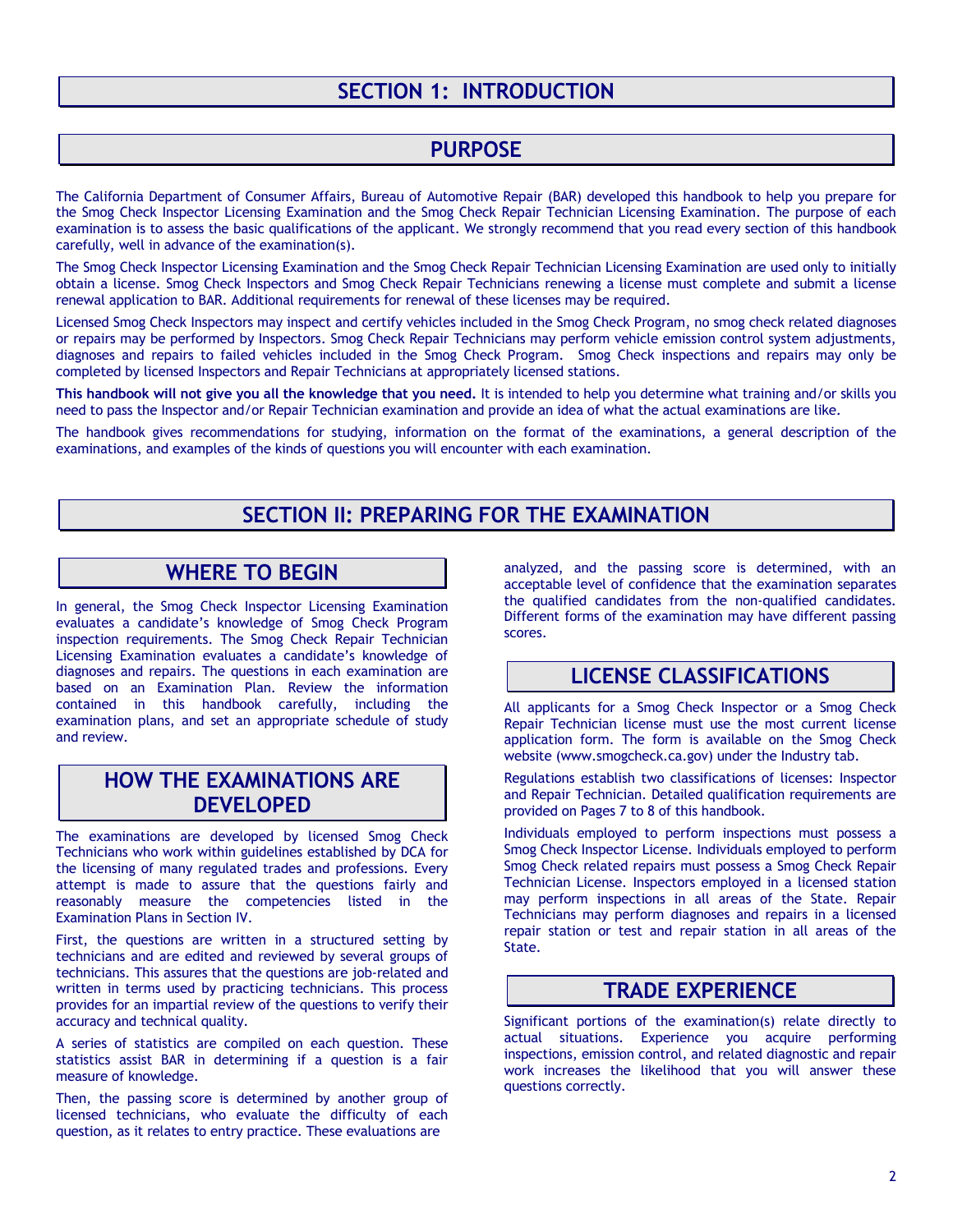### **TRAINING**

Smog Check Inspector and Repair Technicians shall have the option to do hands-on work in lieu of written work in order to successfully complete the department specified training and retraining courses or may complete comparable military training as documented by submission of Verification of Military Experience and Training (V-MET) records in lieu of meeting any other training-related requirements.

### **STUDY COURSES AND PUBLICATIONS**

Some persons may offer examination preparation courses or publications. We have no information to indicate that applicants who use these sources have a higher pass rate than those who do not. Training courses, other than BAR specified (or citation) courses, are **not** associated with BAR. No publishers or training sponsors have legal access to BAR's examination materials. We make every effort to ensure that the contents of our examinations remain confidential and that the questions are changed frequently.

### **RESOURCES**

### **A. INFORMATION ON PERFORMING INSPECTIONS**

Review of BAR training materials is helpful. They include the current edition of the Smog Check Manual, Smog Check Reference Guide*,* Smog Check OBD Reference, the BAR "Write It Right" booklet, as well as current Laws and Regulations Relating to Licensed Smog Check Stations.

See the reference materials list on the following page.

#### **B. INFORMATION ON DIAGNOSIS AND REPAIR (TECHNICIAN APPLICANTS)**

A number of commercially available publications, as well as training classes, offer detailed diagnostic and repair information (including diagrams and illustrations). They may be obtained from public and college libraries, bookstores, test equipment manufacturers, parts manufacturers, private and public schools, and vehicle manufacturers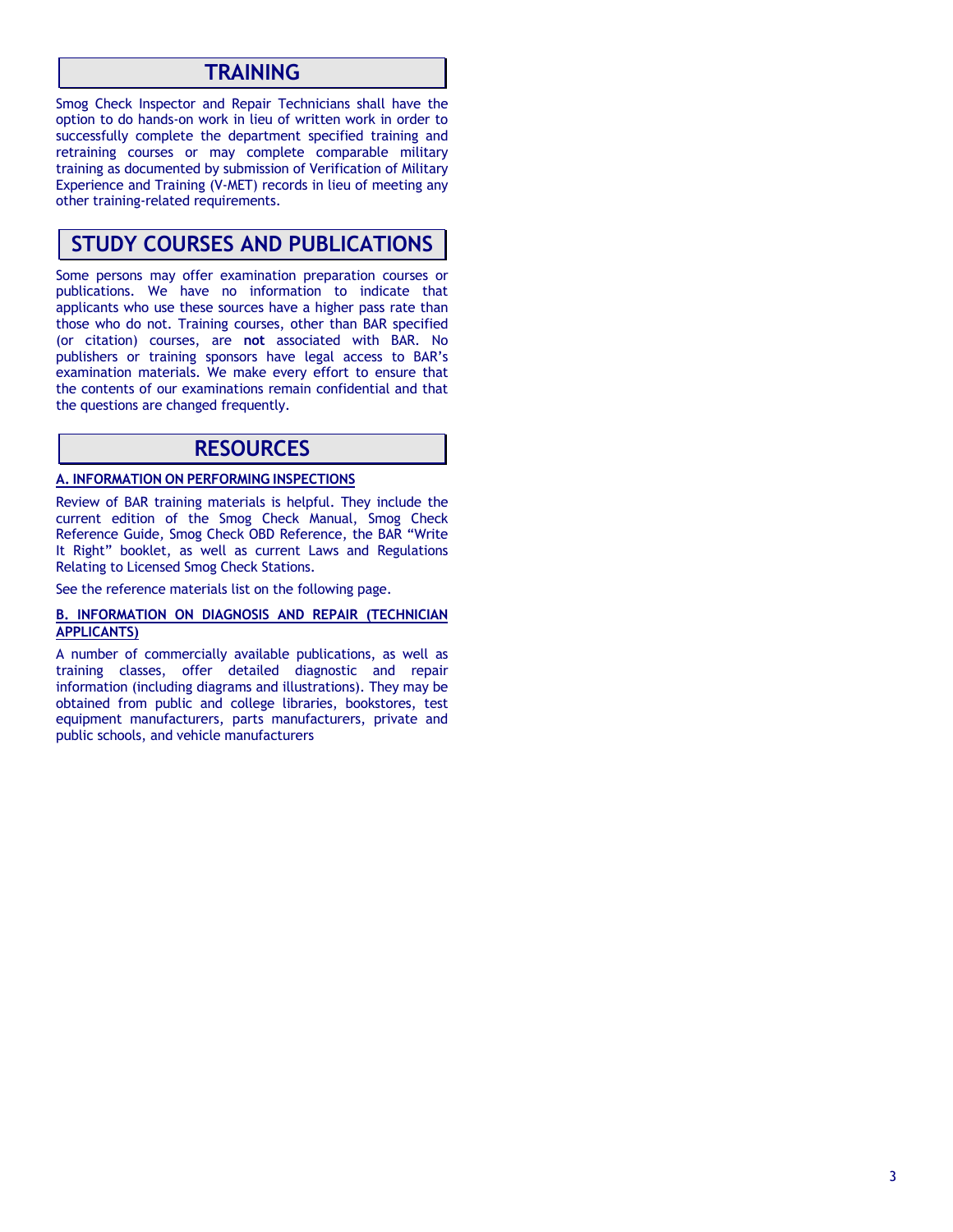# **REFERENCE MATERIALS**

Competency-based examinations are not based solely on textbook information, but on the skills and competencies required for safe and successful performance as a Smog Check Inspector or Repair Technician. Nevertheless, the following resources may be useful in reviewing information required for the examination and for organizing the material for study purposes.

When selecting publications, always confirm that you have the most recent editions. The references provided here may or may not represent the current editions. BAR does not endorse the publications used as a reference for the Repair Technician examination other than to disclose that they were used in the examination development process.

In addition, do not limit your study to the resources provided here. Although the references listed below present useful information, there are a number of additional or alternative sources that are suitable for study, including BAR's website. The list should be considered as illustrative rather than exhaustive. The references should be available from bookstores, on the Internet, or by contacting the publisher.

Applicants should review the Examination Plans carefully to obtain a reasonable expectation of the different topics for which they will be responsible, and to identify areas for which focused review may be helpful.

### *Available from BAR*

The BAR publications listed below were used as references when writing questions for both the Smog Check Inspector and Repair Technician licensing examinations. They are available on the Bureau of Automotive Repair's Smog Check website [\(www.smogcheck.ca.gov\)](http://www.smogcheck.ca.gov/). For Inspector candidates, BAR certified schools will also make these publications available as part of the training materials for the required Smog Check Training (Level 2). In addition to the procedural and administrative information contained in these publications, Inspector candidates must also have basic working knowledge of vehicle engine and emission control systems. To obtain this knowledge, Inspector candidates with minimal or no experience must complete the BAR specified Engine and Emission Control Training (Level 1). See page 6 for Inspector training information.

Smog Check Manual, Bureau of Automotive Repair.

Smog Check Reference Guide, Bureau of Automotive Repair.

Smog Check OBD Reference, Bureau of Automotive Repair.

Write It Right Booklet, Bureau of Automotive Repair.

Laws and Regulations Relating to Automotive Repair Dealers and Smog Check Stations, Bureau of Automotive Repair.

### *Repair Technician Examination Reference Materials*

#### *Only available commercially*

ATG, Advanced Drivability Diagnostic Strategies. San Diego, California; ATG, Inc. 2012; (858)486-8525

ATG, Chrysler Engine Performance. San Diego, California; ATG, Inc. 2012; (858)486-8525

ATG, Ford Engine Performance (1996-2011). San Diego, California; ATG, Inc. 2011; (858)486-8525

ATG, General Motors Engine Performance. San Diego, California; ATG, Inc. 2013; (858)486-8525

ATG, Hyundai and Kia Engine Performance. San Diego, California; ATG, Inc. 2011; (858)486-8525

Birnbaum, Ralph and Truglia, Jerry, Mode 6 and Evaporative Emission System Diagnosis. ATTS 2006

Delmar, ASE Test Preparation: Automotive Technician Certification Series, Advanced Engine Performance (L1), 5th Edition. Clifton Park, New York; Delmar 2012; (800) 354-9706 ISBN-13: 978-1-111-12713-8 ISBN-10: 1-111-12713-1

Delphi, A Common OBD II Failure – The Misfire Monitor. Delphi Corporation; (800)545-2220 SV10845-11B1

Delphi, Compression. Delphi Corporation; (800)545-2220 SV10848-11B1

Delphi, Diagnosing and Repairing Catalyst and O2 Monitor Failures. Delphi Corporation 2011; (800)545-2220 SV11250-11B1

Delphi, Engine Management – Continuous OBD II Monitors. Delphi Corporation 2011; (800)545-2220 SV10691-11B1

Delphi, Diagnosing OBD II Failures Related to EGR Systems. Delphi Corporation; (800)545-2220 SV10843-11B1

Delphi, Diagnosing and Repairing Fuel Control Monitoring Failures. Delphi Corporation; (800)545-2220 SV10858-11B1

Delphi, Diagnosing and Repairing Evaporative Monitoring Failures. Delphi Corporation; (800)545-2220 SV10844-11B1

Delphi, Hybrid Electric Vehicles-First Look. Delphi Corporation; (800) 545-2220 SV11234-11B1

Delphi, OBD II Diagnostic Scan Tools. Delphi Corporation, 2008 SV10688-11B1; (800)545-2220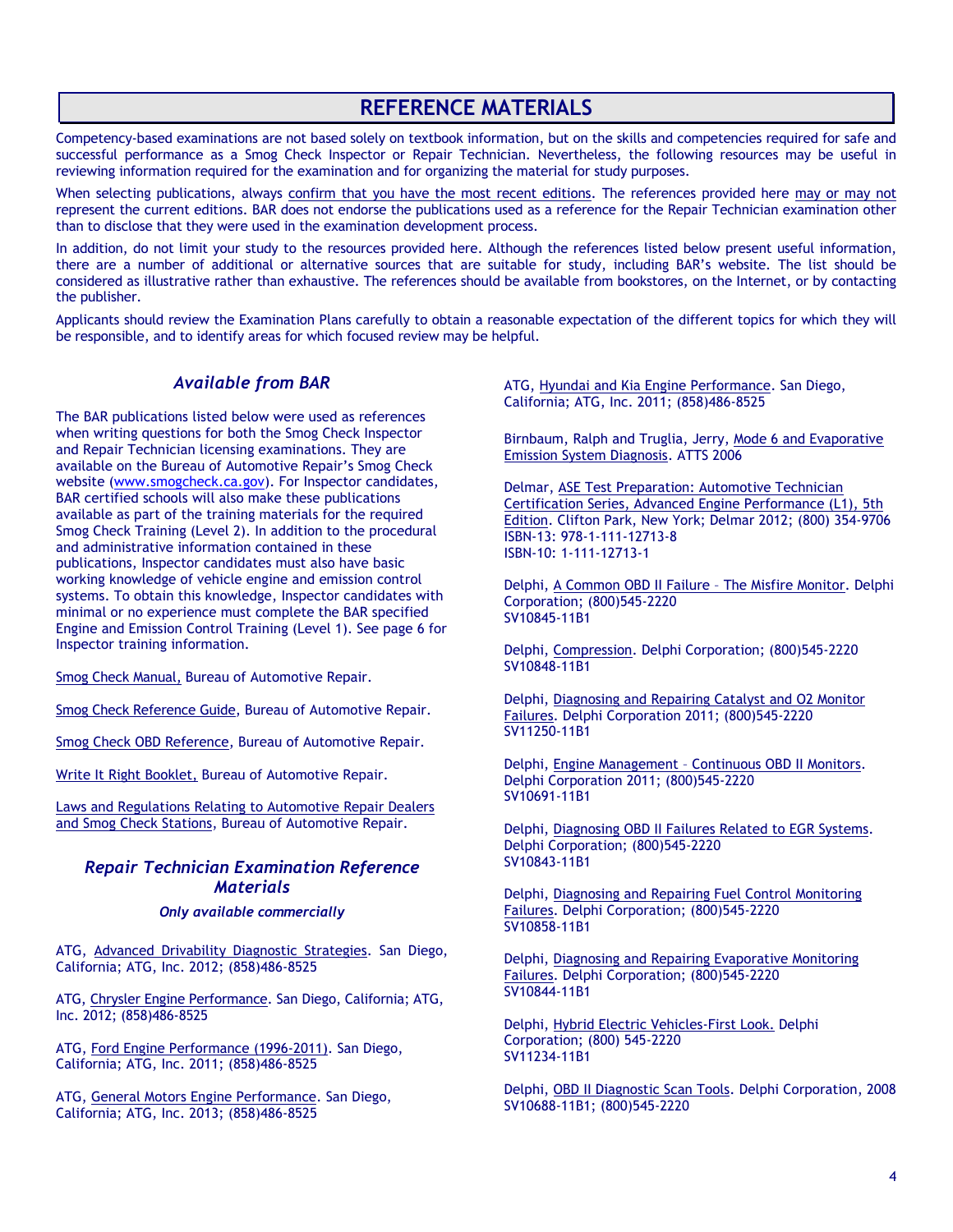Erjavec, Jack, Automotive Technology: A Systems Approach, Fourth Edition. Clifton Park, New York; Thomson Delmar Learning 2005; (800)730-2214 ISBN# 1-4018-4831-1

Halderman, James, Advanced Engine Performance Diagnosis, -Third Edition. Upper Saddle River, New Jersey; Pearson Education, Inc. 2006 ISBN#: 0-13-113254-7

Halderman, James, Automotive Fuel and Emissions Control Systems, First Edition. Upper Saddle River, New Jersey; Pearson Education, Inc. 2006 ISBN#: 0-13-110442-X

Maurseth, Myron, Bryan Perrin, and Tim Flannery, Advanced Emissions and Drivability Diagnostics. San Marcos, California; C.I.A.T. 2012 (760)471-9848

Pickerill, Ken, Shop Manual for Automotive Engine Performance. Clifton Park, New York; Thomson Delmar Learning 2006; (800)730-2214 ISBN# 1-4180-0062-0

Schnubel, Mark, Classroom Manual for Advanced Engine Performance. Clifton Park, New York; Thomson Delmar Learning 2006; (800)730-2214 ISBN# 1-4018-7787-7

Schnubel, Mark, Shop Manual for Advanced Engine Performance. Clifton Park, New York; Thomson Delmar Learning 2006; (800)730-2214 ISBN# 1-4018-7787-7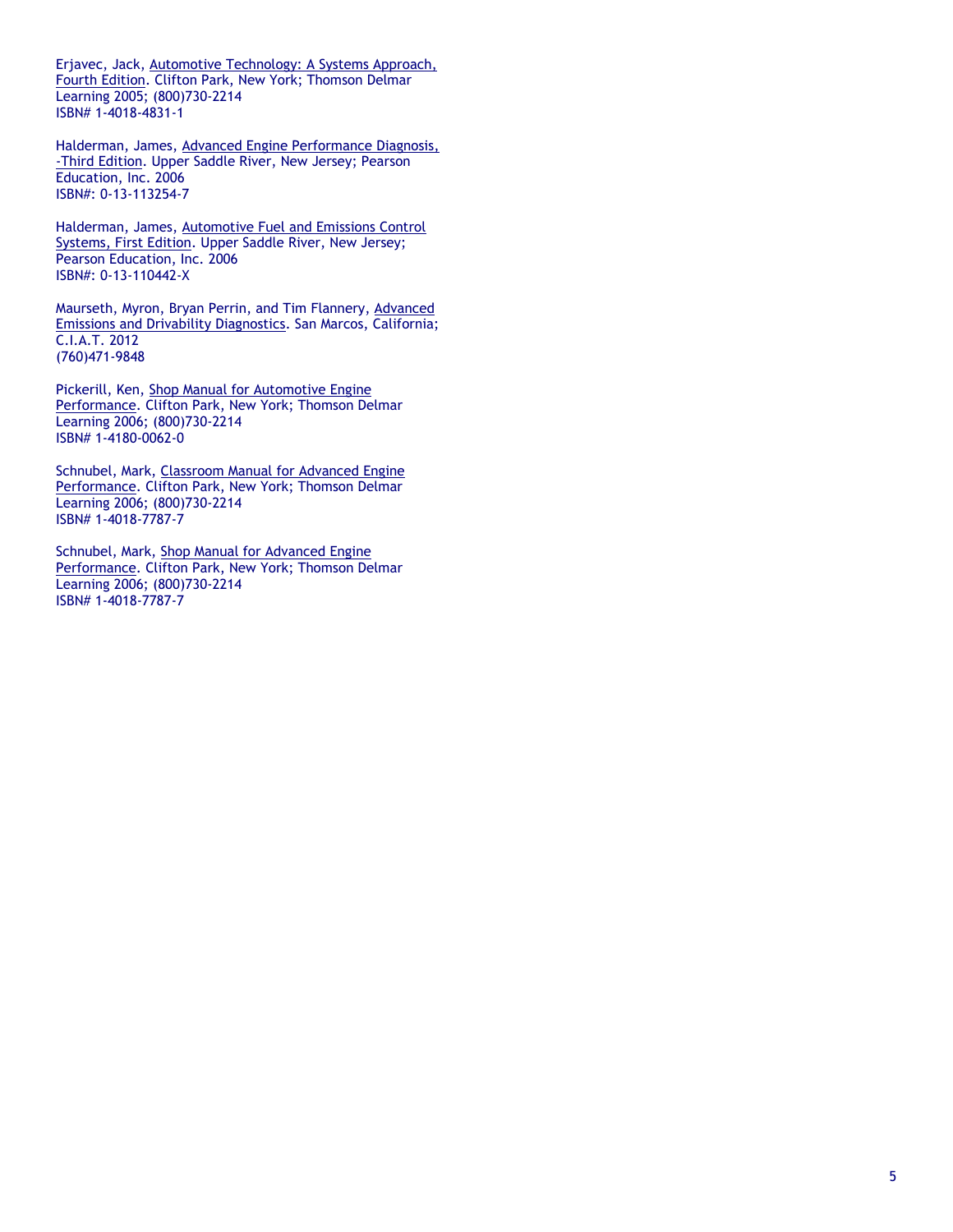# **DESCRIPTION OF INSPECTOR TRAINING**

**Engine and Emission Control Training (Level 1)** is only required for Inspector license candidates with minimal or no experience. See the Inspector license qualification requirements on the following page for more information. The training is a minimum of 68 hours in length and covers:

- Personal, shop, equipment, environmental, and vehicle safety practices
- **Engine theory, design and operation**
- **■** Identification of engine systems, parts and components
- Emission control system theory, design and operation
- Identification of emission control systems, parts and components
- On Board Diagnostics (OBD II) systems
- Ignition timing inspection
- **Exhaust gas recirculation systems**

**Smog Check Training** (**Level 2)** is required for all Inspector candidates. See the Inspector license qualification requirements on the following page for more information. The training is a minimum of 20 hours and covers:

- Personal, shop, equipment, environmental, and vehicles safety practices
- Rules associated with customer authorization and the overall administration of the Smog Check Program
- Operation and calibration of Smog Check inspection systems
- **OBD II inspections**
- Tailpipe emission inspections loaded mode and two-speed-idle
- Emission control system visual inspections
- **Emission control functional inspections**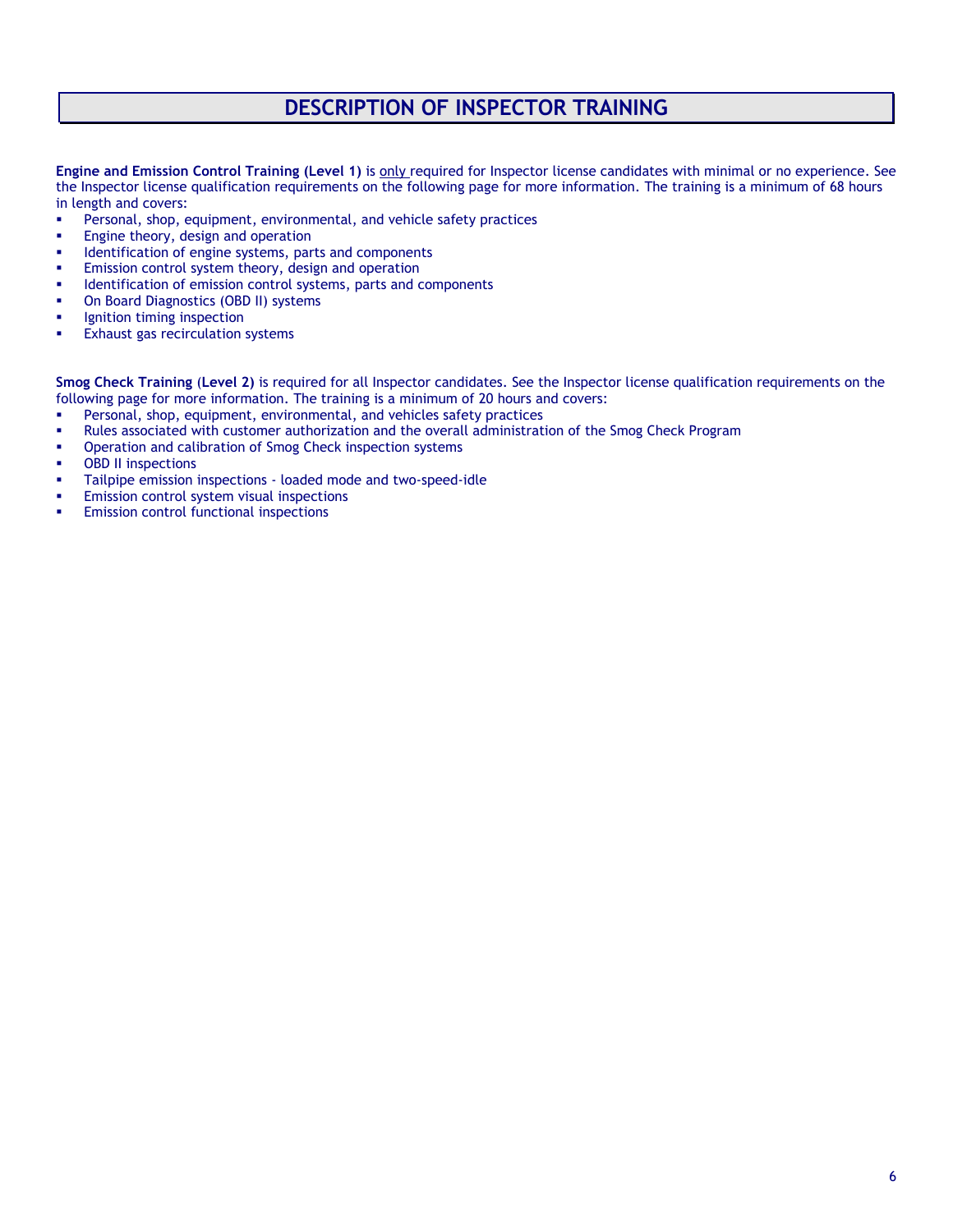# **INSPECTOR LICENSE REQUIREMENTS**

### **THIS LICENSE REQUIRES AN EXAMINATION**

The Inspector license allows an individual to inspect and certify the emission control systems on vehicles subject to the Smog Check Program at licensed Test Only or Test and Repair stations in all Smog Check program areas of California.

To qualify to take the examination, the applicant must successfully complete the BAR Smog Check Training (Level 2) within the last two years AND meet **one** of the following **three** requirements:

**1.** Training:

Successfully complete the BAR specified Engine and Emission Control Training (Level 1) within the last two years; OR

**2.** Certification:

Possess certification from the National Institute for Automotive Service Excellence (ASE) in all three of the following areas: A-6 Electrical/Electronic Systems, A-8 Engine Performance, and L-1 Advanced Engine Performance Specialist; OR

- **3.** Education/Experience:
	- Possess an Associate of Arts or Associate of Science degree or higher in Automotive Technology, from a state accredited or recognized college, public school, or trade school, AND have one year automotive repair experience in the engine performance area; OR
	- Possess a certificate in automotive technology, from a state accredited or recognized college, public school, or trade school with a minimum of 720 hours of course work that includes at least 280 hours of course work in the engine performance areas, AND have one year of automotive repair experience in the engine performance area; OR
	- Have a minimum of two years of automotive repair experience in the engine performance area, AND have successfully completed the BAR Specified Diagnostic and Repair Training (alternative training) within the last five years.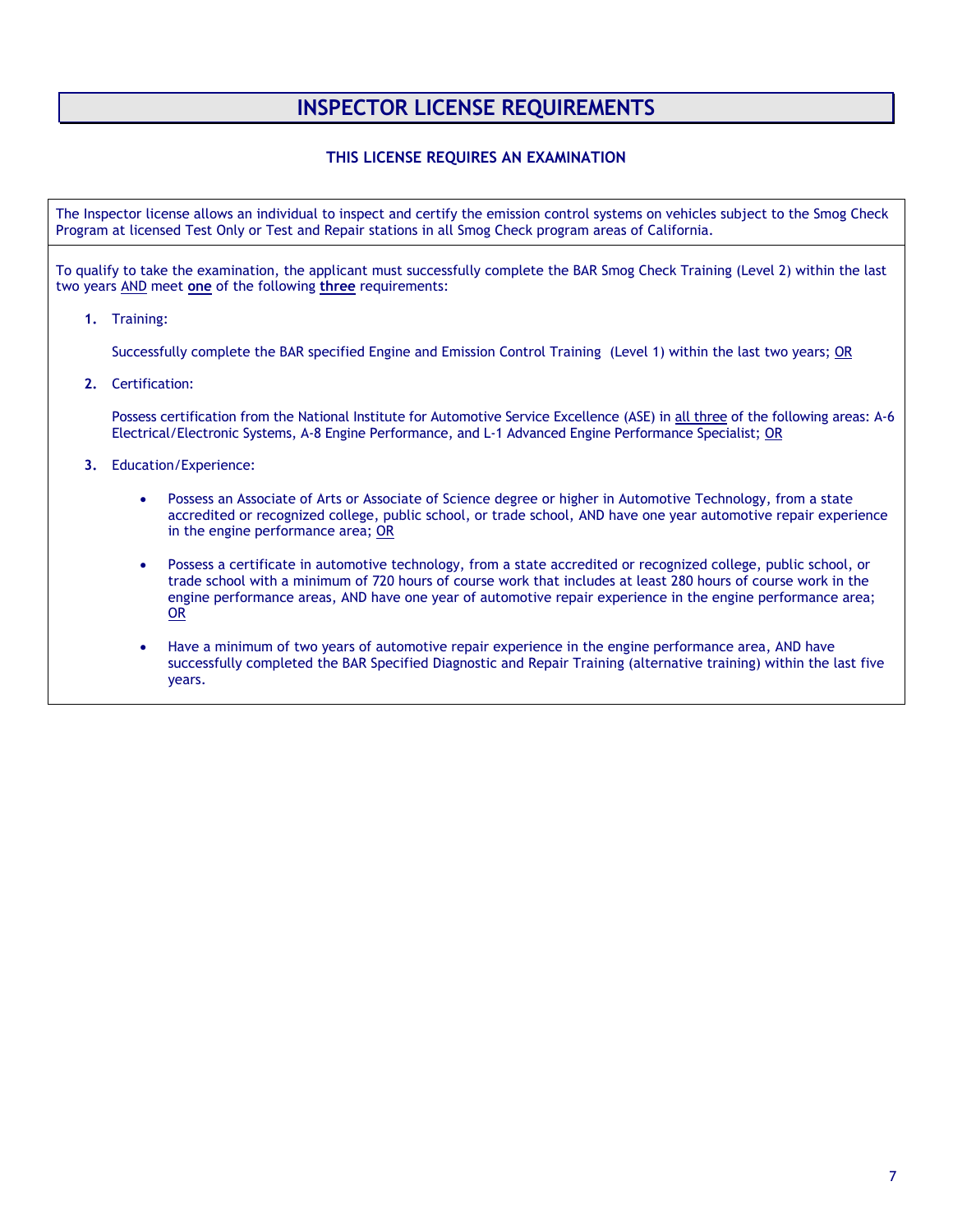# **REPAIR TECHNICIAN LICENSE REQUIREMENTS**

### **THIS LICENSE REQUIRES AN EXAMINATION**

The Repair Technician license allows an individual to diagnose, adjust and repair the emission control systems on vehicles subject to the Smog Check Program at licensed Repair Only or Test and Repair stations in all Smog Check program areas of California.

To qualify to take the examination, the applicant must meet either the Certification requirements OR the Education/Experience requirements:

### **Certification**

The applicant must possess certification from the National Institute for Automotive Service Excellence (ASE) in all three of the following areas:

A-6 Electrical/Electronic Systems

A-8 Engine Performance

L-1 Advanced Engine Performance Specialist

**OR**

### **Education/Experience**

The applicant must meet **one** of the following requirements:

- Possession of an Associate of Arts or Associate of Science degree or higher in Automotive Technology, from an state accredited or recognized college, public school, or trade school, AND have one year automotive repair experience in the engine performance area, OR
- Possession of a certificate in automotive technology, from a state accredited or recognized college, public school, or trade school with a minimum of 720 hours of course work that includes at least 280 hours of course work in the engine performance areas, AND have one year of automotive repair experience in the engine performance area; OR
- Have a minimum of two years of automotive repair experience in the engine performance area, AND have successfully completed the BAR Specified Diagnostic and Repair Training within the last five years.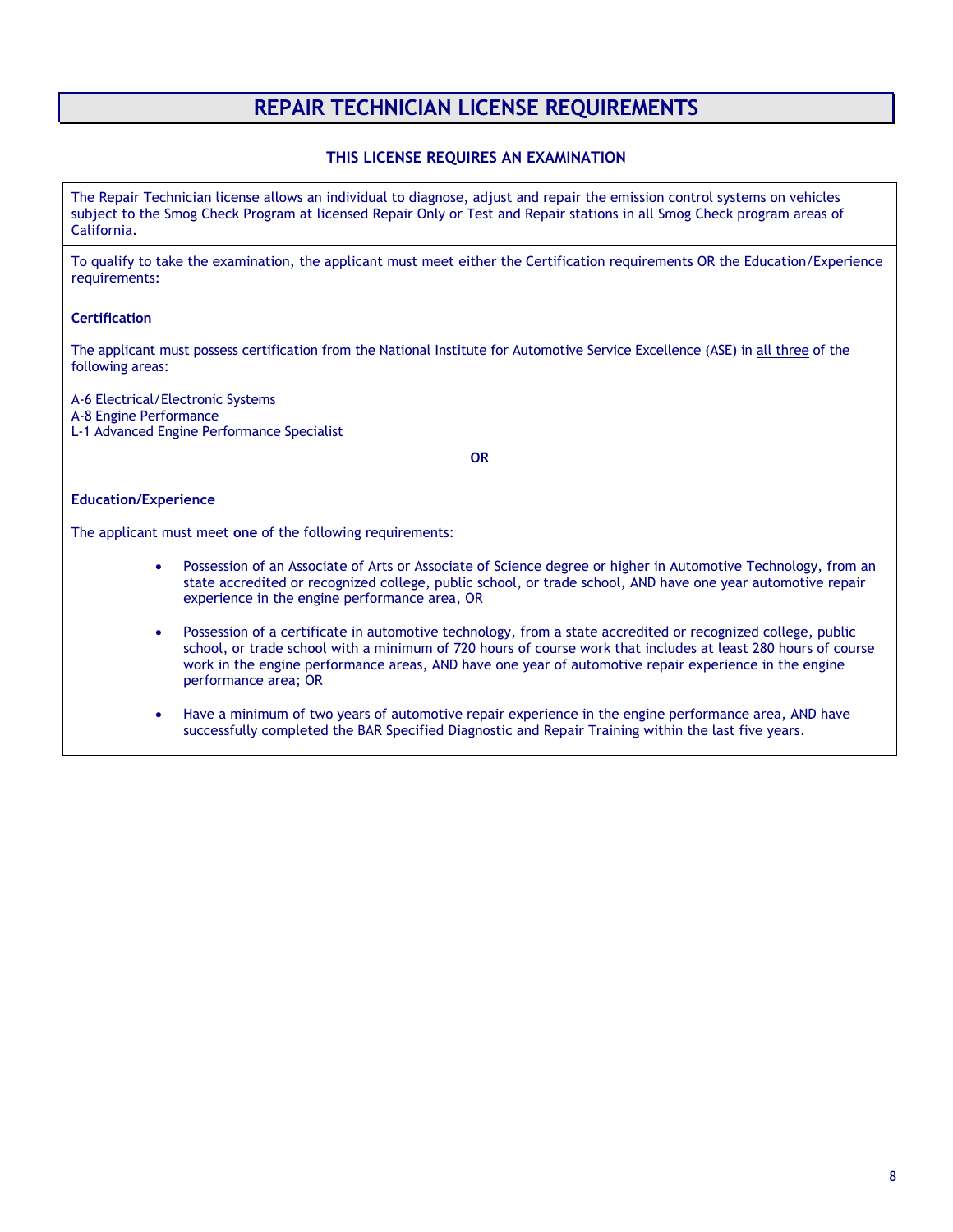# **SECTION III: APPLICATION PROCEDURES**

# **HOW TO APPLY**

Applications must be complete and accurate and be submitted with a \$20 application fee to BAR's Licensing Unit. Incomplete applications will be rejected, delaying the review process.

**Current policy allows two test attempts per examination before applicants are required to submit another application***.* 

Applicants who falsify applications or supporting documents may have their licenses denied, revoked or suspended.

The examination fee(s) will be collected separately by the examination administration contractor, PSI licensure: certification (PSI).

## **SPECIAL ACCOMMODATIONS AVAILABLE**

If you need special accommodations to take an examination, mark the box on the application indicating that you may need assistance during the written examination. BAR will mail you a Request for Special Accommodations form, which must be completed and returned. The appropriate licensed health care provider (or licensed counselor) must write a letter answering all the questions on the special accommodations form, confirming the disability and justifying the need for special accommodations using the criteria in the request form.

**NOTE:** English as a second language is NOT a disability, and special accommodations are not granted for this circumstance.

# **CANDIDATE ELIGIBILITY**

Once a candidate is determined to be eligible, BAR will notify PSI. PSI will mail an eligibility notice indicating how the candidate may register for and schedule an examination. An examination appointment date is usually available to each candidate within two weeks.

To be eligible to take an examination, the applicant must not have any outstanding BAR citations. Pending enforcement actions will not prohibit you from taking the examination but may prevent issuance of a license.

In addition, the law requires the Department to check a list of individuals who have not paid their family support or tax obligations. A license cannot be issued or renewed for an individual who has been identified as not meeting their family support or tax obligations. However, a temporary license may be issued to permit resolution of the family support or tax obligation.

## **APPLICATION AND EXAMINATION FEES**

A \$20 application fee must accompany your initial licensing application. Your approved application allows two attempts to pass the examinations(s). However, if you fail the first attempt, there must be at least 14 days between examination attempts. If you fail the second attempt, you must submit another application, and \$20 application fee, to the BAR Licensing Unit. See the flowchart on Page 30 for details.

A separate \$40.50 examination fee must be paid to PSI for **each** examination attempt. If you cancel or don't show up without following PSI's guidelines, the examination fee(s) is forfeited. See "Rescheduling" for further details.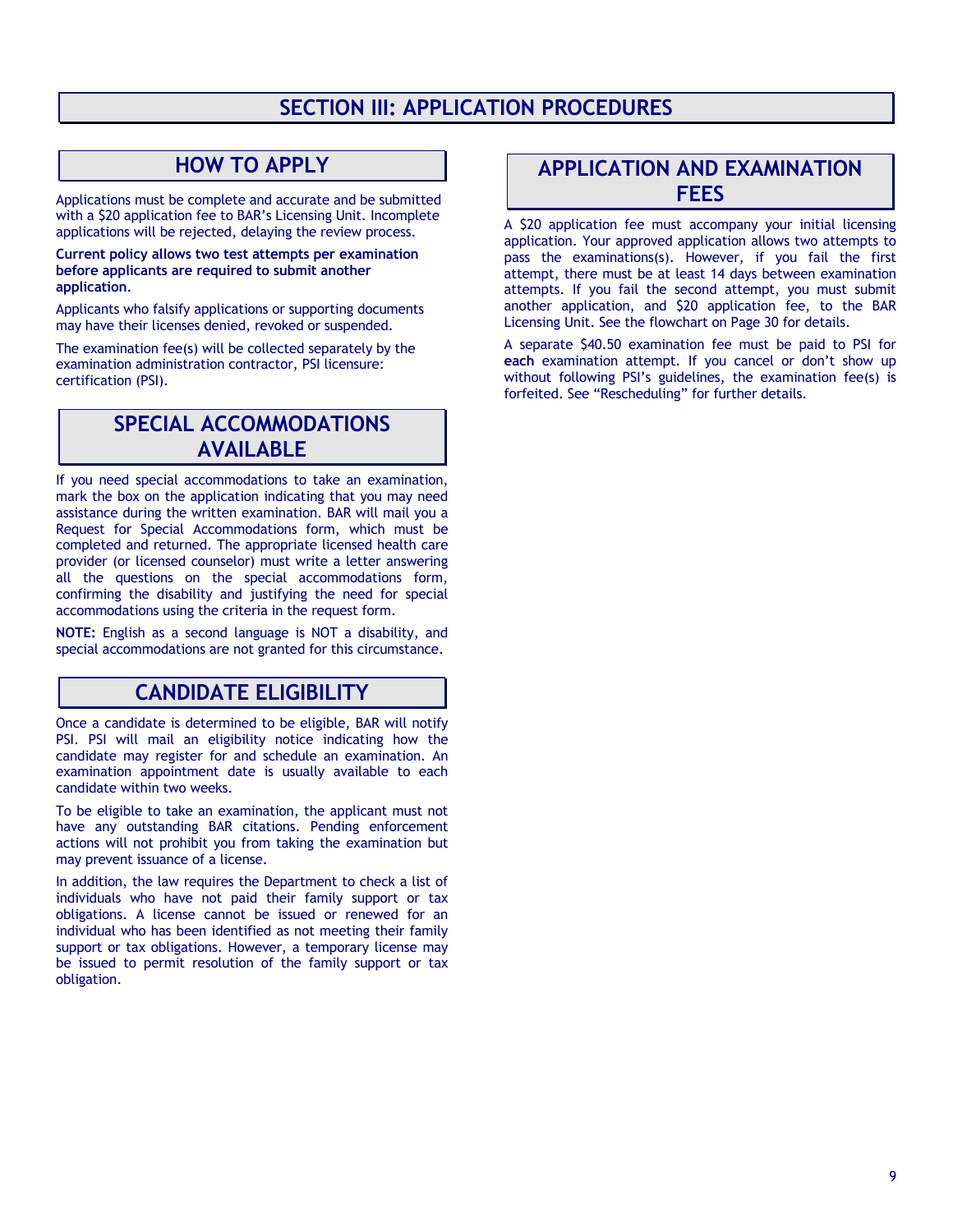# **SECTION IV: DESCRIPTION OF THE EXAMINATIONS**

Listed below are the content areas and the associated percentage of questions for the Inspector and the Repair Technician licensing examinations.

| <b>Smog Check Inspector Examination</b>                             |                                 |  |
|---------------------------------------------------------------------|---------------------------------|--|
| <b>Sections</b>                                                     | <b>Percentage of Questions*</b> |  |
| Discharging Obligations to Consumers                                | 19%                             |  |
| Identifying the Vehicle to be Tested                                | 10%                             |  |
| Inspecting the Vehicle to be Tested for Safety                      | 7%                              |  |
| Calibrating, Maintaining, and Servicing the<br>Analyzer/Test System | 6%                              |  |
| Preparing for and Safely Conducting Emissions<br><b>Tests</b>       | 13%                             |  |
| <b>Performing Functional Tests</b>                                  | 10%                             |  |
| <b>Performing Visual Inspections</b>                                | 35%                             |  |
|                                                                     | <b>Total: 100%</b>              |  |

\*The percentage of examination content listed above is approximate.

The examination for the Smog Check Inspector License has a total of 110 questions (90 scored questions and 20 unscored questions used for statistical research purposes only). A candidate's answers to these unscored questions will not affect their score, but since the candidate does not know which ones they are, the candidate should answer all questions in the examination. A candidate is allowed 2 1/2 hours to take the examination.

| <b>Smog Check Repair Technician Examination</b> |                                 |  |
|-------------------------------------------------|---------------------------------|--|
| <b>Sections</b>                                 | <b>Percentage of Questions*</b> |  |
| Discharging Obligations to Consumers            | 19%                             |  |
| <b>Diagnosing Test Failures</b>                 | 67%                             |  |
| <b>Performing Repairs</b>                       | 14%                             |  |
|                                                 | <b>Total: 100%</b>              |  |

\*The percentage of examination content listed above is approximate.

The examination for the Smog Check Repair Technician License has a total of 120 questions (100 scored questions and 20 unscored questions used for statistical research purposes only). A candidate's answers to these unscored questions will not affect their score, but since the candidate does not know which ones they are, the candidate should answer all questions in the examination. A candidate is allowed 3 hours to take the examination.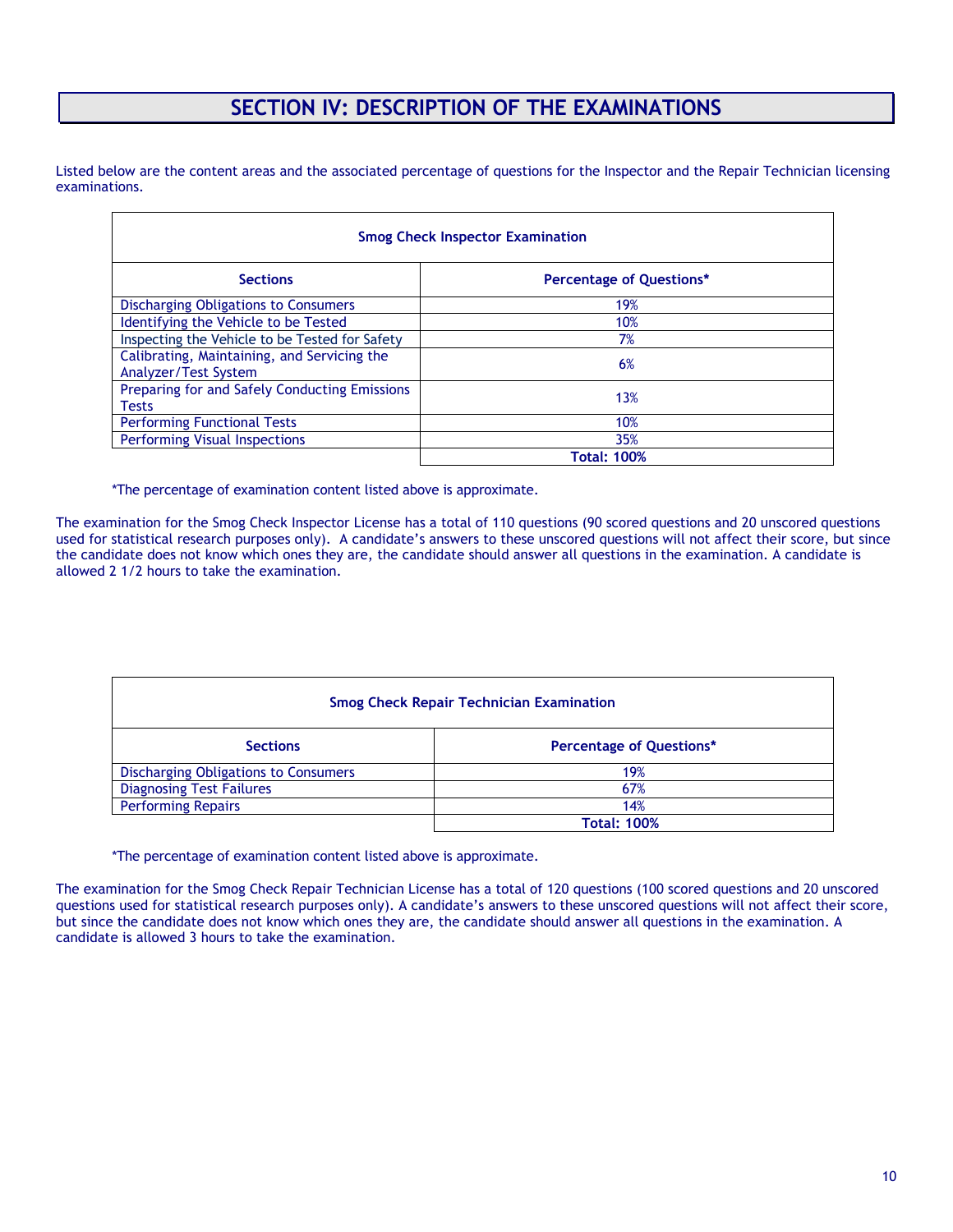# **INSPECTOR EXAMINATION PLAN**

The following is the examination plan for the **Inspector** examination. This information was used by subject matter experts to write examination questions.

| I. Discharging Obligations to Consumers (19%)                                                                                                                                                                                                                                                                                                                                                                                                                                                                                                                                                                                                                                                                                                                                                                                                                                                                                                                                                                                                                                                                                                                                                                                                                                                                                                                                                                                                                                                                                                                                                                                                                       |                                                                                                                                                                                                                                                                                                                                                                                                                                                                                                                                                                                                                                                                                                                                                                                                                                                                                                                                                                                                                                                                                                                                                                                                                                                                                                                                                                                                                                                                                                                                                                                                                                                                                                                                                                                                                                                                                                                                                                                                                                                                                                                                                                                                     |
|---------------------------------------------------------------------------------------------------------------------------------------------------------------------------------------------------------------------------------------------------------------------------------------------------------------------------------------------------------------------------------------------------------------------------------------------------------------------------------------------------------------------------------------------------------------------------------------------------------------------------------------------------------------------------------------------------------------------------------------------------------------------------------------------------------------------------------------------------------------------------------------------------------------------------------------------------------------------------------------------------------------------------------------------------------------------------------------------------------------------------------------------------------------------------------------------------------------------------------------------------------------------------------------------------------------------------------------------------------------------------------------------------------------------------------------------------------------------------------------------------------------------------------------------------------------------------------------------------------------------------------------------------------------------|-----------------------------------------------------------------------------------------------------------------------------------------------------------------------------------------------------------------------------------------------------------------------------------------------------------------------------------------------------------------------------------------------------------------------------------------------------------------------------------------------------------------------------------------------------------------------------------------------------------------------------------------------------------------------------------------------------------------------------------------------------------------------------------------------------------------------------------------------------------------------------------------------------------------------------------------------------------------------------------------------------------------------------------------------------------------------------------------------------------------------------------------------------------------------------------------------------------------------------------------------------------------------------------------------------------------------------------------------------------------------------------------------------------------------------------------------------------------------------------------------------------------------------------------------------------------------------------------------------------------------------------------------------------------------------------------------------------------------------------------------------------------------------------------------------------------------------------------------------------------------------------------------------------------------------------------------------------------------------------------------------------------------------------------------------------------------------------------------------------------------------------------------------------------------------------------------------|
| program and the requirements of consumer authorization to perform smog check inspections according to state<br>law and regulations                                                                                                                                                                                                                                                                                                                                                                                                                                                                                                                                                                                                                                                                                                                                                                                                                                                                                                                                                                                                                                                                                                                                                                                                                                                                                                                                                                                                                                                                                                                                  | This area assesses the candidate's ability to consult with the consumer about the requirements of the Smog Check                                                                                                                                                                                                                                                                                                                                                                                                                                                                                                                                                                                                                                                                                                                                                                                                                                                                                                                                                                                                                                                                                                                                                                                                                                                                                                                                                                                                                                                                                                                                                                                                                                                                                                                                                                                                                                                                                                                                                                                                                                                                                    |
| <b>TASKS</b>                                                                                                                                                                                                                                                                                                                                                                                                                                                                                                                                                                                                                                                                                                                                                                                                                                                                                                                                                                                                                                                                                                                                                                                                                                                                                                                                                                                                                                                                                                                                                                                                                                                        | <b>ASSOCIATED KNOWLEDGE</b>                                                                                                                                                                                                                                                                                                                                                                                                                                                                                                                                                                                                                                                                                                                                                                                                                                                                                                                                                                                                                                                                                                                                                                                                                                                                                                                                                                                                                                                                                                                                                                                                                                                                                                                                                                                                                                                                                                                                                                                                                                                                                                                                                                         |
| Inform customers about the benefits of the smog<br>✓<br>check program.<br>Review vehicle information to determine type of<br>✓<br>smog check inspection to be performed (e.g.,<br>program area, vehicle model year).<br>Inform customers about pretest smog check<br>✓<br>inspection options (e.g., partial, complete).<br>Inform customers about possible vehicle test<br>✓<br>restrictions (e.g., directed vehicles,<br>STAR,<br>Referee).<br>Provide customers with cost estimates for<br>✓<br>performing smog check inspection.<br>Obtain customers' authorization to perform smog<br>✓<br>check inspection.<br>Provide customers with itemized invoices and<br>✓<br>VIR <sub>S</sub> .<br>Explain smog check results on the VIR to<br>✓<br>customers.<br>✓<br>Obtain customers' authorization to perform<br>allowable minor repairs on vehicles<br>prior<br>to/during smog check inspections.<br>Inform customers regarding minor repairs that are<br>✓<br>recommended to be performed on vehicles prior<br>to/during smog check inspections.<br>Inform customers about laws and regulations on<br>✓<br>aftermarket parts.<br>Provide customers with information on how to<br>✓<br>access the BAR website to find stations authorized<br>to diagnose and repair vehicles upon inspection<br>failure.<br>✓<br>Inform customers regarding available smog check<br>assistance programs (e.g., CAP, Parts Locator,<br>repair cost waiver).<br>✓<br>Inform customers of Referee referral criteria<br>(e.g., grey market vehicles, engine change,<br>SPCNS).<br>Explain OBD readiness monitors to customers<br>✓<br>(e.g., complete, incomplete, enabling criteria). | Knowledge of laws and regulations pertaining to<br>✓<br>vehicles subject to smog check inspection.<br>$\checkmark$<br>Knowledge of methods and resources used to<br>determine if a vehicle requires smog check<br>inspection.<br>Knowledge of pretest smog check inspection<br>✓<br>options.<br>Knowledge of methods and procedures used to<br>$\checkmark$<br>prepare cost estimates for smog check inspections.<br>Knowledge of information to provide on cost<br>$\checkmark$<br>estimates for smog check inspections.<br>Knowledge of laws and regulations requiring<br>$\checkmark$<br>customer<br>authorization<br>for<br>smog<br>check<br>inspections.<br>Knowledge of laws and regulations pertaining to<br>✓<br>VIR and final invoice.<br>Knowledge of how to explain VIR results to<br>✓<br>customers.<br>Knowledge of laws and regulations regarding<br>✓<br>performing minor repairs on vehicles.<br>Knowledge of laws and regulations regarding<br>$\checkmark$<br>informing customers about repair cost waivers.<br>Knowledge of information to provide customers<br>✓<br>regarding available<br>smog check<br>assistance<br>programs (e.g., CAP, Parts Locator, repair cost<br>waiver).<br>$\checkmark$<br>Knowledge of laws and regulations regarding<br>Referee referrals (e.g., grey market vehicle,<br>engine change, SPCNS).<br>$\checkmark$<br>Knowledge of documentation required for Referee<br>referral.<br>Knowledge of laws and regulations requiring<br>✓<br>vehicles to be tested at STAR stations.<br>$\checkmark$<br>Knowledge of laws and regulations requiring Test<br>Only stations to provide information to customers<br>regarding stations that diagnose and repair<br>vehicles upon inspection failure.<br>Knowledge of information to provide customers<br>$\checkmark$<br>about OBD readiness monitors.<br>Knowledge of reasons for performing OBD drive<br>$\checkmark$<br>cycles.<br>Knowledge of laws and regulations to inform<br>$\checkmark$<br>customers about aftermarket parts.<br>Knowledge of laws and regulations requiring<br>$\checkmark$<br>vehicle to receive smog check inspections at<br>specific types of stations (e.g., STAR, Referee). |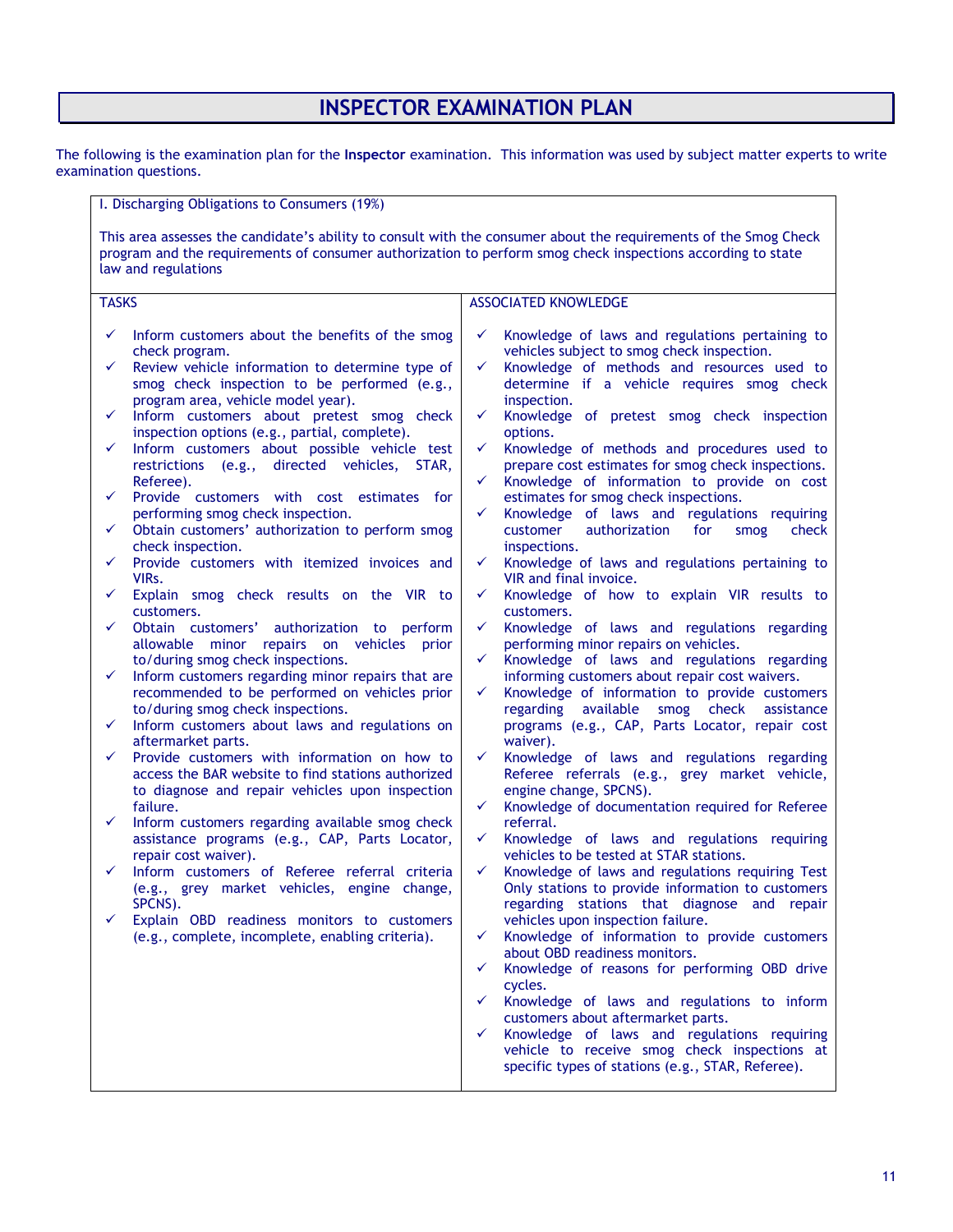| II. Vehicle Identification (10%)                                                                                                                                           |                                                                                                                                                                                                                                    |  |  |
|----------------------------------------------------------------------------------------------------------------------------------------------------------------------------|------------------------------------------------------------------------------------------------------------------------------------------------------------------------------------------------------------------------------------|--|--|
|                                                                                                                                                                            |                                                                                                                                                                                                                                    |  |  |
| This area assesses the candidate's ability to identify the vehicle to be tested.                                                                                           |                                                                                                                                                                                                                                    |  |  |
| <b>TASKS</b>                                                                                                                                                               | <b>ASSOCIATED KNOWLEDGE</b>                                                                                                                                                                                                        |  |  |
| Review vehicle emission control labels or<br>application manuals to determine vehicle emission<br>control requirement specifications (e.g., OBD,<br>CAT, ignition timing). | Knowledge of methods and procedures to verify<br>$\checkmark$<br>accuracy of vehicle registration documents.<br>Knowledge of methods and procedures used to<br>$\checkmark$<br>verify vehicle information prior to performing      |  |  |
| Review emission control labels to determine<br>$\checkmark$<br>vehicle certification type (e.g.,<br>California,<br>Federal, BAR label).                                    | smog check inspections.<br>Knowledge of methods and procedures used to<br>$\checkmark$<br>identify vehicles that have missing or incorrect                                                                                         |  |  |
| Verify vehicle registration documents match<br>vehicle information prior to performing smog<br>check inspections (e.g., VIN label, license plate<br>number).               | emissions control labels.<br>Knowledge of information used to determine if<br>$\checkmark$<br>vehicles do not conform to California or U.S. EPA<br>emissions certifications (e.g., grey market).                                   |  |  |
| Review vehicle information to determine type of<br>$\checkmark$<br>inspection system to be used (e.g., OIS, BAR-97<br>EIS).                                                | Knowledge of methods and procedures used to<br>$\checkmark$<br>determine type of vehicle certification standards<br>(e.g., California, Federal, BAR label).                                                                        |  |  |
| Assess vehicle configuration to determine tailpipe<br>emissions test type (e.g., GVWR, AWD, non-<br>disengagable traction control.).                                       | Knowledge of information used to determine<br>✓<br>emissions control components required.<br>Knowledge of methods and resources to identify<br>$\checkmark$<br>vehicles that meet ASM test restrictions (e.g.,<br>AWD, TCS, GVWR). |  |  |
|                                                                                                                                                                            | Knowledge of methods and resources to identify<br>$\checkmark$<br>vehicles that meet TSI test restrictions (e.g.,<br>transmission restriction).<br>Knowledge of methods to determine type of<br>$\checkmark$                       |  |  |
|                                                                                                                                                                            | inspection systems to be used (e.g., OIS, BAR-97<br>EIS).                                                                                                                                                                          |  |  |

| III. Safety Precautions (7%)                                                                                                                                                                                                                                                                                                                                                                                                                                                                                                                                                                            |                                                                                                                                                                                                                                                                                                                                                                                                                                                                                                                                                                                                                                                                                                                                                                                                    |  |  |
|---------------------------------------------------------------------------------------------------------------------------------------------------------------------------------------------------------------------------------------------------------------------------------------------------------------------------------------------------------------------------------------------------------------------------------------------------------------------------------------------------------------------------------------------------------------------------------------------------------|----------------------------------------------------------------------------------------------------------------------------------------------------------------------------------------------------------------------------------------------------------------------------------------------------------------------------------------------------------------------------------------------------------------------------------------------------------------------------------------------------------------------------------------------------------------------------------------------------------------------------------------------------------------------------------------------------------------------------------------------------------------------------------------------------|--|--|
| This area assesses the candidate's ability to identify and determine whether the vehicle presented for testing has<br>any conditions that would render emissions testing problematic and/or unsafe.                                                                                                                                                                                                                                                                                                                                                                                                     |                                                                                                                                                                                                                                                                                                                                                                                                                                                                                                                                                                                                                                                                                                                                                                                                    |  |  |
| <b>TASKS</b>                                                                                                                                                                                                                                                                                                                                                                                                                                                                                                                                                                                            | <b>ASSOCIATED KNOWLEDGE</b>                                                                                                                                                                                                                                                                                                                                                                                                                                                                                                                                                                                                                                                                                                                                                                        |  |  |
| Assess vehicles for unfit, incompatible, and/or<br>$\checkmark$<br>unsafe conditions prior to performing smog check<br>inspection (e.g., fluid leaks).<br>Monitor vehicles and equipment during the smog<br>$\checkmark$<br>check inspection for conditions that require an<br>aborted smog check inspection (e.g., unsafe,<br>unfit, incompatible).<br>Follow safety procedures of vehicle and<br>$\checkmark$<br>equipment manufacturers during inspections<br>(e.g., hybrid safety protocols, dynamometer<br>operation).<br>Maintain safe inspection area by keeping work<br>area clean and orderly. | Knowledge of methods and procedures used to<br>$\checkmark$<br>identify unsafe vehicle conditions (e.g., fluid<br>leaks).<br>Knowledge of methods and procedures to<br>determine when smog check inspections need to<br>be aborted or rejected.<br>Knowledge of methods and procedures used to<br>$\checkmark$<br>operate smog check inspection equipment (e.g.,<br>dynamometer, cooling fan, BAR-97 EIS).<br>Knowledge of methods and procedures used to<br>$\checkmark$<br>ensure inspector safety while operating equipment<br>during smog check inspections.<br>Knowledge of methods and procedures used to<br>$\checkmark$<br>maintain customer and staff safety in inspection<br>area.<br>Knowledge of manufacturer recommended safety<br>$\checkmark$<br>protocols (e.g., hybrid vehicles). |  |  |
|                                                                                                                                                                                                                                                                                                                                                                                                                                                                                                                                                                                                         |                                                                                                                                                                                                                                                                                                                                                                                                                                                                                                                                                                                                                                                                                                                                                                                                    |  |  |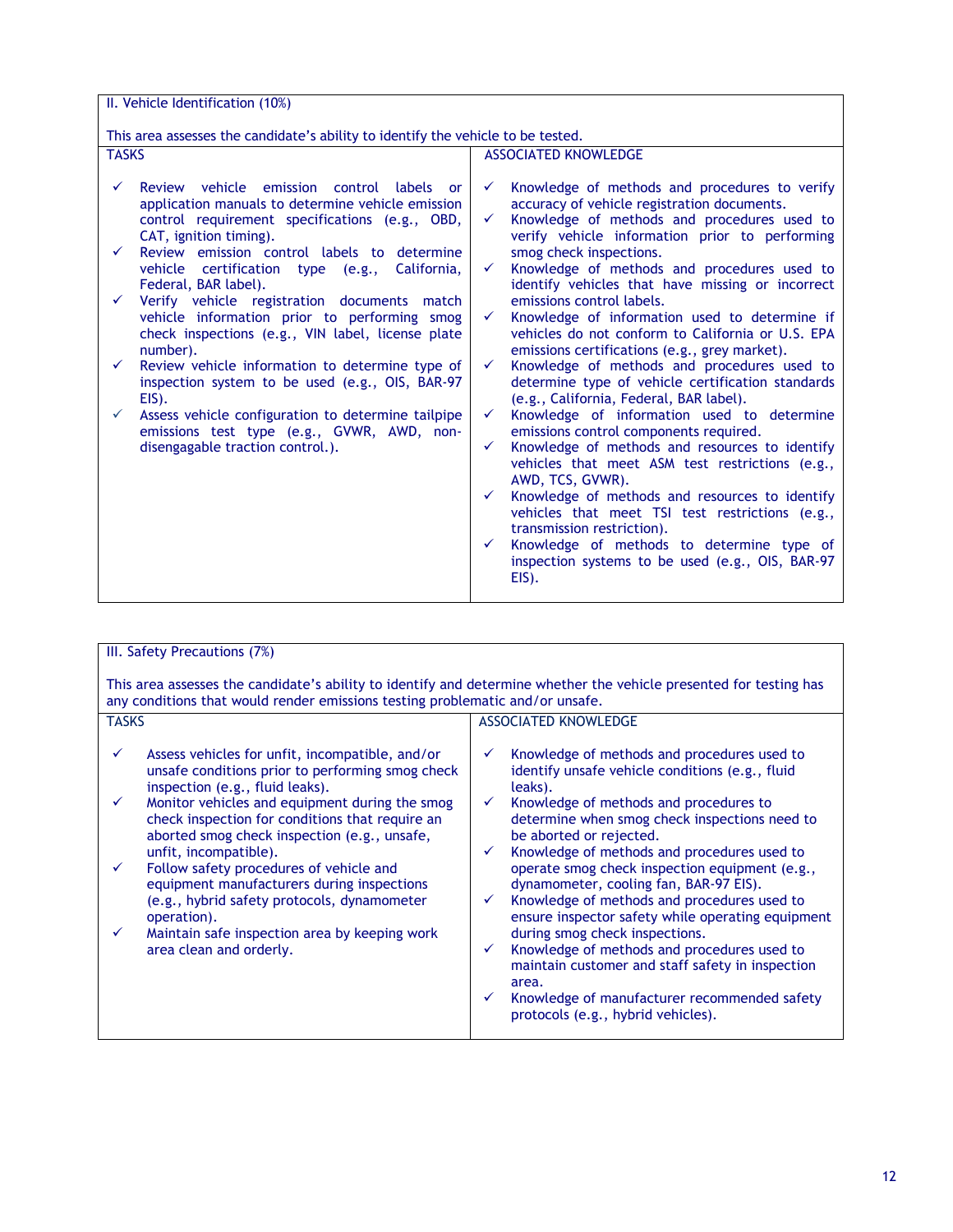IV. Calibration of Test Analyzers and Devices (6%)

This area assesses the candidate's ability to interpret and respond to test prompts, maintain or troubleshoot test analyzer system malfunctions and perform required test analyzer service procedures (including dynamometer).

| <b>TASKS</b>                                                                                                                                                                                                                                                                                                                                                                                                                                                                                                                                                                        | <b>ASSOCIATED KNOWLEDGE</b>                                                                                                                                                                                                                                                                                                                                                                                                                                                                                                                                                                                                                                                                                                                                                                                                                                                                                                                                                                                                                                                                                                                                                                                                                                                |
|-------------------------------------------------------------------------------------------------------------------------------------------------------------------------------------------------------------------------------------------------------------------------------------------------------------------------------------------------------------------------------------------------------------------------------------------------------------------------------------------------------------------------------------------------------------------------------------|----------------------------------------------------------------------------------------------------------------------------------------------------------------------------------------------------------------------------------------------------------------------------------------------------------------------------------------------------------------------------------------------------------------------------------------------------------------------------------------------------------------------------------------------------------------------------------------------------------------------------------------------------------------------------------------------------------------------------------------------------------------------------------------------------------------------------------------------------------------------------------------------------------------------------------------------------------------------------------------------------------------------------------------------------------------------------------------------------------------------------------------------------------------------------------------------------------------------------------------------------------------------------|
| Perform calibration of emissions testing systems to<br>ensure accurate functioning of systems during smog<br>check inspections (e.g., BAR-97 EIS, LPFET,<br>dynamometer).<br>Perform visual inspection of testing system<br>components to verify correct operation during smog<br>check inspections (e.g., RPM pickup, filters).<br>Perform troubleshooting procedures on the BAR-97<br>EIS to restore function.<br>Perform troubleshooting procedures on the LPFET<br>✓<br>equipment to restore function.<br>Perform troubleshooting procedures on the OIS to<br>restore function. | Knowledge of procedures used to calibrate LPFET<br>$\checkmark$<br>equipment.<br>Knowledge of LPFET upload procedures.<br>$\checkmark$<br>Knowledge of methods and procedures used to<br>✓<br>troubleshoot LPFET equipment.<br>Knowledge of methods and procedures used to<br>✓<br>verify function of inspection system components<br>(e.g., RPM, probe pickup).<br>Knowledge of procedures used to calibrate BAR-97<br>$\checkmark$<br>EIS.<br>Knowledge of methods and procedures used to<br>$\checkmark$<br>troubleshoot BAR-97 EIS sample system calibration<br>failures.<br>Knowledge of methods and procedures used to<br>$\checkmark$<br>troubleshoot OIS (e.g., DAD).<br>Knowledge of methods and procedures used to<br>$\checkmark$<br>troubleshoot sample system leak check failures.<br>Knowledge of methods and procedures used to<br>$\checkmark$<br>replace user serviceable inspection system<br>components (e.g., filters, sample hoses).<br>Knowledge of methods and procedures used to<br>$\checkmark$<br>verify function of fuel cap test devices.<br>Knowledge of methods and procedures used to<br>$\checkmark$<br>troubleshoot modem operations.<br>Knowledge of methods and procedures used to<br>$\checkmark$<br>verify operations of dynamometer. |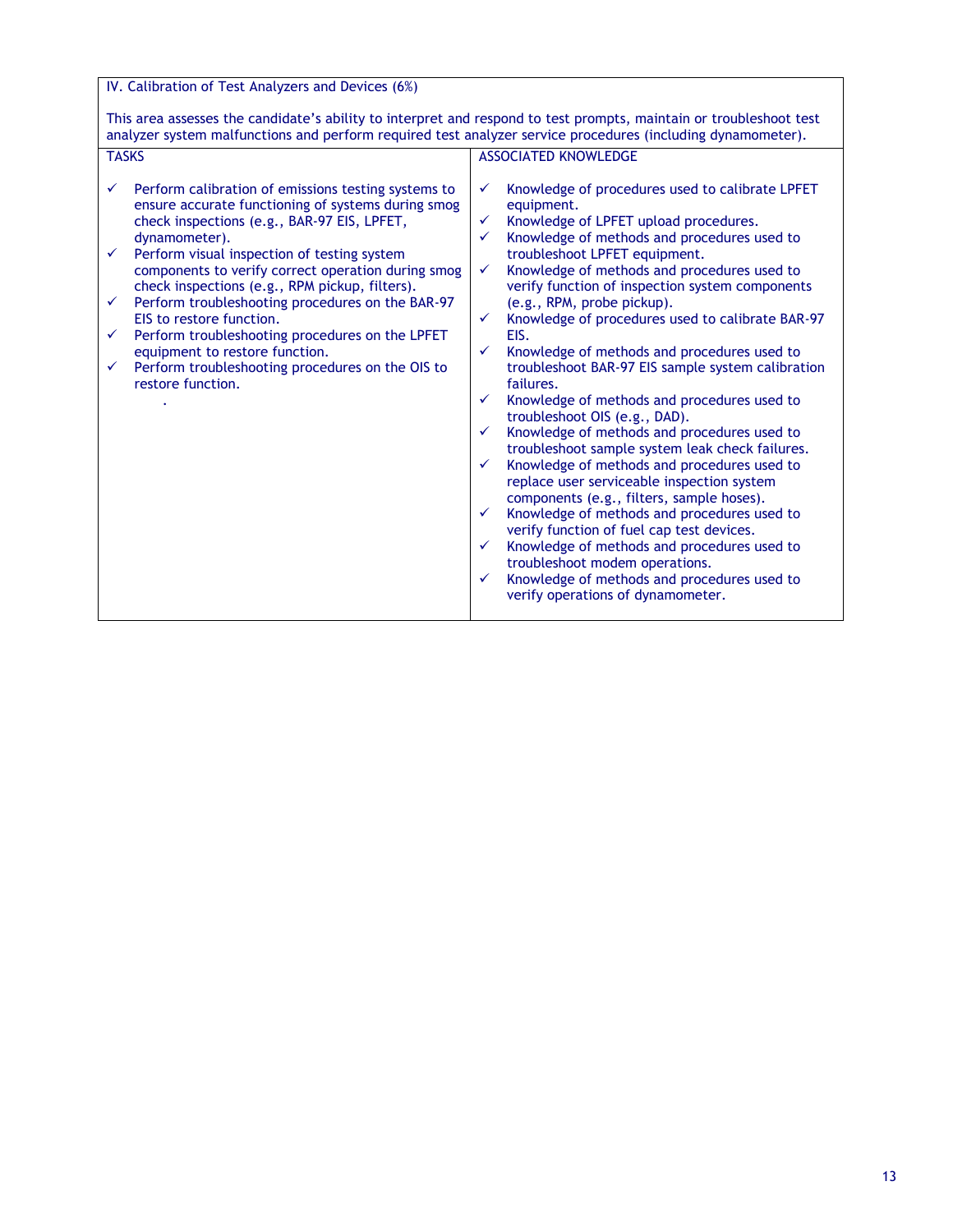V. Emissions Test(s) Procedures (13%)

This area assesses the candidate's ability to use correct procedures to safely test the tailpipe emissions of vehicles subject to Smog Check (includes dynamometer).

| <b>TASKS</b>                                                                                                                                                                                                                                                                                                                                                                                                                                                                                                                                                                                                                                                                                                                                                                                                                                                                                                                                                                                                          | <b>ASSOCIATED KNOWLEDGE</b>                                                                                                                                                                                                                                                                                                                                                                                                                                                                                                                                                                                                                                                                                                                                                                                                                                                                                                                                                                                                                                                                                                                                                                                                                                                                                                                                                                                                                                                                                                                                                                                                                                                                                                                                                                                                                                                                                                                                                                                                                                                                                                                                                                                                                                                                                                                                                     |
|-----------------------------------------------------------------------------------------------------------------------------------------------------------------------------------------------------------------------------------------------------------------------------------------------------------------------------------------------------------------------------------------------------------------------------------------------------------------------------------------------------------------------------------------------------------------------------------------------------------------------------------------------------------------------------------------------------------------------------------------------------------------------------------------------------------------------------------------------------------------------------------------------------------------------------------------------------------------------------------------------------------------------|---------------------------------------------------------------------------------------------------------------------------------------------------------------------------------------------------------------------------------------------------------------------------------------------------------------------------------------------------------------------------------------------------------------------------------------------------------------------------------------------------------------------------------------------------------------------------------------------------------------------------------------------------------------------------------------------------------------------------------------------------------------------------------------------------------------------------------------------------------------------------------------------------------------------------------------------------------------------------------------------------------------------------------------------------------------------------------------------------------------------------------------------------------------------------------------------------------------------------------------------------------------------------------------------------------------------------------------------------------------------------------------------------------------------------------------------------------------------------------------------------------------------------------------------------------------------------------------------------------------------------------------------------------------------------------------------------------------------------------------------------------------------------------------------------------------------------------------------------------------------------------------------------------------------------------------------------------------------------------------------------------------------------------------------------------------------------------------------------------------------------------------------------------------------------------------------------------------------------------------------------------------------------------------------------------------------------------------------------------------------------------|
| Verify vehicles meet before-test-conditions as<br>✓<br>required by the Smog Check Manual (e.g., engine at<br>normal operating temperature, tire pressure).<br>Attach test equipment to vehicles for inspections<br>✓<br>(e.g., RPM pickup, OBD).<br>Enter technician and vehicle information into<br>$\checkmark$<br>inspection systems (e.g., BAR-97 EIS, OIS).<br>Perform pretest smog check inspections on<br>✓<br>vehicles.<br>Perform TSI test to obtain vehicle emission<br>✓<br>readings.<br>Perform ASM test to obtain vehicle emission<br>✓<br>readings.<br>Perform OIS test to obtain OBD vehicle emission<br>✓<br>systems data.<br>✓<br>Evaluate vehicles' drivetrain for dynamometer<br>compatibility (e.g., traction control, temporary<br>load, GVWR, AWD).<br>Restrain vehicles onto dynamometer in preparation<br>✓<br>for ASM testing (e.g., chocks, straps).<br>Perform allowable minor repair(s) on vehicles if<br>✓<br>needed during inspection (e.g., fluid leaks, tighten<br>loose hose clamp). | ✓<br>Knowledge of methods and procedures used to<br>determine correct type of BAR-97 EIS tests (e.g.,<br>TSI, ASM).<br>✓<br>Knowledge of methods and procedures used to<br>perform OIS tests.<br>Knowledge of methods for diagnosing OBD<br>✓<br>communication errors.<br>Knowledge of methods and procedures used to<br>✓<br>prepare vehicles for performing emissions tests<br>(e.g., cooling fan, engine at normal operating<br>temperature).<br>Knowledge of methods and procedures used to<br>✓<br>perform ASM tests.<br>Knowledge of vehicle information used to perform<br>$\checkmark$<br>ASM tests (e.g., GVWR).<br>Knowledge of methods and procedures used to<br>✓<br>prevent vehicles from overheating during ASM<br>testing (e.g., cooling fan).<br>Knowledge of methods and procedures used to<br>$\checkmark$<br>perform TSI tests.<br>Knowledge of procedures used to enter vehicle and<br>$\checkmark$<br>inspector information into inspection systems.<br>Knowledge of methods and procedures used to<br>✓<br>verify weight classification of vehicles.<br>Knowledge of devices used by inspection systems<br>$\checkmark$<br>to detect engine RPM.<br>Knowledge of methods and procedures used to<br>✓<br>determine vehicle weight (e.g., GVWR, temporary<br>load).<br>Knowledge of laws and regulations regarding<br>$\checkmark$<br>vehicle weight (e.g., GVWR, temporary load).<br>Knowledge of devices used to sample vehicle<br>✓<br>exhaust system.<br>Knowledge of methods and procedures used to<br>✓<br>determine placement of vehicles on dynamometer.<br>Knowledge of methods and procedures used to<br>$\checkmark$<br>weigh vehicles on dynamometer.<br>Knowledge of equipment and procedures used to<br>$\checkmark$<br>restrain vehicles on dynamometer.<br>Knowledge of methods and procedures used to<br>✓<br>troubleshoot sample systems (e.g., HC hang up,<br>sample dilution, low flow).<br>Knowledge of laws and regulations regarding<br>$\checkmark$<br>inspection test area requirements (e.g., system<br>location, vehicle location).<br>Knowledge of laws and regulations regarding<br>$\checkmark$<br>inspection equipment and materials requirements<br>(e.g., timing light, tire pressure gauge,<br>publications).<br>Knowledge of laws and regulations for performing<br>$\checkmark$<br>allowable minor repairs to vehicles. |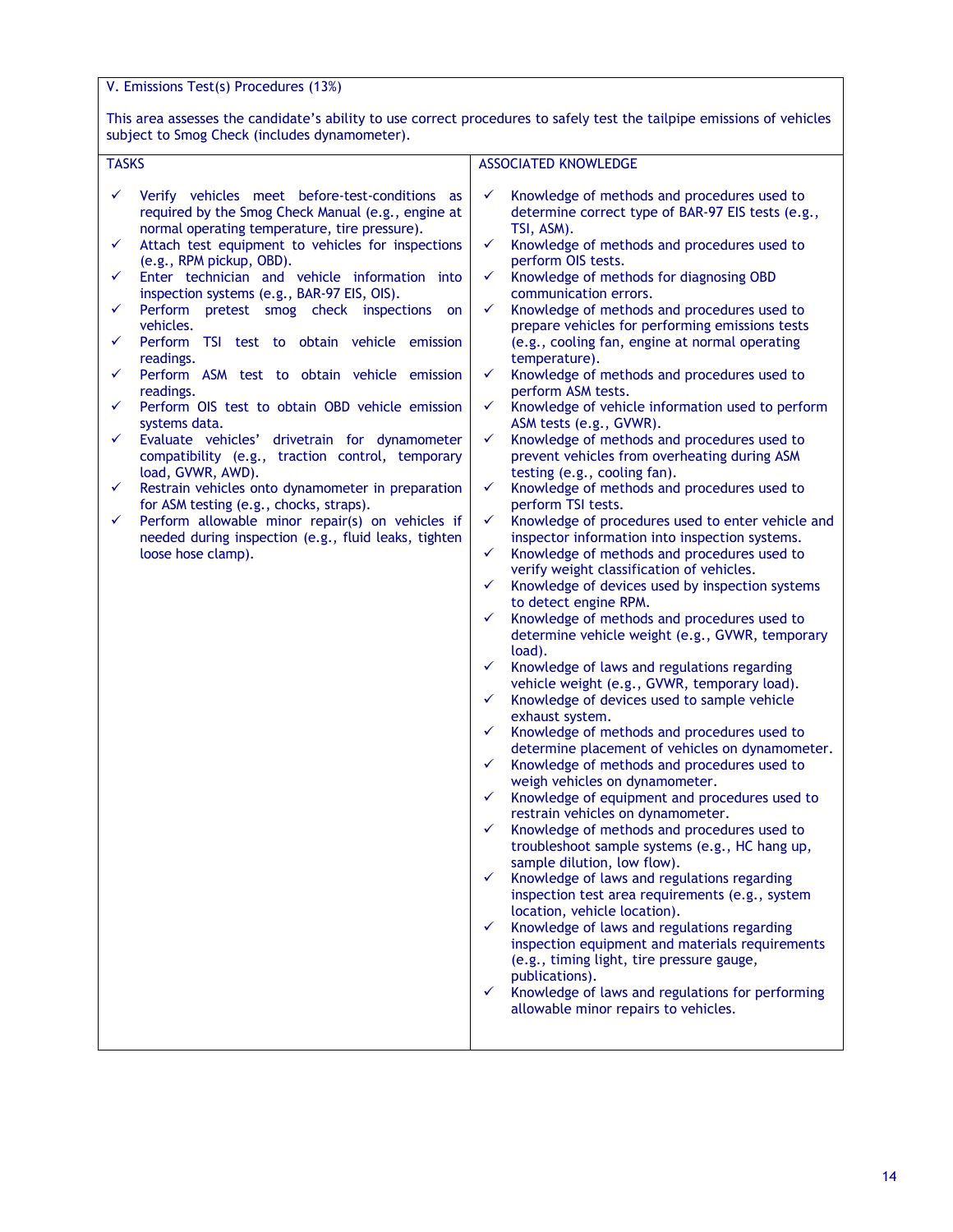This area assesses the candidate's ability to perform a comprehensive visual inspection by identifying the condition of required emission-related components.

| <b>TASKS</b>                                    |                                                                                                                                                                                                                                                                                                                                                                                                                                                                                                                                                                                                                                                                                                                                                                                                                                                                                                                                                                                                                                                                                                                                                                                  | <b>ASSOCIATED KNOWLEDGE</b>                                                                                                                                                                                                                                                                                                                                                                                                                                                                                                                                                                                                                                                                                                                                                                                                                                                                                                                                                                                                                                                                                                                                                                             |
|-------------------------------------------------|----------------------------------------------------------------------------------------------------------------------------------------------------------------------------------------------------------------------------------------------------------------------------------------------------------------------------------------------------------------------------------------------------------------------------------------------------------------------------------------------------------------------------------------------------------------------------------------------------------------------------------------------------------------------------------------------------------------------------------------------------------------------------------------------------------------------------------------------------------------------------------------------------------------------------------------------------------------------------------------------------------------------------------------------------------------------------------------------------------------------------------------------------------------------------------|---------------------------------------------------------------------------------------------------------------------------------------------------------------------------------------------------------------------------------------------------------------------------------------------------------------------------------------------------------------------------------------------------------------------------------------------------------------------------------------------------------------------------------------------------------------------------------------------------------------------------------------------------------------------------------------------------------------------------------------------------------------------------------------------------------------------------------------------------------------------------------------------------------------------------------------------------------------------------------------------------------------------------------------------------------------------------------------------------------------------------------------------------------------------------------------------------------|
| ✓<br>✓<br>✓<br>✓<br>$\checkmark$<br>✓<br>✓<br>✓ | Perform visual inspection of vehicles to detect<br>presence of liquid fuel leaks.<br>Perform visual inspection of fuel metering systems<br>to assess the condition of the components (e.g.,<br>pass, tampered, defective).<br>Perform visual inspection of EVAP systems to assess<br>the condition of the components (e.g., pass,<br>tampered, defective).<br>Perform visual inspection of forced induction<br>systems to assess the condition of the components<br>(e.g., pass, tampered, defective).<br>Perform visual inspection of air induction systems to<br>assess the condition of the components (e.g., pass,<br>tampered, defective).<br>Perform visual inspection on diesel emission control<br>systems to assess the condition of the components<br>(e.g., pass, tampered, defective).<br>Perform visual inspection of other emission-related<br>components to assess the condition of the<br>components (e.g., pass, tampered, defective).<br>Document vehicle failure on the VIR (e.g., liquid<br>fuel leak, smoke test).<br>Verify aftermarket emission parts are CARB<br>approved (e.g., CAT, air intake).<br>Perform visual inspection of PCV systems to assess | Knowledge of methods and procedures used to<br>✓<br>identify and assess vehicle emission components.<br>✓<br>Knowledge of laws and regulations regarding<br>identification of CARB approved aftermarket<br>emission control parts.<br>✓<br>Knowledge of methods and procedures used to<br>identify liquid fuel leaks in accordance with Smog<br>Check Manual.<br>✓<br>Knowledge of methods and procedures used to<br>identify and assess conditions of fuel metering<br>systems (e.g., fuel injection, carburetor).<br>✓<br>Knowledge of procedures used to perform visible<br>smoke tests.<br>✓<br>Knowledge of requirements for vehicles that have<br>additional components other than the specified<br>equipment (e.g., auxiliary fuel tank).<br>✓<br>Knowledge of methods and procedures used to<br>identify and assess conditions of other vehicle<br>emissions-related components.<br>✓<br>Knowledge of methods and procedures used to<br>identify and assess conditions of PCV systems (e.g.,<br>required hoses, condition of valves).<br>Knowledge of methods and procedures used to<br>✓<br>identify and assess conditions of SPK control<br>systems (e.g., sensors, switches, vacuum valves). |
|                                                 |                                                                                                                                                                                                                                                                                                                                                                                                                                                                                                                                                                                                                                                                                                                                                                                                                                                                                                                                                                                                                                                                                                                                                                                  |                                                                                                                                                                                                                                                                                                                                                                                                                                                                                                                                                                                                                                                                                                                                                                                                                                                                                                                                                                                                                                                                                                                                                                                                         |
|                                                 |                                                                                                                                                                                                                                                                                                                                                                                                                                                                                                                                                                                                                                                                                                                                                                                                                                                                                                                                                                                                                                                                                                                                                                                  |                                                                                                                                                                                                                                                                                                                                                                                                                                                                                                                                                                                                                                                                                                                                                                                                                                                                                                                                                                                                                                                                                                                                                                                                         |
|                                                 |                                                                                                                                                                                                                                                                                                                                                                                                                                                                                                                                                                                                                                                                                                                                                                                                                                                                                                                                                                                                                                                                                                                                                                                  |                                                                                                                                                                                                                                                                                                                                                                                                                                                                                                                                                                                                                                                                                                                                                                                                                                                                                                                                                                                                                                                                                                                                                                                                         |
| ✓<br>✓                                          | the condition of the components (e.g., pass,<br>tampered, defective).<br>Perform visual inspection of sensors, switches, and<br>computers to assess the condition of<br>the<br>components (e.g., pass, tampered, defective).<br>Perform visual inspection of EGR systems to assess<br>the condition of the components (e.g., pass,                                                                                                                                                                                                                                                                                                                                                                                                                                                                                                                                                                                                                                                                                                                                                                                                                                               | Knowledge of methods and procedures used to<br>✓<br>identify and assess conditions of catalytic converter<br>components (e.g., OC, TWC).<br>Knowledge of methods and procedures used to<br>✓<br>identify and assess conditions of diesel after-<br>treatment systems (e.g., DEF, DPF, SCR).<br>Knowledge of methods and procedures used to<br>✓                                                                                                                                                                                                                                                                                                                                                                                                                                                                                                                                                                                                                                                                                                                                                                                                                                                         |
| ✓                                               | tampered, defective).<br>Perform visual inspection of SPK systems to assess<br>the condition of the components (e.g., pass,<br>tampered, defective).                                                                                                                                                                                                                                                                                                                                                                                                                                                                                                                                                                                                                                                                                                                                                                                                                                                                                                                                                                                                                             | identify and assess conditions of wires, sensors,<br>switches and computers.<br>Knowledge of methods and procedures used to<br>✓<br>identify and assess conditions of EGR systems (e.g.,                                                                                                                                                                                                                                                                                                                                                                                                                                                                                                                                                                                                                                                                                                                                                                                                                                                                                                                                                                                                                |
|                                                 | Perform visual inspection of CAT(s) to assess the<br>condition of the components (e.g., pass, tampered,<br>defective).                                                                                                                                                                                                                                                                                                                                                                                                                                                                                                                                                                                                                                                                                                                                                                                                                                                                                                                                                                                                                                                           | valve, switches, sensors, hoses).<br>Knowledge of methods and procedures used to<br>✓<br>identify and assess conditions of EVAP systems (e.g.,                                                                                                                                                                                                                                                                                                                                                                                                                                                                                                                                                                                                                                                                                                                                                                                                                                                                                                                                                                                                                                                          |
| ✓                                               | Perform visual inspection of AIS systems to assess<br>the condition of the components (e.g., pass,<br>tampered, defective).                                                                                                                                                                                                                                                                                                                                                                                                                                                                                                                                                                                                                                                                                                                                                                                                                                                                                                                                                                                                                                                      | fuel cap, canister).<br>Knowledge of methods and procedures used to<br>✓<br>identify and assess conditions of AIS systems (e.g.,                                                                                                                                                                                                                                                                                                                                                                                                                                                                                                                                                                                                                                                                                                                                                                                                                                                                                                                                                                                                                                                                        |
| ✓                                               | Perform visual smoke tests.                                                                                                                                                                                                                                                                                                                                                                                                                                                                                                                                                                                                                                                                                                                                                                                                                                                                                                                                                                                                                                                                                                                                                      | pump, valves, hoses, switches).                                                                                                                                                                                                                                                                                                                                                                                                                                                                                                                                                                                                                                                                                                                                                                                                                                                                                                                                                                                                                                                                                                                                                                         |
| ✓                                               | Perform visual inspection of TAC systems to assess<br>the condition of the components (e.g., pass,<br>tampered, defective).                                                                                                                                                                                                                                                                                                                                                                                                                                                                                                                                                                                                                                                                                                                                                                                                                                                                                                                                                                                                                                                      | Knowledge of methods and procedures used to<br>✓<br>identify and assess conditions of TAC systems (e.g.,<br>pipes, switches, valves, air cleaner).                                                                                                                                                                                                                                                                                                                                                                                                                                                                                                                                                                                                                                                                                                                                                                                                                                                                                                                                                                                                                                                      |
| ✓                                               | Enter visual inspection results into inspection<br>system.                                                                                                                                                                                                                                                                                                                                                                                                                                                                                                                                                                                                                                                                                                                                                                                                                                                                                                                                                                                                                                                                                                                       | $\checkmark$<br>Knowledge of methods and procedures used to<br>identify and assess conditions of forced air induction<br>components (e.g., supercharger, turbocharger).<br>Knowledge of methods and procedures used to<br>$\checkmark$<br>identify and assess conditions of diesel emission<br>control components.                                                                                                                                                                                                                                                                                                                                                                                                                                                                                                                                                                                                                                                                                                                                                                                                                                                                                      |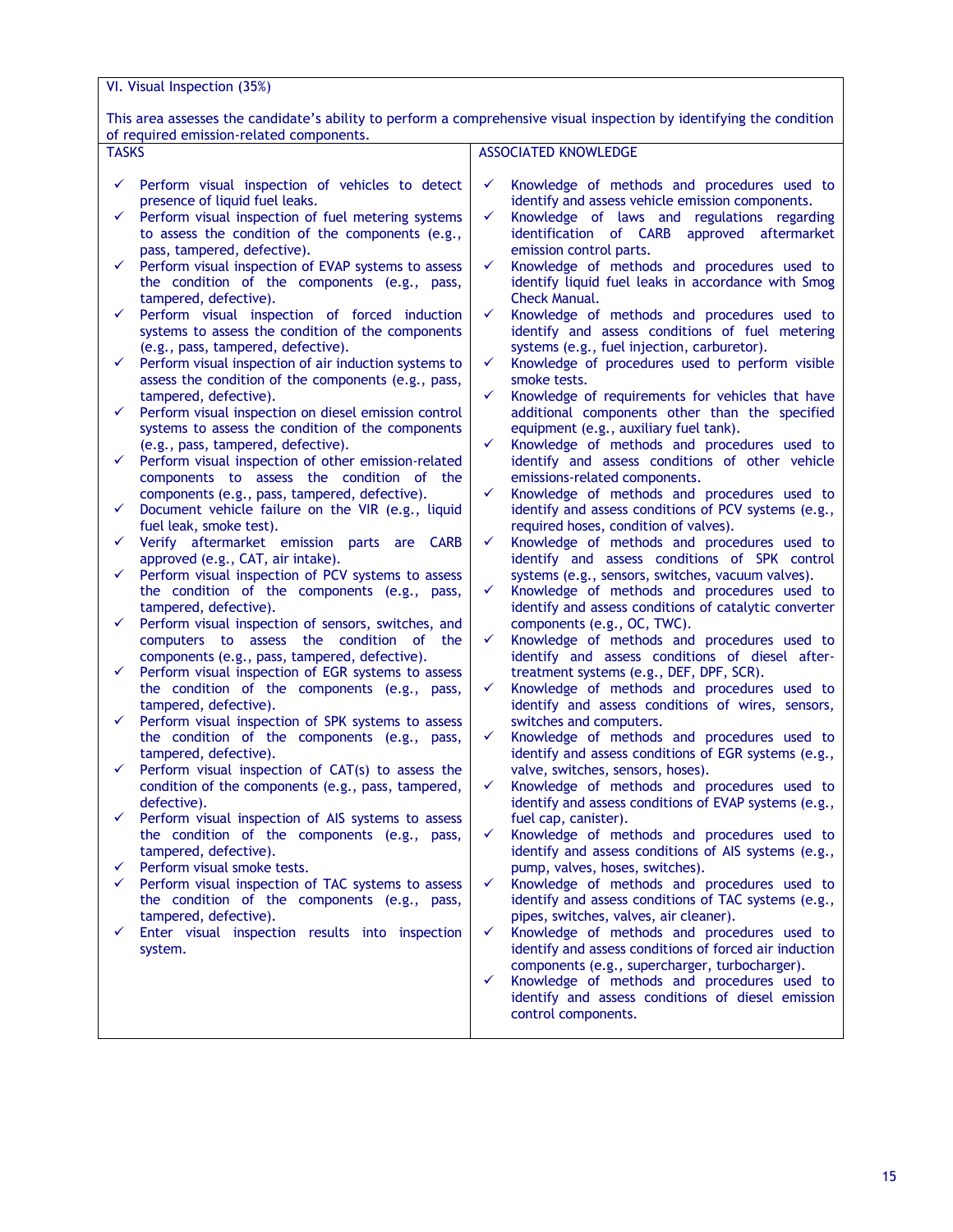VII. Functional Test(s) (10%)

This area assesses the candidate's ability to use correct procedures for testing the functional operation of emissions-related components.

| <b>TASKS</b> |                                                                                           |              | <b>ASSOCIATED KNOWLEDGE</b>                                                   |
|--------------|-------------------------------------------------------------------------------------------|--------------|-------------------------------------------------------------------------------|
|              |                                                                                           |              |                                                                               |
| ✓            | Perform functional tests of EGR systems following<br>vehicle manufacturer procedures.     | ✓            | Knowledge of methods and procedures to verify<br>function of EGR systems.     |
|              | Perform functional tests of ignition timing following<br>vehicle manufacturer procedures. | ✓            | Knowledge of vehicles that require an EGR functional<br>test.                 |
|              | Perform functional tests of vehicles' MIL as required<br>by the Smog Check Manual.        | ✓            | Knowledge of vehicles that require an ignition timing<br>functional test.     |
| ✓            | Perform LPFET tests on vehicles as required by the<br>Smog Check Manual.                  | ✓            | Knowledge of vehicle ignition timing parameters per<br>the Smog Check Manual. |
| ✓            | Perform fuel cap functional tests as required by the                                      | ✓            | Knowledge of vehicles that require a LPFET test.                              |
|              | Smog Check Manual.                                                                        | ✓            | Knowledge of methods and procedures to perform a                              |
|              | Perform OBD functional tests as prompted by the                                           |              | <b>LPFET</b> test.                                                            |
|              | inspection system.                                                                        | ✓            | Knowledge of methods and procedures to perform an<br>ignition timing test.    |
|              |                                                                                           | ✓            | Knowledge of vehicles that require a fuel cap<br>functional test.             |
|              |                                                                                           |              | Knowledge of methods and procedures to perform a<br>fuel cap functional test. |
|              |                                                                                           | $\checkmark$ | Knowledge of procedures for performing an OBD<br>functional test.             |
|              |                                                                                           | $\checkmark$ | Knowledge of vehicles that require an OBD functional<br>test.                 |
|              |                                                                                           | $\checkmark$ | Knowledge of methods and procedures to verify<br>function of MIL.             |
|              |                                                                                           | $\checkmark$ | Knowledge of vehicles that require an MIL functional<br>test.                 |
|              |                                                                                           |              |                                                                               |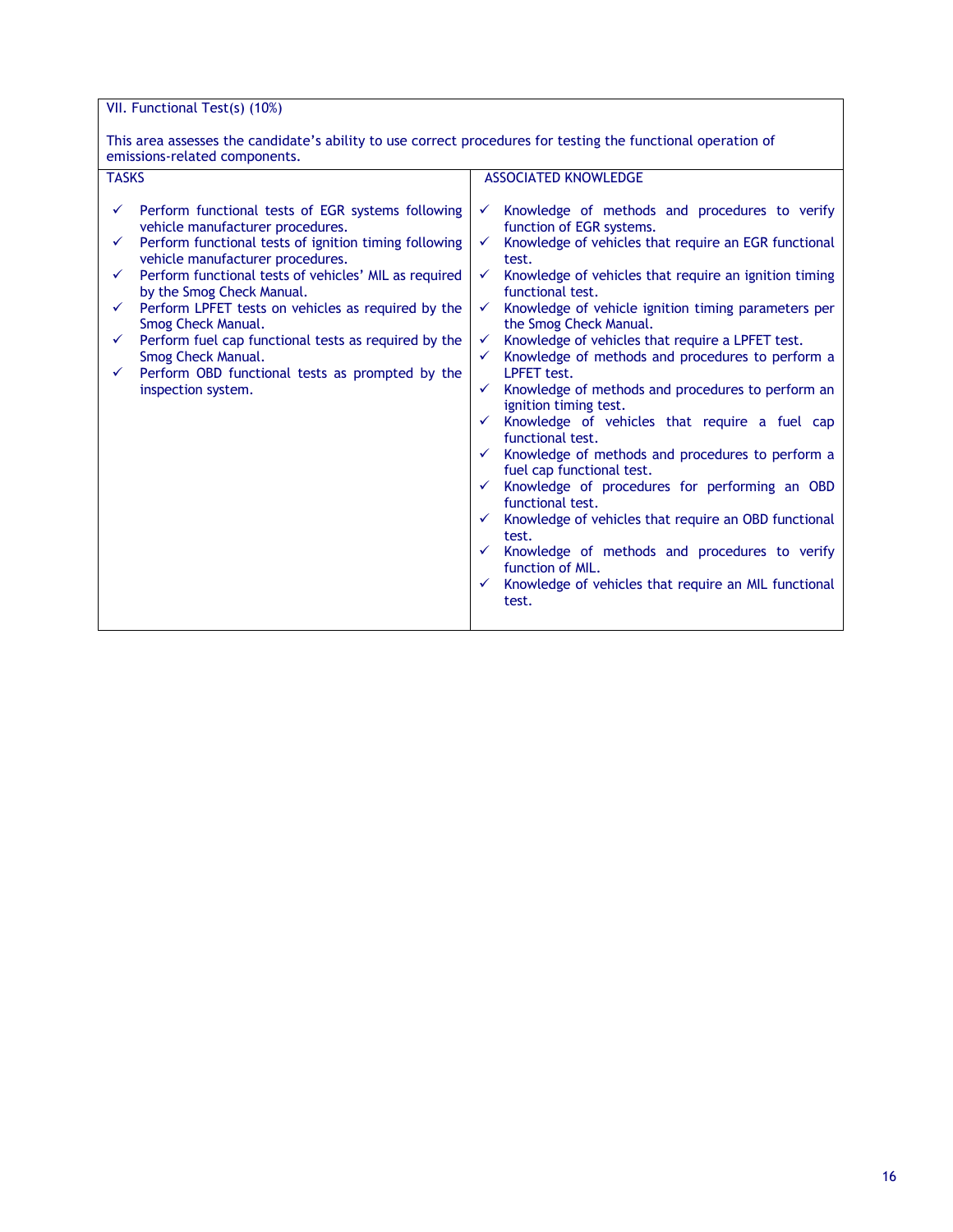# **REPAIR TECHNICIAN EXAMINATION PLAN**

The following is the examination plan for the **Repair Technician** examination. This information was used by subject matter experts to write examination questions.

| I. Discharging Obligations Consumers (19%)                                                                                                                                                                                                                                                                                                                                                                                                                                                                                                                                                                                                                                                                                                                                                                                                                                                                                                                                                                                                                                                                                                                                                                                                                                                                                                                                                                                                                                                                               |                                                                                                                                                                                                                                                                                                                                                                                                                                                                                                                                                                                                                                                                                                                                                                                                                                                                                                                                                                                                                                                                                                                                                                                                                                                                                                                                                                                                                                                                                                                                                                                                                                                                                                                                                                                                                                                               |  |  |
|--------------------------------------------------------------------------------------------------------------------------------------------------------------------------------------------------------------------------------------------------------------------------------------------------------------------------------------------------------------------------------------------------------------------------------------------------------------------------------------------------------------------------------------------------------------------------------------------------------------------------------------------------------------------------------------------------------------------------------------------------------------------------------------------------------------------------------------------------------------------------------------------------------------------------------------------------------------------------------------------------------------------------------------------------------------------------------------------------------------------------------------------------------------------------------------------------------------------------------------------------------------------------------------------------------------------------------------------------------------------------------------------------------------------------------------------------------------------------------------------------------------------------|---------------------------------------------------------------------------------------------------------------------------------------------------------------------------------------------------------------------------------------------------------------------------------------------------------------------------------------------------------------------------------------------------------------------------------------------------------------------------------------------------------------------------------------------------------------------------------------------------------------------------------------------------------------------------------------------------------------------------------------------------------------------------------------------------------------------------------------------------------------------------------------------------------------------------------------------------------------------------------------------------------------------------------------------------------------------------------------------------------------------------------------------------------------------------------------------------------------------------------------------------------------------------------------------------------------------------------------------------------------------------------------------------------------------------------------------------------------------------------------------------------------------------------------------------------------------------------------------------------------------------------------------------------------------------------------------------------------------------------------------------------------------------------------------------------------------------------------------------------------|--|--|
| This area assesses the candidate's ability to consult with the consumer about reasons for performing diagnostic                                                                                                                                                                                                                                                                                                                                                                                                                                                                                                                                                                                                                                                                                                                                                                                                                                                                                                                                                                                                                                                                                                                                                                                                                                                                                                                                                                                                          |                                                                                                                                                                                                                                                                                                                                                                                                                                                                                                                                                                                                                                                                                                                                                                                                                                                                                                                                                                                                                                                                                                                                                                                                                                                                                                                                                                                                                                                                                                                                                                                                                                                                                                                                                                                                                                                               |  |  |
| testing and the authorization to perform emissions-related system repairs.                                                                                                                                                                                                                                                                                                                                                                                                                                                                                                                                                                                                                                                                                                                                                                                                                                                                                                                                                                                                                                                                                                                                                                                                                                                                                                                                                                                                                                               |                                                                                                                                                                                                                                                                                                                                                                                                                                                                                                                                                                                                                                                                                                                                                                                                                                                                                                                                                                                                                                                                                                                                                                                                                                                                                                                                                                                                                                                                                                                                                                                                                                                                                                                                                                                                                                                               |  |  |
| <b>TASKS</b>                                                                                                                                                                                                                                                                                                                                                                                                                                                                                                                                                                                                                                                                                                                                                                                                                                                                                                                                                                                                                                                                                                                                                                                                                                                                                                                                                                                                                                                                                                             | <b>ASSOCIATED KNOWLEDGE</b>                                                                                                                                                                                                                                                                                                                                                                                                                                                                                                                                                                                                                                                                                                                                                                                                                                                                                                                                                                                                                                                                                                                                                                                                                                                                                                                                                                                                                                                                                                                                                                                                                                                                                                                                                                                                                                   |  |  |
| Explain to customers the purpose and<br>✓<br>benefits of diagnostic testing of vehicles<br>that fail smog check inspection.<br>✓<br>Inform customers of available financial<br>assistance options (e.g., Consumer<br>Assistance Program and repair cost<br>waivers).<br>✓<br>Interview customers regarding<br>observations about vehicle performance<br>that could explain smog check failure<br>(e.g., running conditions, battery issues,<br>maintenance history).<br>Provide customers with cost estimates for<br>✓<br>performing diagnostic testing.<br>Obtain customer authorization to conduct<br>✓<br>diagnostic testing of vehicles that fail<br>smog check inspection.<br>Provide customers with vehicle repair cost<br>✓<br>estimates following diagnostic testing<br>procedures.<br>✓<br>Inform customers that vehicle repairs may<br>be covered under warranty prior to<br>performing repairs.<br>✓<br>Obtain customer authorization to perform<br>repairs on vehicles as determined by<br>diagnostic testing.<br>Provide customers with itemized invoices<br>✓<br>documenting all work performed and parts<br>supplied.<br>✓<br>Explain itemized invoices to customers.<br>✓<br>Explain requirements for recommended<br>repairs to customers (e.g., manufacturer<br>recommended procedures, CARB-approved<br>aftermarket parts).<br>Provide customers with information<br>✓<br>regarding requirements for retest of<br>vehicle following repairs (e.g., readiness,<br>station type, Referee documentation). | Knowledge of reasons to perform diagnostic testing on<br>✓<br>vehicles.<br>✓<br>Knowledge of requirements regarding customer<br>authorization for performing diagnostic testing on<br>vehicles.<br>✓<br>Knowledge of requirements to provide customers with cost<br>estimates for recommended diagnostic services.<br>✓<br>Knowledge of requirements regarding customer<br>authorization for performing repairs on vehicles.<br>✓<br>Knowledge of requirements to provide customers with cost<br>estimates for recommended repairs.<br>Knowledge of information provided in vehicle<br>✓<br>diagnosis/repair cost estimates.<br>✓<br>Knowledge of reasons for performing repairs on vehicles.<br>✓<br>Knowledge of methods and procedures for developing<br>vehicle diagnosis/repair cost estimates.<br>✓<br>Knowledge of requirements to inform customers that<br>vehicle repairs may be covered under vehicle warranty.<br>✓<br>Knowledge of strategies for determining whether vehicle<br>repairs are covered under vehicle warranty.<br>✓<br>Knowledge of information to provide to customers<br>regarding reasons for performing vehicle repairs.<br>Knowledge of requirements to provide itemized final<br>✓<br>invoices to customers after repairs are performed.<br>✓<br>Knowledge of requirements regarding information<br>contained in final invoice.<br>✓<br>Knowledge of information to provide to customers about<br>retesting a vehicle following repairs.<br>Knowledge of requirements regarding record keeping.<br>✓<br>✓<br>Knowledge of financial assistance options available to<br>customers (e.g., Consumer Assistance Program and repair<br>cost waivers).<br>Knowledge of impact of failed visible smoke test results on<br>✓<br>customer eligibility for cost waivers.<br>✓<br>Knowledge of requirements regarding aftermarket parts. |  |  |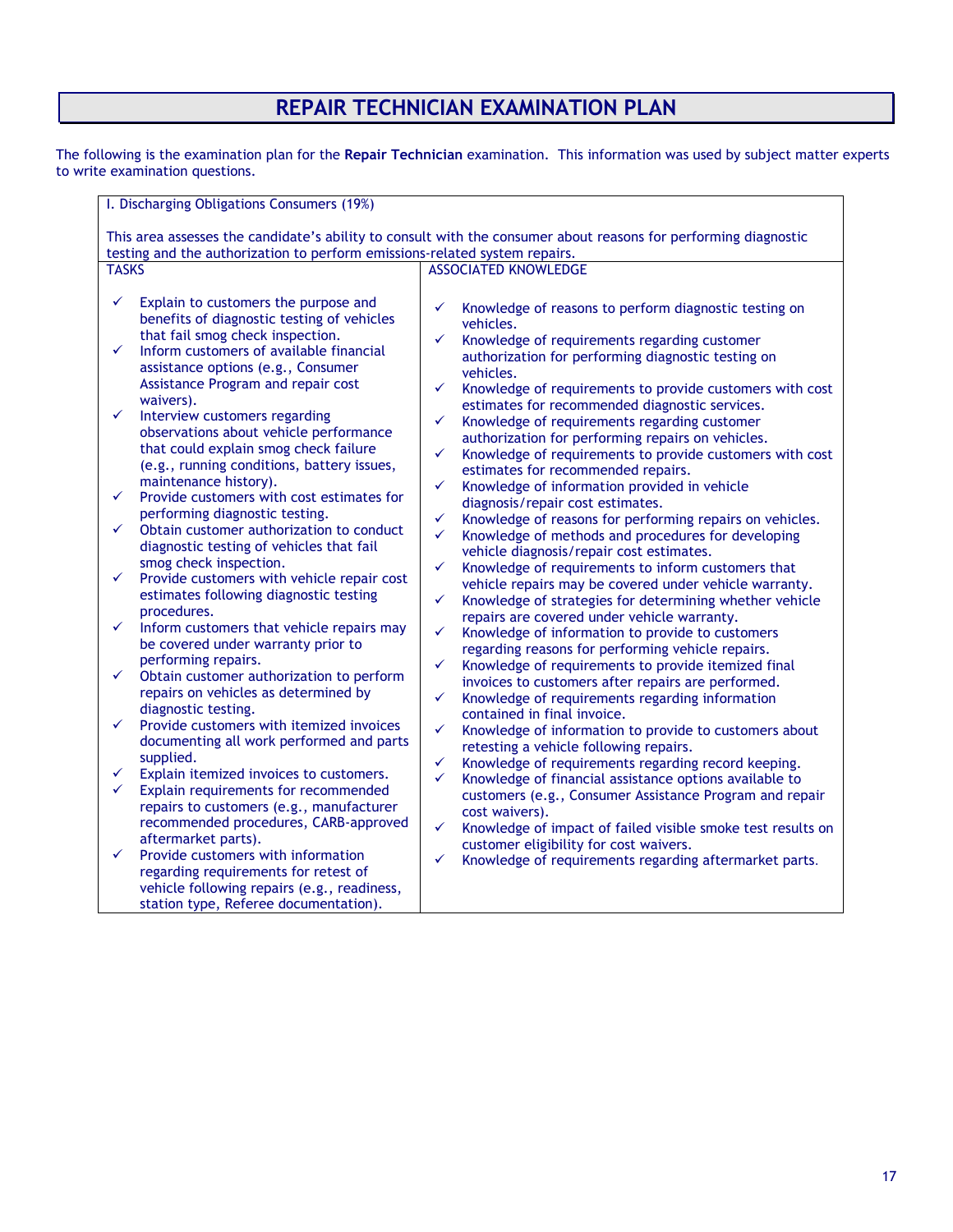### II. Diagnosis (67%)

This area assesses the candidate's ability to perform diagnostic testing procedures to determine the cause of a vehicle's smog check inspection failure.

| <b>TASKS</b> |                                                                                                                                                                                                  | <b>ASSOCIATED KNOWLEDGE</b>                                                                                                                                                                                                                                                                                                                                                                                                                                                                                                                                                                                                                                                                                                                                                                                                                                                                                                                                                                                                                                                                                                                                                                                                                                                                                                                                                                                                                                                                                                                                                                                                                                                                                                                                                                  |  |  |
|--------------|--------------------------------------------------------------------------------------------------------------------------------------------------------------------------------------------------|----------------------------------------------------------------------------------------------------------------------------------------------------------------------------------------------------------------------------------------------------------------------------------------------------------------------------------------------------------------------------------------------------------------------------------------------------------------------------------------------------------------------------------------------------------------------------------------------------------------------------------------------------------------------------------------------------------------------------------------------------------------------------------------------------------------------------------------------------------------------------------------------------------------------------------------------------------------------------------------------------------------------------------------------------------------------------------------------------------------------------------------------------------------------------------------------------------------------------------------------------------------------------------------------------------------------------------------------------------------------------------------------------------------------------------------------------------------------------------------------------------------------------------------------------------------------------------------------------------------------------------------------------------------------------------------------------------------------------------------------------------------------------------------------|--|--|
| ✓            | Review vehicle inspection reports<br>(VIR) to identify reasons for smog<br>check failures.                                                                                                       | ✓<br>Knowledge of information indicated on vehicle inspection<br>reports.<br>$\checkmark$<br>Knowledge of references used when reviewing vehicle                                                                                                                                                                                                                                                                                                                                                                                                                                                                                                                                                                                                                                                                                                                                                                                                                                                                                                                                                                                                                                                                                                                                                                                                                                                                                                                                                                                                                                                                                                                                                                                                                                             |  |  |
| ✓            | Review information about prior<br>vehicle repairs (i.e., repair records,<br>customer reports) to assist in<br>developing a diagnostic strategy.                                                  | inspection reports (e.g., ECS application guides, technical<br>service bulletins).<br>$\checkmark$<br>Knowledge of how to interpret vehicle inspection report results<br>to identify reasons for smog check failure.<br>$\checkmark$<br>Knowledge of how tampering with vehicle emissions system                                                                                                                                                                                                                                                                                                                                                                                                                                                                                                                                                                                                                                                                                                                                                                                                                                                                                                                                                                                                                                                                                                                                                                                                                                                                                                                                                                                                                                                                                             |  |  |
| ✓            | Inspect vehicles to determine if smog<br>check failure is due to mechanical<br>failure or tampering.                                                                                             | components affects vehicle emissions.<br>$\checkmark$<br>Knowledge of indications that vehicle components have been<br>tampered with.                                                                                                                                                                                                                                                                                                                                                                                                                                                                                                                                                                                                                                                                                                                                                                                                                                                                                                                                                                                                                                                                                                                                                                                                                                                                                                                                                                                                                                                                                                                                                                                                                                                        |  |  |
| ✓            | Assess emissions readings to identify<br>vehicle systems that need diagnostic<br>testing.                                                                                                        | ✓<br>Knowledge of references to verify aftermarket vehicle emission<br>components approved by CARB.<br>✓<br>Knowledge of how damage to vehicle emissions system                                                                                                                                                                                                                                                                                                                                                                                                                                                                                                                                                                                                                                                                                                                                                                                                                                                                                                                                                                                                                                                                                                                                                                                                                                                                                                                                                                                                                                                                                                                                                                                                                              |  |  |
| ✓            | Assess OBD data to identify vehicle<br>systems that need diagnostic testing.                                                                                                                     | components affects vehicle emissions.<br>✓<br>Knowledge of indications that vehicle components have been<br>damaged.                                                                                                                                                                                                                                                                                                                                                                                                                                                                                                                                                                                                                                                                                                                                                                                                                                                                                                                                                                                                                                                                                                                                                                                                                                                                                                                                                                                                                                                                                                                                                                                                                                                                         |  |  |
| ✓            | Perform OBD diagnostic testing on<br>vehicle systems to identify required<br>repairs.                                                                                                            | $\checkmark$<br>Knowledge of reasons for assessing vehicle condition prior to<br>diagnosis for failed smog check inspection.<br>✓                                                                                                                                                                                                                                                                                                                                                                                                                                                                                                                                                                                                                                                                                                                                                                                                                                                                                                                                                                                                                                                                                                                                                                                                                                                                                                                                                                                                                                                                                                                                                                                                                                                            |  |  |
| ✓            | Perform non-OBD diagnostic testing<br>on vehicle systems to identify<br>required repairs.                                                                                                        | Knowledge of methods and procedures for assessing vehicle<br>condition prior to diagnosing smog check failure.<br>✓<br>Knowledge of references used to verify vehicle systems<br>operation.                                                                                                                                                                                                                                                                                                                                                                                                                                                                                                                                                                                                                                                                                                                                                                                                                                                                                                                                                                                                                                                                                                                                                                                                                                                                                                                                                                                                                                                                                                                                                                                                  |  |  |
| ✓            | Assess diagnostic data to determine<br>if a vehicle systems failure is                                                                                                                           | ✓<br>Knowledge of the differences in methods and procedures for<br>diagnosing OBD and non-OBD vehicles.<br>✓<br>Knowledge of references used when performing diagnostic                                                                                                                                                                                                                                                                                                                                                                                                                                                                                                                                                                                                                                                                                                                                                                                                                                                                                                                                                                                                                                                                                                                                                                                                                                                                                                                                                                                                                                                                                                                                                                                                                      |  |  |
| ✓            | affecting operation of other systems.<br>Evaluate diagnostic test results to                                                                                                                     | testing on vehicles (e.g., service publications, diagrams,<br>flowcharts, technical service bulletins).                                                                                                                                                                                                                                                                                                                                                                                                                                                                                                                                                                                                                                                                                                                                                                                                                                                                                                                                                                                                                                                                                                                                                                                                                                                                                                                                                                                                                                                                                                                                                                                                                                                                                      |  |  |
| ✓            | determine needed repairs.<br>Prioritize repairs based on diagnostic<br>test results and manufacturers'<br>recommendations (e.g., service<br>publications, technical service<br>bulletins, etc.). | $\checkmark$<br>Knowledge of equipment used to perform diagnostic testing<br>procedures.<br>$\checkmark$<br>Knowledge of the effects of a vehicle system failure on other<br>vehicle systems.<br>$\checkmark$<br>Knowledge of relationships between vehicle emissions systems.<br>$\checkmark$<br>Knowledge of relationships between vehicle network systems.<br>$\checkmark$<br>Knowledge of gas analysis (HC, CO, NOx, O2, CO2).<br>$\checkmark$<br>Knowledge of how to interpret diagnostic test results.<br>✓<br>Knowledge of purpose and functioning of internal engine<br>components (e.g., components related to cylinder compression,<br>valve timing, variable displacement).<br>Knowledge of methods and procedures for diagnosing internal<br>✓<br>engine components (e.g., components related to cylinder<br>compression, valve timing, variable displacement).<br>Knowledge of purpose and functioning of engine cooling<br>✓<br>components.<br>Knowledge of methods and procedures for diagnosing engine<br>$\checkmark$<br>cooling components.<br>Knowledge of engine maintenance requirements (e.g., fuel, oil<br>✓<br>viscosity, coolant).<br>Knowledge of fuel induction system purpose and function.<br>$\checkmark$<br>Knowledge of methods and procedures for diagnosing fuel<br>$\checkmark$<br>induction systems.<br>Knowledge of forced induction system purpose and function<br>$\checkmark$<br>(e.g., turbo, supercharger).<br>Knowledge of methods and procedures for diagnosing forced<br>$\checkmark$<br>induction system components (e.g., turbo, supercharger).<br>Knowledge of exhaust gas recirculation system purpose and<br>$\checkmark$<br>function.<br>Knowledge of methods and procedures for diagnosing gas<br>$\checkmark$<br>recirculation systems. |  |  |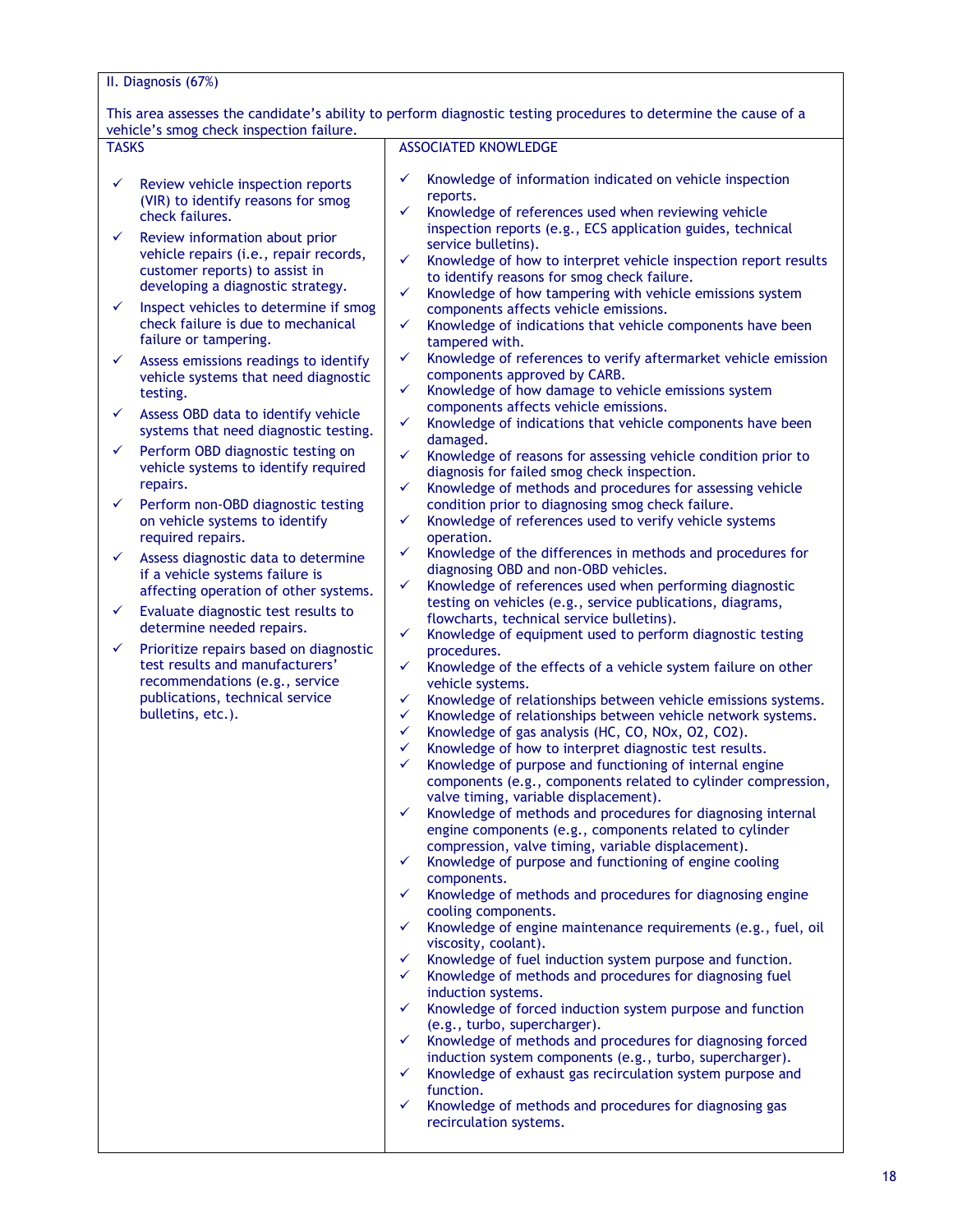| vehicle's smog check inspection failure. | This area assesses the candidate's ability to perform diagnostic testing procedures to determine the cause of a |
|------------------------------------------|-----------------------------------------------------------------------------------------------------------------|
|                                          |                                                                                                                 |
|                                          | Knowledge of purpose and function of computer input<br>✓                                                        |
|                                          | components.                                                                                                     |
|                                          | ✓<br>Knowledge of methods and procedures for diagnosing computer                                                |
|                                          | inputs (e.g., sensors, switches).                                                                               |
|                                          | Knowledge of purpose and function of computer output<br>✓                                                       |
|                                          | components.                                                                                                     |
|                                          | Knowledge of methods and procedures for diagnosing computer<br>✓                                                |
|                                          | outputs (e.g., solenoids, motors).                                                                              |
|                                          | Knowledge of purpose and function of control modules.<br>✓                                                      |
|                                          | Knowledge of methods and procedures for diagnosing control<br>$\checkmark$                                      |
|                                          | modules (e.g., PCM, TCM).                                                                                       |
|                                          | Knowledge of vehicle OBD network communication purpose and<br>✓                                                 |
|                                          | function.<br>✓                                                                                                  |
|                                          | Knowledge of safety precautions and procedures related to<br>working with hybrid vehicles.                      |
|                                          | Knowledge of types of hybrid systems.<br>✓                                                                      |
|                                          | Knowledge of purpose and function of high voltage systems.<br>✓                                                 |
|                                          | $\checkmark$<br>Knowledge of methods and procedures for diagnosing high                                         |
|                                          | voltage systems.                                                                                                |
|                                          | ✓<br>Knowledge of evaporative system purpose and function.                                                      |
|                                          | Knowledge of methods and procedures for diagnosing<br>$\checkmark$                                              |
|                                          | evaporative systems.                                                                                            |
|                                          | ✓<br>Knowledge of catalytic converter system purpose and function.                                              |
|                                          | Knowledge of methods and procedures for diagnosing catalytic<br>✓                                               |
|                                          | converter systems.                                                                                              |
|                                          | Knowledge of purpose and function of diesel after-treatment<br>✓                                                |
|                                          | systems.                                                                                                        |
|                                          | ✓<br>Knowledge of methods and procedures for diagnosing diesel                                                  |
|                                          | after-treatment systems.                                                                                        |
|                                          | Knowledge of procedures for verifying catalytic converters are<br>✓                                             |
|                                          | approved by CARB.                                                                                               |
|                                          | Knowledge of ignition spark control system purpose and<br>✓                                                     |
|                                          | function.                                                                                                       |
|                                          | Knowledge of methods and procedures for diagnosing ignition<br>✓                                                |
|                                          | spark control systems.                                                                                          |
|                                          | Knowledge of purpose and function of other related emissions<br>✓                                               |
|                                          | components.                                                                                                     |
|                                          | Knowledge of methods and procedures for diagnosing other<br>$\checkmark$                                        |
|                                          | related emissions components.                                                                                   |
|                                          | Knowledge of methods and procedures for diagnosing visible<br>✓                                                 |
|                                          | smoke smog check failures.                                                                                      |
|                                          | Knowledge of positive crankcase ventilation system purpose and<br>✓                                             |
|                                          | function.                                                                                                       |
|                                          | Knowledge of methods and procedures for diagnosing positive<br>✓                                                |
|                                          | crankcase ventilation systems.                                                                                  |
|                                          | Knowledge of methods and procedures for diagnosing air<br>✓                                                     |
|                                          | injection systems.                                                                                              |
|                                          | Knowledge of air injection system purpose and function.<br>✓<br>$\checkmark$                                    |
|                                          | Knowledge of methods and procedures for diagnosing                                                              |
|                                          | thermostatic air cleaner systems.<br>✓ Knowledge of thermostatic air cleaner system purpose and                 |
|                                          | function.                                                                                                       |
|                                          |                                                                                                                 |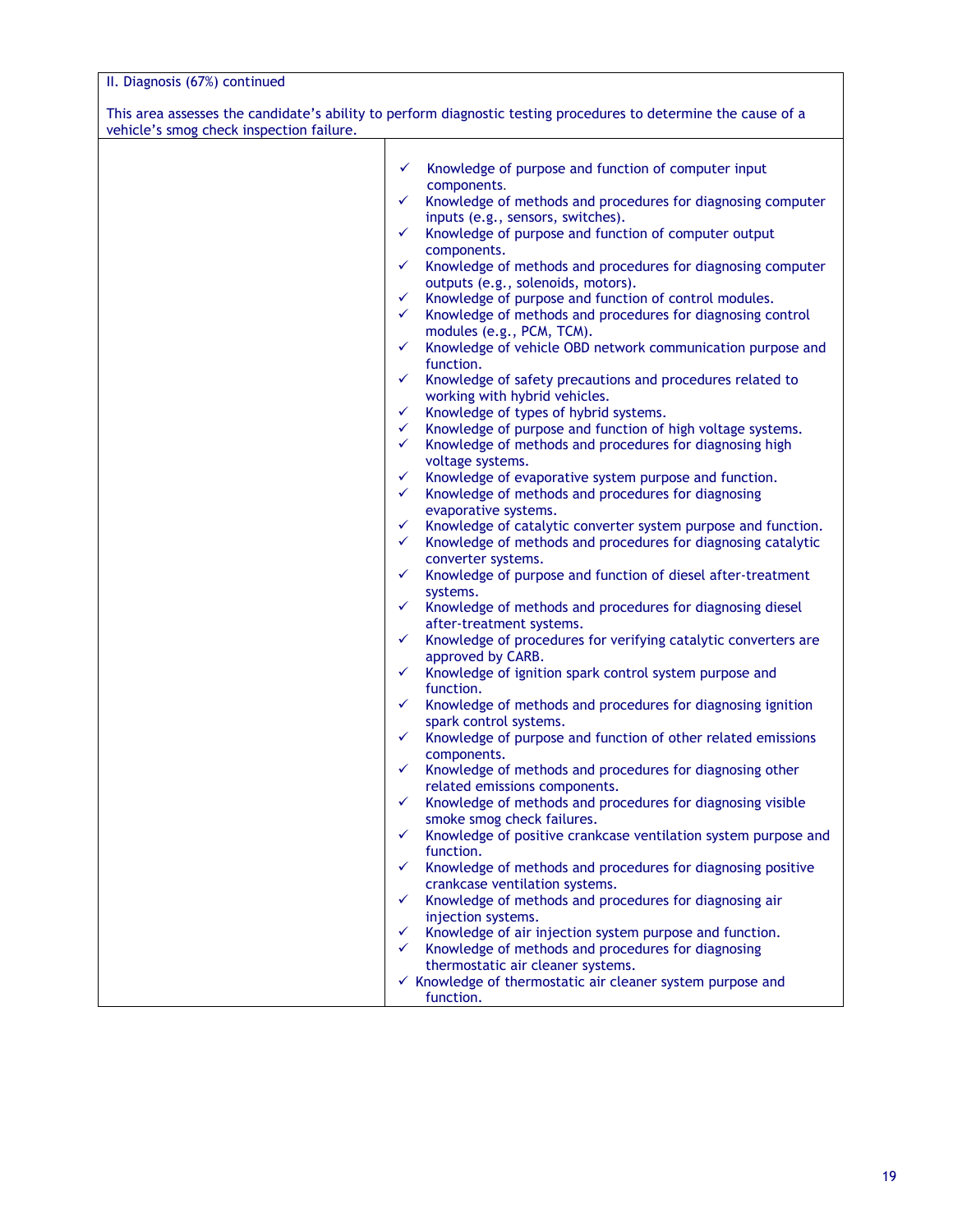### III. Performing and Verifying Repairs (14%)

This area assesses the candidate's ability to perform repairs on emissions-related components and verify the effectiveness of the repairs.

| <b>TASKS</b> |                                                                                     | <b>ASSOCIATED KNOWLEDGE</b> |                                                                                                                                                                   |  |
|--------------|-------------------------------------------------------------------------------------|-----------------------------|-------------------------------------------------------------------------------------------------------------------------------------------------------------------|--|
|              |                                                                                     |                             |                                                                                                                                                                   |  |
| ✓            | Replace components of vehicle<br>systems identified by vehicle<br>diagnosis.        | $\checkmark$                | Knowledge of methods and procedures for determining if<br>components of vehicle need to be cleaned, repaired, replaced,<br>or adjusted.                           |  |
|              | Repair components of vehicle<br>systems identified by vehicle<br>diagnosis.         | ✓                           | Knowledge of references available to assist with performing<br>repairs to vehicles (e.g., service publications, wiring diagrams,<br>technical service bulletins). |  |
| ✓            | Clean out components of vehicle<br>systems identified by vehicle<br>diagnosis.      | $\checkmark$                | Knowledge of requirements pertaining to use of diagnosis and<br>repair procedures recommended by manufacturer and other<br>industry-standard publications.        |  |
| ✓            | Adjust components of vehicle<br>systems identified by vehicle                       | ✓                           | Knowledge of methods and procedures for repairing vehicle<br>systems.                                                                                             |  |
|              | diagnosis.<br>Test systems operation to verify<br>repairs were performed correctly. | ✓                           | Knowledge of tools and equipment used to repair vehicle<br>systems.                                                                                               |  |
|              |                                                                                     | ✓                           | Knowledge of methods and procedures for cleaning out<br>components of vehicle systems.                                                                            |  |
|              |                                                                                     | ✓                           | Knowledge of tools and equipment used to clean out<br>components of vehicle systems.                                                                              |  |
|              |                                                                                     | ✓                           | Knowledge of methods and procedures for replacing<br>components of vehicle systems.                                                                               |  |
|              |                                                                                     | ✓                           | Knowledge of tools and equipment used to replace components<br>of vehicle systems.                                                                                |  |
|              |                                                                                     | ✓                           | Knowledge of requirements pertaining to replacement of<br>catalytic converters and other emissions components (e.g.,<br><b>CARB Installer's Checklist).</b>       |  |
|              |                                                                                     | ✓                           | Knowledge of methods and procedures for adjusting components<br>of vehicle systems.                                                                               |  |
|              |                                                                                     | $\checkmark$                | Knowledge of methods and procedures for verifying repairs<br>(e.g., system functional tests, drive cycles).                                                       |  |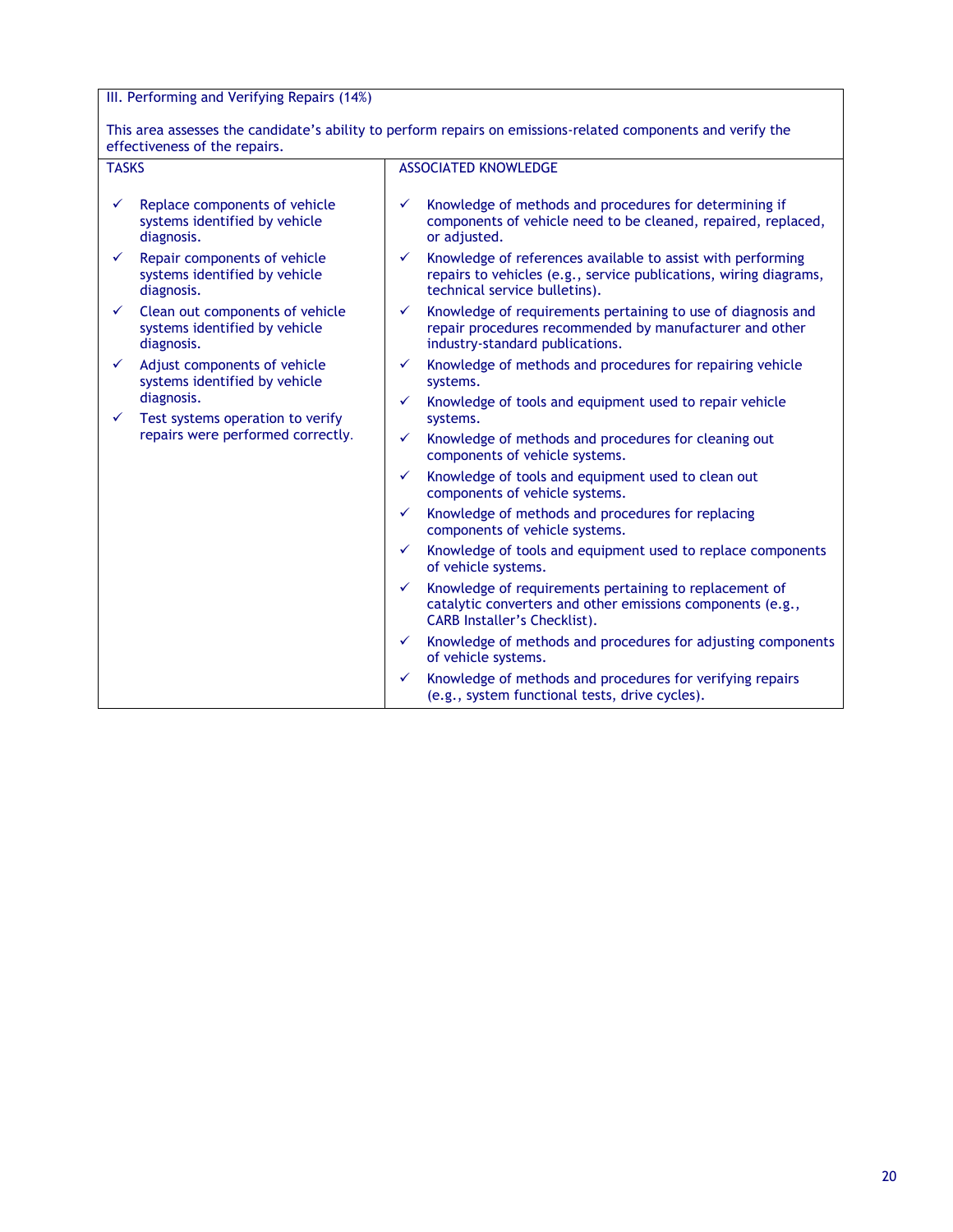# **SECTION V: THE EXAMINATION REGISTRATION PROCESS**

# **EXAMINATION REGISTRATION PAYMENT AND SCHEDULING PROCEDURES**

Once you have been approved by BAR, you are responsible for contacting PSI to register, pay, and schedule an appointment to take the examination. You may do so via the Internet at www.psiexams.com, or schedule over the telephone at (877) 392-6422.

**Current policy allows two test attempts per examination before candidates are required to submit another application to the BAR Licensing Unit. You must wait 14 days between the two test attempts.**

### **EXAMINATION FEE**

#### **Examination Fee** \$40.50

time or repeating.

NOTE: EXAMINATION FEES ARE NOT REFUNDABLE OR TRANSFERABLE. The fee is for each examination, whether you are taking the examination for the first

In most California testing centers, testing does not take place on the following major holidays:

| Martin Luther King Jr.  | Closed January 18, 2021     |
|-------------------------|-----------------------------|
| <b>Memorial Day</b>     | <b>Closed May 31, 2021</b>  |
| <b>Independence Day</b> | Closed July 4, 2021         |
| <b>Labor Day</b>        | Closed September 6, 2021    |
| <b>Thanksgiving Day</b> | Closed November 25-26, 2021 |
| <b>Christmas Day</b>    | Closed December 24-25, 2021 |
| <b>New Years Day</b>    | Closed January 1, 2021      |

#### **INTERNET SCHEDULING**

You may schedule for your test by completing the online Test Registration Form. The Test Registration Form is available at PSI's website, [www.psiexams.com.](http://www.psiexams.com/) You may schedule for a test via the Internet 24 hours a day.

- 1. Complete the registration form online and submit your information to PSI via the Internet.
- 2. Upon completion of the online registration form, you will be given the available dates for scheduling your test.
- 3. You will need to choose a date to complete your registration.
- 4. Upon successful registration, you will receive a traceable confirmation number.

#### **TELEPHONE REGISTRATION AND SCHEDULING**

For telephone registration, you will need a valid credit card (VISA, MasterCard, American Express or Discover).

Complete the Examination Registration Form, including your credit card number and expiration date, so that you will be prepared with all of the information needed to register by telephone.

Call PSI registrars at (877) 392-6422, Monday through Friday between 4:30 am and 7:00 pm, or Saturday-Sunday between 6:00 am and 2:30 pm, Pacific Time, to receive the information listed on your Examination Registration Form and to schedule your appointment for the examination. TDD is available at (800) 735-2929.

#### **FAX REGISTRATION AND SCHEDULING**

For Fax registration, you will need a valid credit card (VISA, MasterCard, American Express or Discover).

Complete the Examination Registration Form, including your credit card number and expiration date.

Fax the completed form to PSI (702) 932-2666. Fax registrations are accepted 24 hours a day.

If your information is incomplete or incorrect, it will be returned for correction.

Please allow 4 business days to process your Registration. After 4 business days, you may schedule your examination using a touch-tone phone, by calling PSI 24 hours a day at (877) 392- 6422. Otherwise, PSI registrars are available Monday through Friday between 4:30 am and 7:00 pm, and Saturday-Sunday between 6:00 am and 2:30 pm, Pacific Time. You may also schedule online by accessing PSI's registration website at [www.psiexams.com.](http://www.psiexams.com/)

#### **STANDARD MAIL REGISTRATION AND SCHEDULING**

A PSI Examination Registration Form is provided at the end of this bulletin for candidates who wish to register and pay by mail. Payment of fees may be made by credit card, money order, company check or cashier's check. Money orders or checks should be made payable to PSI. Print your ID number on your cashier's check or money order to ensure that your fees are properly assigned. **CASH AND PERSONAL CHECKS ARE NOT ACCEPTED.**

Mail the completed form and payment to:

**PSI licensure:certification ATTN: Examination Registration CA BAR 3210 E Tropicana Las Vegas, NV 89121 (877) 392-6422** • **Fax (702) 932-2666**

Please allow 2 weeks to process your Registration. After 2 weeks, call PSI at (877) 392-6422, Monday through Friday between 4:30 am and 7:00 pm, or Saturday-Sunday between 6:00 am and 2:30 pm, Pacific Time. You may also schedule online by accessing PSI's registration website at [www.psiexams.com.](http://www.psiexams.com/)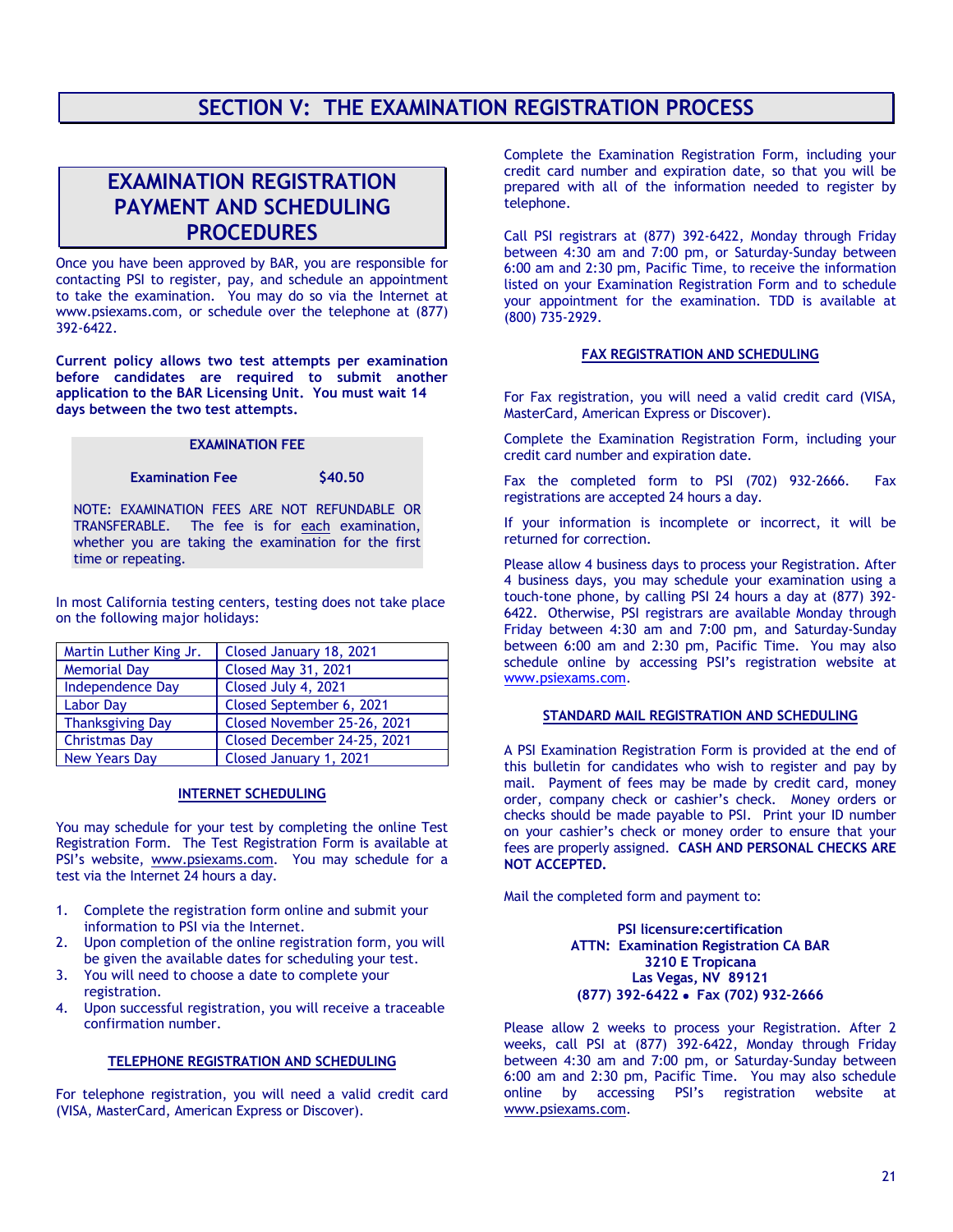#### **CANCELING AN EXAMINATION APPOINTMENT**

You may cancel and reschedule an examination appointment without forfeiting your fee *if your cancellation notice is received forty-eight (48) hours prior to the scheduled examination date.* For example, for a 9:00 a.m. Monday appointment, the cancellation notice would need to be received before 9:00 a.m. on the previous Saturday. You may call PSI at (877) 392-6422.

**Note: A voice mail or email message is not an acceptable form of cancellation. Please use the PSI Website or call PSI and speak directly to a Customer Service Representative.** 

#### **MISSED APPOINTMENT OR LATE CANCELLATION**

If you miss your appointment, you will not be able to take the examination as scheduled, further you will forfeit your examination fee, if:

- You do not cancel your appointment 48 hours before the scheduled examination date;
- You do not appear for your examination appointment;
- You arrive after examination start time;
- You do not present proper identification when you arrive for the examination.

#### **EXAMINATION SITE CLOSING FOR AN EMERGENCY**

In the event that severe weather or another emergency forces the closure of an examination site on a scheduled examination date, your examination will be rescheduled. PSI personnel will attempt to contact you in this situation. However, you may check the status of your examination schedule by calling (877) 392-6422. Every effort will be made to reschedule your examination at a convenient time as soon as possible. You will not be penalized. You will be rescheduled at no additional charge.

### **EXAMINATION SITE LOCATIONS**

The California examinations are administered at the PSI examination centers in California as listed below:

#### **AGOURA HILLS**

30851 AGOURA RD SUITE 302 AGOURA HILLS, CA 91301 **(**818**)** 851-9266 *FROM THE EAST: TAKE US-101 N/VENTURA FWY WEST TO REYES ADOBE RD (EXIT 38). TURN LEFT ONTO REYES ADOBE RD. TURN RIGHT ONTO AGOURA RD. 30851 AGOURA RD IS ON THE RIGHT. FROM THE WEST: TAKE US-101 S TO LINDERO CYN RD (EXIT 39). TURN RIGHT ONTO LINDERO CANYON RD. TURN LEFT ONTO AGOURA RD. 30851 AGOURA RD IS ON THE LEFT.*

#### **ATASCADERO**

7305 MORRO RD, SUITE 201A ATASCADERO, CA 93422 (805) 462-8983 *FROM US-101 N, TAKE THE CA-41 EXIT- EXIT 219-TOWARD MORRO RD. TURN LEFT ONTO EL CAMINO REAL. Turn LEFT onto CA-41/MORRO RD.*

*FROM US-101 S, TAKE THE MORRO RD/CA-41 EXIT- EXIT 219, TURN RIGHT ONTO CA-41/MORRO RD.*

**BAKERSFIELD** 5405 STOCKDALE HIGHWAY SUITE 103 BAKERSFIELD, CA 93309 (661) 735-5351 *FROM INTERSTATE 5-SOUTH, TAKE THE STOCKDALE HIGHWAY EXIT, EXIT 253. TURN RIGHT ONTO STOCKDALE HIGHWAY. END AT 5405 STOCKDALE HIGHWAY.* 

*FROM INTERSTATE 5-NORTH TOWARD BAKERSFIELD, KEEP LEFT TO TAKE CALIFORNIA 99 NORTH VIA EXIT 221 TOWARD BAKERSFIELD/FRESNO. TAKE THE CALIFORNIA 58 EAST EXIT TOWARD TEHACHAPI/MOJAVE. TAKE THE EXIT ON THE LEFT TOWARD CALIFORNIA STATE UNIVERSITY/ STOCKDALE HIGHWAY/BRUNDAGE LANE. TURN LEFT ONTO WIBLE ROAD, TURN SLIGHT LEFT ONTO STOCKDALE HIGHWAY. END AT 5405 STOCKDALE HIGHWAY.*

**CARSON**

17420 AVALON BLVD, SUITE 205 CARSON, CA 90746 (310) 400-7393 *FROM CA-91 E/GARDENA FWY TAKE THE AVALON EXIT. OFF RAMP WILL*  LEAD YOU ONTO ALBERTONI ST. MAKE A RIGHT ONTO AVALON BLVD *AND WE ARE LOCATED ON THE RIGHT HANDSIDE (SAME PARKING LOT AS CARL'S JR).*

*FROM CA-91 W TAKE THE AVALON EXIT. MAKE A LEFT ONTO AVALON BLVD. MAKE A U-TURN ON AVALON BLVD AND ALBERTONI ST. WE ARE LOCATED ON THE RIGHT-HAND SIDE. (SAME PARKING LOT AS CARL'S JR).*

#### **DIAMOND BAR**

21660 EAST COPLEY DR SUITE 260 DIAMOND BAR, CA 91765 (909) 860-8158 *FROM I-10 E, TAKE THE GRAND AVE EXIT, EXIT 38A. TURN RIGHT ONTO S GRAND AVE. TURN RIGHT ONTO GOLDEN SPRINGS DR. TURN LEFT ONTO COPLEY DR. FROM 60 WEST, TAKE GRAND AVE EXIT, EXIT 24B. TURN LEFT ONTO GRAND AVE. TURN RIGHT ONTO GOLDEN SPRINGS DR. TURN LEFT ONTO COPLEY DR. 21660 COPLEY DR, STE 260 IS ON THE LEFT.*

**EL MONTE – SANTA FE SPRINGS**

10330 PIONEER BOULEVARD, SUITE 285 SANTA FE SPRINGS, CA 90670 (562) 325-8113 *FROM THE I-5 NORTH TAKE NORWALK BLVD EXIT #121, TURN RIGHT ONTO NORWALK BLVD. TURN LEFT ONTO IMPERIAL HWY/CA-90. TURN RIGHT ONTO PIONEER BLVD, TESTING CENTER WILL BE ON YOUR RIGHT.*

#### **FRESNO**

351 E. BARSTOW, SUITE 101 FRESNO, CA 93710 (559) 538-3975 *FROM CA-41 S, TAKE THE BULLARD AVE EXIT. TURN LEFT ONTO E BULLARD AVE. TURN RIGHT ONTO N FRESNO ST. PASS THROUGH THE INTERSECTION OF FRESNO AND BASTOW AVE. TAKE THE FIRST DRIVEWAY ON THE RIGHT-HAND SIDE.*

*FROM CA-41 N, TAKE THE SHAW AVE EXIT TOWARD CLOVIS. TURN RIGHT ONTO E SHAW AVE. TURN LEFT ONTO N FRESNO ST. TURN LEFT INTO THE LAST DRIVEWAY BEFORE BARSTOW AVE. TESTING CENTER IS IN THE OFFICE COMPLEX ON THE SW CORNER OF BARSTOW AND FRESNO ST.*

#### **IRVINE**

8 CORPORATE PARK, SUITE 200 IRVINE, CA 92606 (949) 418-9653 *FROM I-405 S – USE THE 2ND LANE FROM RIGHT TO TAKE EXIT 7 FOR JAMBOREE RD, THEN USE THE LEFT 2 LANES TO TURN LEFT ONTO JAMBOREE RD. GO ABOUT 1.5 MILES THEN TURN RIGHT ONTO BECKMAN AVE. TAKE THE FIRST RIGHT ONTO CORPORATE PARK. 8 CORPORATE PARK IS THE SECOND BUILDING ON THE RIGHT.* 

*FROM I-5 S – TAKE EXIT 100 FOR JAMBOREE RD. USE THE 2ND FROM RIGHT LANE TO TURN RIGHT ONTO JAMBOREE RD. TAKE THE RAMP*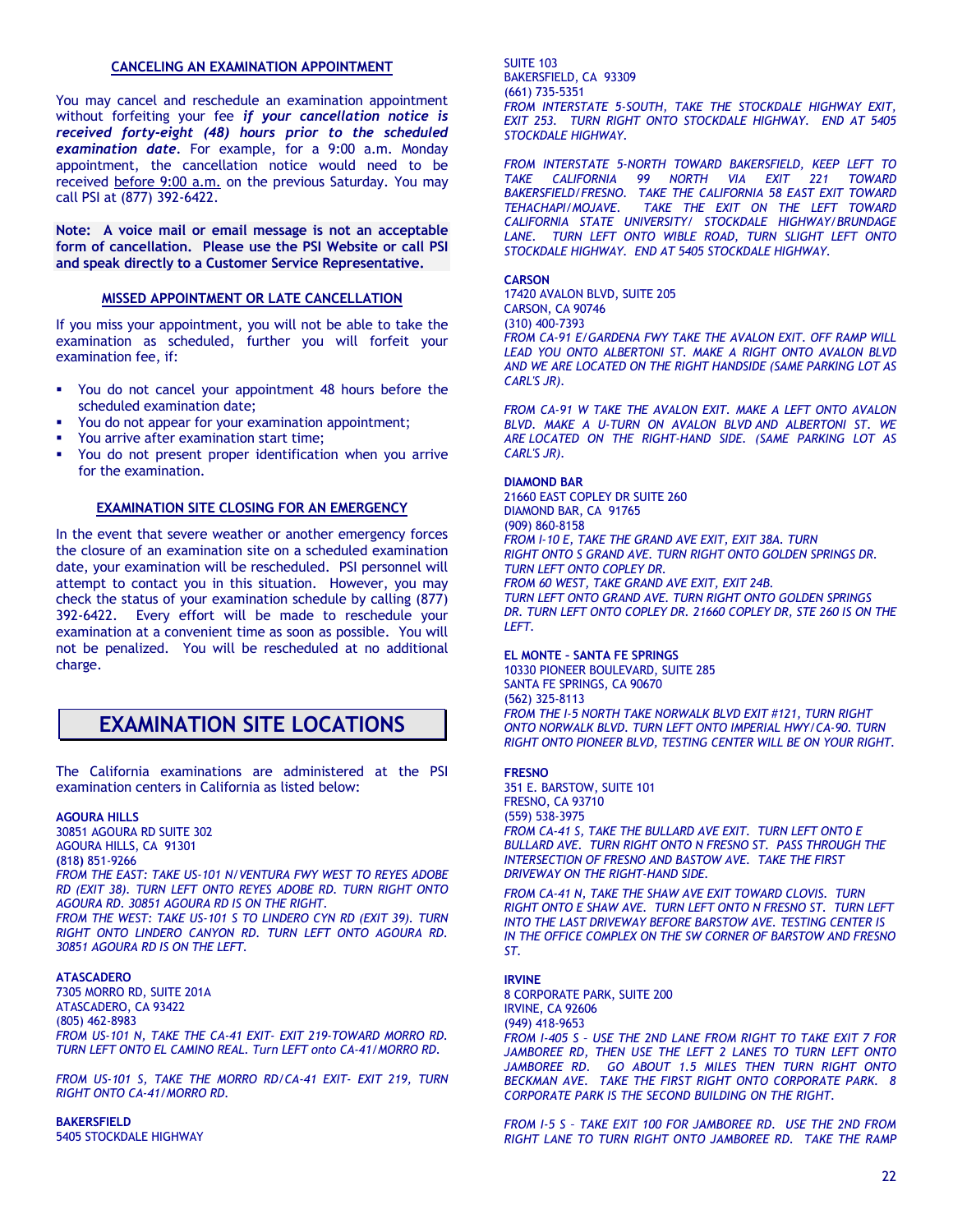*TO JAMBOREE RD THEN KEEP LEFT AT THE FORK TO CONTINUE ONTO JAMBOREE RD. GO ABOUT 2.2 MILES THEN TURN LEFT ONTO BECKMAN AVE. TAKE THE FIRST RIGHT ONTO CORPORATE PARK. 8 CORPORATE PARK IS THE SECOND BUILDING ON THE RIGHT.*

*ONCE PARKED, PROCEED THROUGH THE FRONT ENTRANCE AND TAKE THE ELEVATOR TO THE SECOND FLOOR. THE TEST CENTER IS IN SUITE 200.*

#### **LAWNDALE**

THE BAYTOWER CORPORATE CENTER SUITE 330 15901 HAWTHORNE BLVD LAWNDALE, CA 90260 310-793-1200 *FROM I-5S, MERGE ONTO CA-110S, WHICH BECOMES I-110S. MERGE ONTO I-105W. TAKE THE I-405S/I-405N EXIT AND MERGE ONTO I-405S. TURN RIGHT ONTO INGLEWOOD AVE. TURN LEFT ONTO MANHATTAN BEACH BLVD. TURN RIGHT ONTO HAWTHORNE BLVD.*

#### **REDDING**

2861 CHURN CREEK, UNIT C REDDING, CA 96002 (530) 221-0945 FROM 1-5 S, TAKE THE CYPRESS AVENUE EXIT (677). TURN RIGHT ONTO E. CYPRESS AVE. TURN RIGHT ON CHURN CREEK RD.

FROM I-5 N TOWARDS SACRAMENTO, TAKE THE CYPRESS AVE EXIT (677). TURN LEFT ONTO E. CYPRESS AVE. TURN RIGHT ONTO CHURN CREEK RD.

FROM 299 E TOWARDS REDDING, START GOING WEST ON CA-299. MERGE ONTO 1-5 S RAMP ON THE LEFT TOWARDS SACRAMENTO. TAKE THE CYPRESS AVE EXIT (677). TURN LEFT ONTO E. CYPRESS AVE. TURN RIGHT ONTO CHURN CREEK RD.

FROM 299 W TOWARDS REDDING. START GOING EAST ON CA-299 TOWARDS WEAVERVILLE/REDDING. FROM 299 EAST TURN RIGHT ONTO CA-273/CA-299 E/MARKET STREET. TURN LEFT ONTO CA-299-E. MERGE ONTO 1-5 S VIA EXIT 2A TOWARDS RED BLUFF/SACRAMENTO. TAKE THE CYPRESS AVE EXIT (677). TURN LEFT ONTO E. CYPRESS AVE. TURN RIGHT ONTO CHURN CREEK RD.

#### **RIVERSIDE**

7888 MISSION GROVE PARKWAY S., SUITE 130 RIVERSIDE, CA 92508 (951) 565-8037

*FROM THE CA-91W TOWARD RIVERSIDE/BEACH CITIES, TAKE THE CENTRAL AVENUE EXIT TOWARD MAGNOLIA CENTER. TURN LEFT ONTO CENTRAL AVE. CENTRAL AVE BECOMES ALESSANDRO BLVD. VEER TO THE RIGHT, THEN STAY STRAIGHT TO GO ONTO TRAUTWEIN RD (YOU WILL PASS COMMUNICATIONS CENTER DR). TURN LEFT ONTO MISSION GROVE PKY W.*

*FROM THE HIGH DESERT/SAN BERNARDINO AREA 215 S, WHERE THE 60 FWY, 91 FWY AND THE 215 FWY SPLIT, TAKE 215S (SIGNS FOR THE 60 EAST INDIO). TAKE EXIT 27C FOR ALESSANDRO BLVD, TURN RIGHT ONTO E ALESSANDRO BLVD, TURN LEFT ONTO MISSION GROVE PKWY S.*

#### **SACRAMENTO**

8950 CAL CENTER DR, SUITE 158 SACRAMENTO, CA 95826 (916) 476-5926

*FROM US-50 E: USE THE RIGHT TWO LANES TO TAKE EXIT 11 FOR WATT AVE. USE THE RIGHT 2 LANES TO TURN RIGHT ONTO WATT AVE. USE THE LEFT LANE TO TURN LEFT AT THE FIRST CROSS STREET ONTO FOLSOM BLVD. USE THE LEFT TWO LANES TO TURN LEFT ONTO MANLOVE RD. TURN LEFT ONTO CAL CENTER DR. BUILDING 8950 WILL BE ON THE LEFT.*

*FROM US-50 W: USE THE RIGHT TWO LANES TO TAKE EXIT 11 FOR WATT AVE. USE THE LEFT 2 LANES TO TURN LEFT ONTO WATT AVE. USE THE LEFT LANE TO TURN LEFT AT THE FIRST CROSS STREET ONTO FOLSOM BLVD. USE THE LEFT TWO LANES TO TURN LEFT ONTO MANLOVE RD. TURN LEFT ONTO CAL CENTER DR. BUILDING 8950 WILL BE ON THE LEFT.*

**SAN DIEGO** 5440 MOREHOUSE DRIVE, SUITE 2300 SAN DIEGO, CA 92121

#### (858) 550-5940

*FROM 1-805 S, TAKE THE SORRENTO VALLEY RD/MIRA MESA BLVD EXIT. TURN LEFT ONTO MIRA MESA BLVD, TURN LEFT ONTO SCRANTON ROAD. TURN RIGHT ONTO MOREHOUSE DRIVE.*

*FROM I-805 N TOWARD LOS ANGELES, TAKE THE MIRA MESA BLVD/VISTA SORRENTO PKWY EXIT. TURN RIGHT ONTO MIRA MESA BLVD. TURN LEFT ONTO SCRANTON RD. TURN RIGHT ONTO MOREHOUSE DR.*

*ADDITIONAL PARKING CAN BE FOUND (on top of the AT&T building) BY CONTINUING ON MOREHOUSE PAST OUR BUILDING AND TURNING LEFT AT THE NEXT DRIVEWAY UP THE HILL*

#### **SAN FRANCISCO**

150 EXECUTIVE PARK BLVD., STE 2400 SAN FRANCISCO, CA 94134 (415) 844-0008 *I-80 W BECOMES US-101 S. TAKE EXIT 429 A TOWARD MONSTER*  PARK/TUNNEL AVE. TAKE THE RAMP TOWARD 3COM PARK. TURN *RIGHT ONTO ALANNA RD. TURN LEFT ONTO EXECUTIVE PARK BLVD.*

#### **SANTA CLARA**

2936 SCOTT BLVD SANTA CLARA, CA 95054 (408) 844-0008 *FROM US-101 N, TAKE THE SAN TOMAS EXPWY/MONTAGUE EXPWY EXIT- EXIT 392. TAKE THE SAN TOMAS EXPWY RAMP. MERGE ONTO SAN TOMAS EXPY/CR-G4. TURN LEFT ONTO SCOTT BLVD.*

*FROM I-880 S TOWARD SAN JOSE, TAKE THE MONTAGUE EXPWY EXIT (7). TAKE THE MONTAGUE EXPWY WEST RAMP. MERGE ONTO MONTAGUE EXPY/CR-G4 E. TURN LEFT ONTO E TRIMBLE RD. E TRIMBLE RD BECOMES DE LA CRUZ BLVD. TURN SLIGHT RIGHT ONTO CENTRAL EXPY/CR-G6 W. TURN SLIGHT RIGHT ONTO SCOTT BLVD.*

#### **SANTA ROSA**

160 WIKIUP DRIVE, SUITE 105 SANTA ROSA, CA 95403 (707) 791-3113 *FROM US-101 N, TAKE MARK WEST SPRINGS/RIVER ROAD EXIT. TURN RIGHT ON MARK WEST SPRINGS. TURN LEFT AT OLD REDWOOD HIGHWAY. TURN RIGHT ON WIKIUP DRIVE. FIRST DRIVEWAY ON RIGHT.* 

*FROM US-101 S, TAKE MARK WEST SPRINGS/RIVER ROAD EXIT. TURN LEFT ON MARK WEST SPRINGS. TURN LEFT AT OLD REDWOOD HIGHWAY. TURN RIGHT ON WIKIUP DRIVE. FIRST DRIVEWAY ON RIGHT.*

#### **UNION CITY**

32960 ALVARADO-NILES RD, SUITE 650 UNION CITY, CA 94587 (510) 901-7992 *FROM I-880 N – AT EXIT 23, TAKE RAMP RIGHT AND FOLLOW SINGS FOR ALVARADO NILES RD. TURN RIGHT ONTO ALVARADO NILES RD. AFTER ABOUT A MILE, MAKE A U-TURN AT DOWE AVE. TAKE THE FIRST RIGHT INTO THE OFFICE PARK AND THEN TAKE THE FIRST LEFT ONCE ON THE PROPERTY. SUITE 650 WILL BE IN THE FIRST BUILDING ON YOUR RIGHT. FROM I880 S - AT EXIT 23, TAKE RAMP RIGHT AND FOLLOW SINGS FOR* 

*ALVARADO NILES RD. TURN LEFT ONTO ALVARADO NILES RD. AFTER ABOUT A MILE, MAKE A U-TURN AT DOWE AVE. TAKE THE FIRST RIGHT INTO THE OFFICE PARK AND THEN TAKE THE FIRST LEFT ONCE ON THE PROPERTY. SUITE 650 WILL BE IN THE FIRST BUILDING ON YOUR RIGHT.*

#### **VENTURA**

4245 MARKET ST, SUITE 208 VENTURA, CA 93003 (805) 650-5223 *FROM US-101N, TAKE THE TELEPHONE ROAD EXIT 65. TURN LEFT ONTO TELEPHONE ROAD. TURN RIGHT ONTO MARKET STREET.*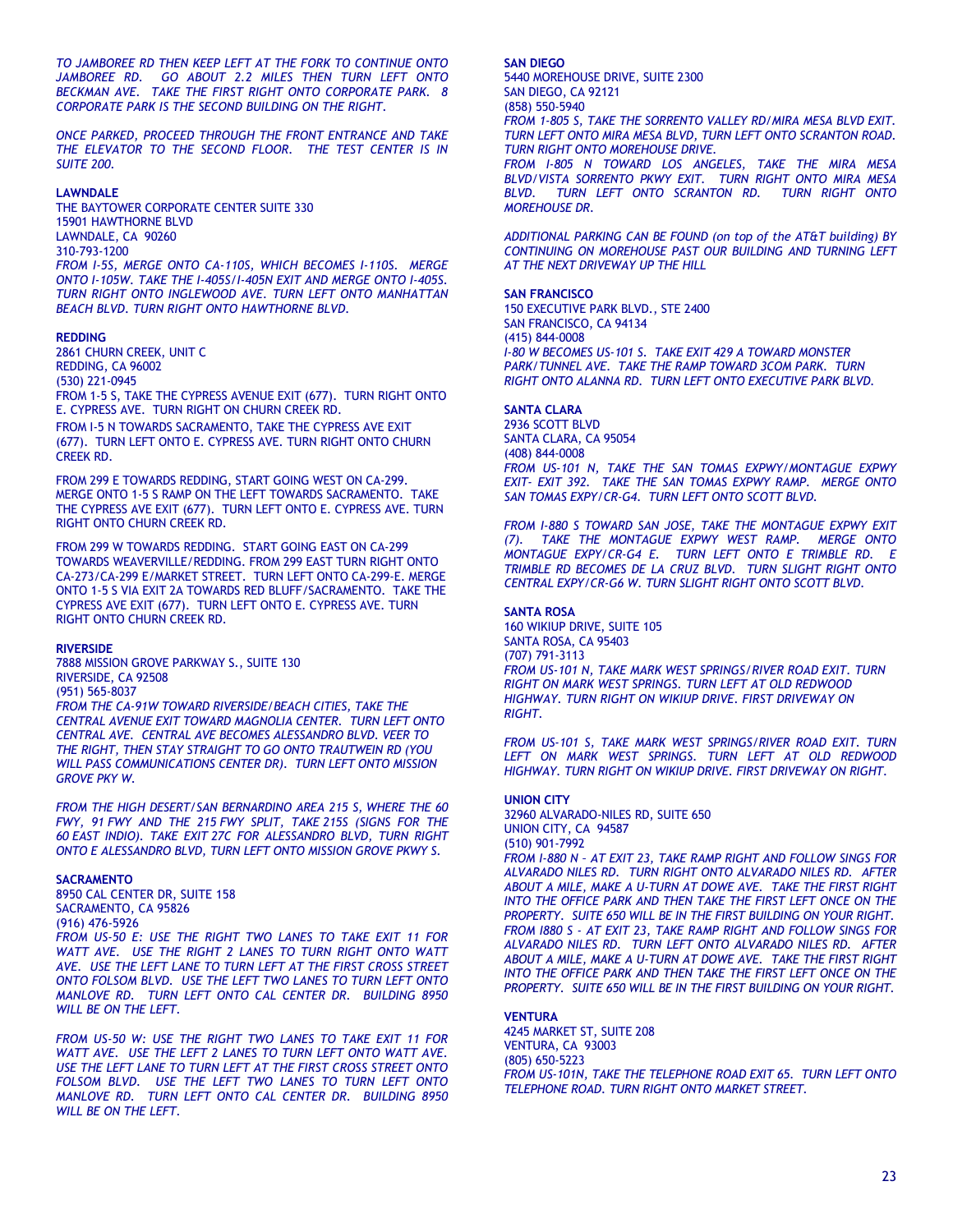#### **VISALIA**

3400 W MINERAL KING AVE, SUITE D VISALIA, CA 93291 (559) 627-6700 *FROM CA-99N, MERGE ONTO CA-198E VIA EXIT 96 TOWARD VISALIA/SEQUOIA NAT'L PARK. TAKE THE EXIT TOWARD DEMAREE STREET. MERGE ONTO W NOBLE AVENUE. TURN LEFT ONTO S COUNTY CENTER DRIVE. TAKE THE 1ST LEFT ONTO W MINERAL KING AVENUE.*

#### **WALNUT CREEK**

175 LENNON LANE, SUITE 203 WALNUT CREEK, CA 94598 (925) 906-9165 *FROM I-5N, KEEP LEFT TO TAKE I-580W TOWARD TRACY/SAN FRANCISCO. MERGE ONTO I-680N VIA EXIT 44B TOWARD SACRAMENTO/WALNUT CREEK/CONCORD. TAKE THE YGNACIO VALLEY ROAD EXIT AND TURN RIGHT. TURN LEFT ONTO LENNON LANE.*

## **REPORTING TO THE EXAMINATION SITE**

On the day of the examination, you should arrive at least 30 minutes prior to your scheduled appointment time. This allows time for sign-in and identification verification and provides time to familiarize yourself with the examination process. *If you arrive late, you may not be admitted to the examination site and you will forfeit your examination registration fee.*

#### **REQUIRED IDENTIFICATION AT EXAMINATION SITE**

You must provide 2 forms of identification. *Both forms of identification must bear the candidate's signature and one must be a valid government issued identification document bearing a photograph of the applicant. Examples of acceptable forms of photo identification are:*

- A valid unexpired Driver License with a photo.
- A valid unexpired Department of Motor Vehicles Identification Card with a photo.
- An unexpired military-issued identification card.
- An unexpired passport (booklet or card).

All identification provided must match the name on the license application submitted to BAR. PSI keeps the applicant's driver's license locked up until the examination is completed.

#### **CALIFORNIA EXAMINATION SECURITY LAW**

Section 123 of the California Business and Professions Code states: "It is a misdemeanor for any person to engage in any conduct which subverts or attempts to subvert any licensing examination or the administration of an examination, including, but not limited to:

- Conduct which violates the security of the examination materials;
- Removing from the examination room any examination materials without authorization;
- The unauthorized reproduction by any means of any portion of the actual licensing examination;
- Aiding by any means the unauthorized reproduction of any portion of the licensing examination;
- Paying or using professional or paid examination-takers for the purpose of reconstructing any portion of the licensing examination;
- Obtaining examination questions or other examination material, except by specific authorization either before, during, or after an examination; or
- Selling, distributing, buying, receiving, or having unauthorized possession of any portion of a future, current, or previously administered licensing examination.
- Communicating with any other examinee during the administration of a licensing examination.
- Copying answers from another examinee or permitting one's answers to be copied by another examinee.
- Having in one's possession during the administration of the licensing examination any books, equipment, notes, written or printed materials, or data of any kind, other than the examination materials distributed, or otherwise authorized to be in one's possession during the examination.
- Impersonating any examinee or having an impersonator take the licensing examination on one's behalf.

Nothing in this section shall preclude prosecution under authority provided for in any other provision of law. In addition to any other penalties, a person found guilty of violating this section, shall be liable for the actual damages sustained by the agency administering the examination not to exceed ten thousand dollars (\$10,000) and the costs of litigation."

### **IMPORTANT INFORMATION ABOUT TAKING AN EXAMINATION**

- 1. All candidates will have their thumbprint taken during examination check-in. The thumb print must be matched after candidates return from a restroom break and any time the candidate leaves and returns to the test site after check-in.
- 2. The temperature in the testing room is maintained at a moderate level. Candidates are advised to layer clothing. Acceptable layered clothing includes lightweight shirts, sweaters, and pullovers without pockets or hoods. These items must be worn upon check-in, while you wait to enter the testing room, and during your initial seating for the examination. If the layered item is removed during the examination, you will be required to store it in the lobby while time continues to count down on your examination. Outerwear (coats, heavy jackets, vests, shawls, scarves, etc.) is not allowed in the testing rooms.
- 3. There are timing mechanisms available in the testing room and on the computer console to help candidates keep track of time during the test administration. Candidates are not permitted to bring watches or other timekeeping devices into the testing rooms.
- 4. Only one candidate will be allowed to take a restroom break at a time. Candidates are required to sign out when leaving and returning to the testing room. If a candidate's restroom break takes longer than 5 (five) minutes, a proctor will check on the candidate and will notify the applicable regulatory entity of the occurrence. The regulatory entity will investigate and take appropriate action.
- 5. The following is a non-exhaustive list of personal items that are not permitted in the testing rooms: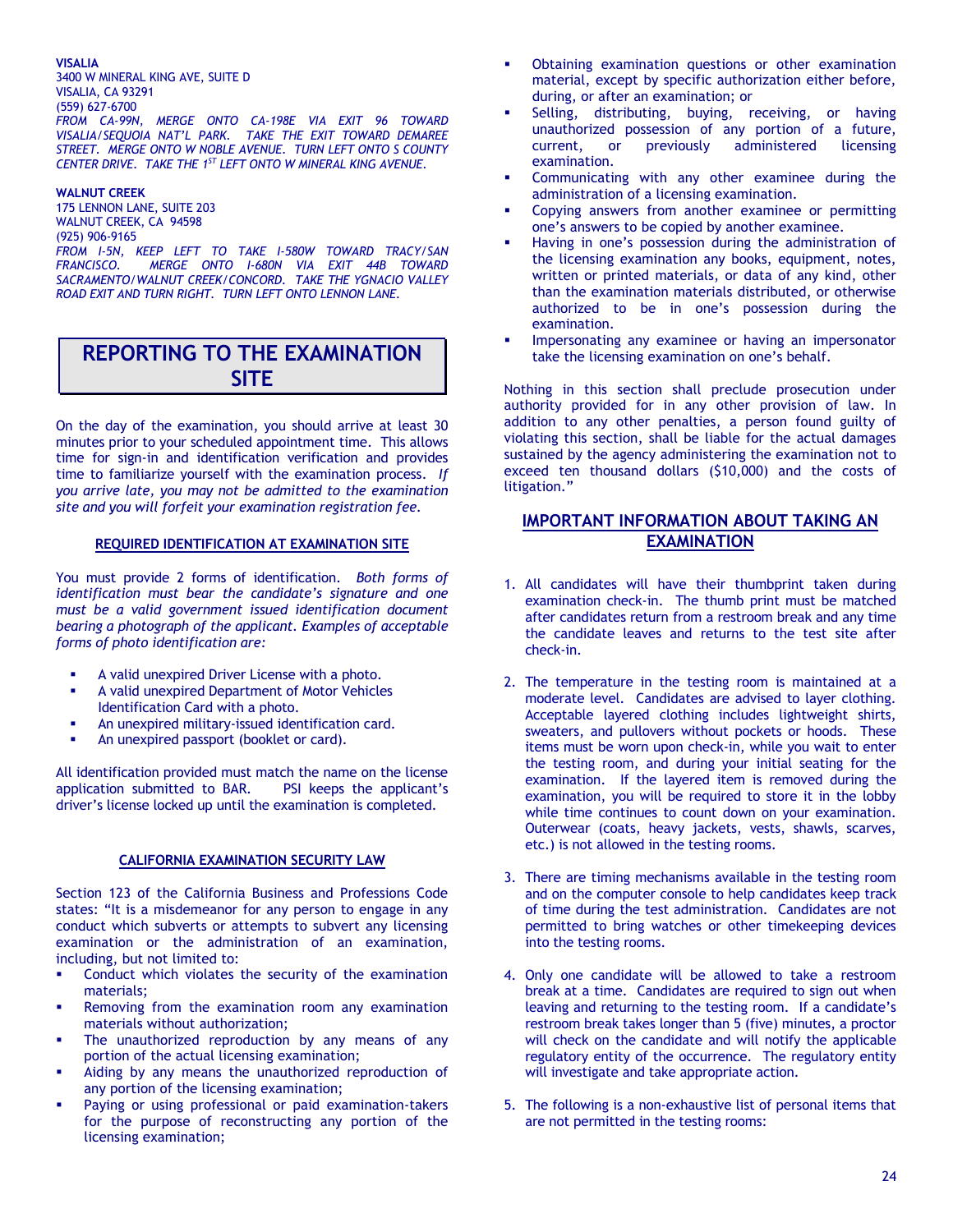| <b>Purses</b>              | Briefcases/daypacks/luggage |
|----------------------------|-----------------------------|
| <b>Cellular phones</b>     | Pagers                      |
| Drinks (including water)   | Food/candy/snacks/gum       |
| Good luck items            | Luggage                     |
| <b>Calculators</b>         | <b>Reading materials</b>    |
| <b>Textbooks</b>           | <b>Notes</b>                |
| Any recording device       | <b>Smart devices</b>        |
| Electronic devices         | Headphones or               |
|                            | earphones/earbuds           |
| Personal pens or pencils   | <b>Therapeutic items</b>    |
| Cameras                    | Over-the-counter            |
|                            | medication                  |
| Weapons                    | <b>Fashion scarves</b>      |
| Hats/baseball caps/visors* | Sunglasses**                |
| Bulky, large or noisy      | Prescription drugs****      |
| jewelry***                 |                             |

*\*Headwear worn for religious purposes is subject to inspection.*

*\*\*Prescription and non-prescription eyeglasses may not be worn for the photo. Eyeglasses subject to inspection.*

*\*\*\*Jewelry that is allowed into the examination room is subject to inspection.*

*\*\*\*\*Drugs that are medically necessary during the pendency of the examination may be brought into the examination site, in a container bearing a proper prescription label with the name of the candidate and of the drug; any such medication is subject to examination by a proctor upon check-in.*

Examination proctors will have considerable discretion to refuse permission of clothing and/or items that compromise the integrity or security of the examination.

During the check-in process, all candidates will be asked if they possess any of the prohibited items and all candidates will be asked to empty their pockets. If prohibited items are found during check-in, candidates must return these items to their vehicle or other place of safekeeping. Neither PSI nor the Department of Consumer Affairs will be responsible for the items. Any candidate possessing prohibited items in the testing room will have his or her examination results invalidated, and PSI will notify the appropriate regulatory entity of the occurrence.

- 6. Shoes must be worn at all times and feet are not permitted on the chairs. Feet must remain on the floor during examinations.
- 7. Copying any portion of the examination content by any means or communicating examination content for the purpose of aiding its unauthorized reproduction, whether before, during, or after the examination, is a violation of PSI security policy and existing law. Either one may result in the disqualification or invalidation of examination results, the denial of your license, and may result in criminal prosecution.
- 8. If a candidate is asked by a proctor to step into the lobby during your examination, the proctor will suspend the candidate's examination, so all remaining test time will be retained.

Only candidates, and those individuals with prior regulatory entity approval, are allowed to be present in the testing sites.

If candidates require that an exception be made to ANY of the abovementioned security procedures, candidates must contact their regulatory entity PRIOR to the date of their examination. The regulatory entity must provide the exception to PSI. NO EXCEPTIONS WILL BE MADE ON THE DAY OF THE EXAMINATION.

# **SPECIAL TESTING CONSIDERATIONS**

### **AMERICANS WITH DISABILITIES ACT (ADA)**

Candidates with a physical or mental impairment that substantially limits a major life activity may be eligible for accommodation in the testing process to assure you that the examination accurately reflects knowledge, skills, or abilities. BAR and PSI are fully compliant with ADA guidelines and will provide reasonable accommodations as required by the law. Scheduling services are also available via our Telecommunications Device for the Deaf (TDD) by calling 800- 790-3926.

#### **ACCOMMODATION PROCEDURES**

**Candidates requiring special testing arrangements due to a physical or mental impairment must submit a request to BAR for such arrangements at the time of application. Please see Page 8, Special Accommodations Available for details.**

## **TAKING THE EXAMINATION BY COMPUTER**

The examination will be administered via computer. You will be using a mouse and computer keyboard.

#### **IDENTIFICATION SCREEN**

You will be directed to a semiprivate testing station to take the examination. When you are seated at the testing station, you will be prompted to confirm your name, identification number, and the examination for which you are registered.

#### **TUTORIAL**

Before you start your examination, an introductory tutorial is provided on the computer screen. The time you spend on this tutorial, up to 15 minutes, DOES NOT count as part of your examination time. Sample questions are included following the tutorial so that you may practice answering questions and reviewing your answers.

#### **TEST QUESTION SCREEN**

The "function bar" at the top of the sample question provides mouse-click access to the features available while taking the examination.

|    |                                                                     |                    |               |           |           | m Mark Comments b Goto ? Help X End |   |
|----|---------------------------------------------------------------------|--------------------|---------------|-----------|-----------|-------------------------------------|---|
|    | Question: 3 of 40                                                   | <b>Answered: 2</b> | Unanswered: 1 | Marked: 0 | View: All | Time Left(Min): 359                 |   |
| 3, | What do the stars on the United States of America's flag represent? |                    |               |           |           |                                     |   |
|    | (Choose from the following options)                                 |                    |               |           |           |                                     |   |
|    | 1. Presidents                                                       |                    |               |           |           |                                     |   |
|    | 2. Colonies<br>Ш                                                    |                    |               |           |           |                                     |   |
|    | 3. States                                                           |                    |               |           |           |                                     |   |
|    | 4. Wars                                                             |                    |               |           |           |                                     |   |
|    |                                                                     |                    |               |           |           |                                     |   |
|    |                                                                     |                    | << Back       | Next      |           |                                     | , |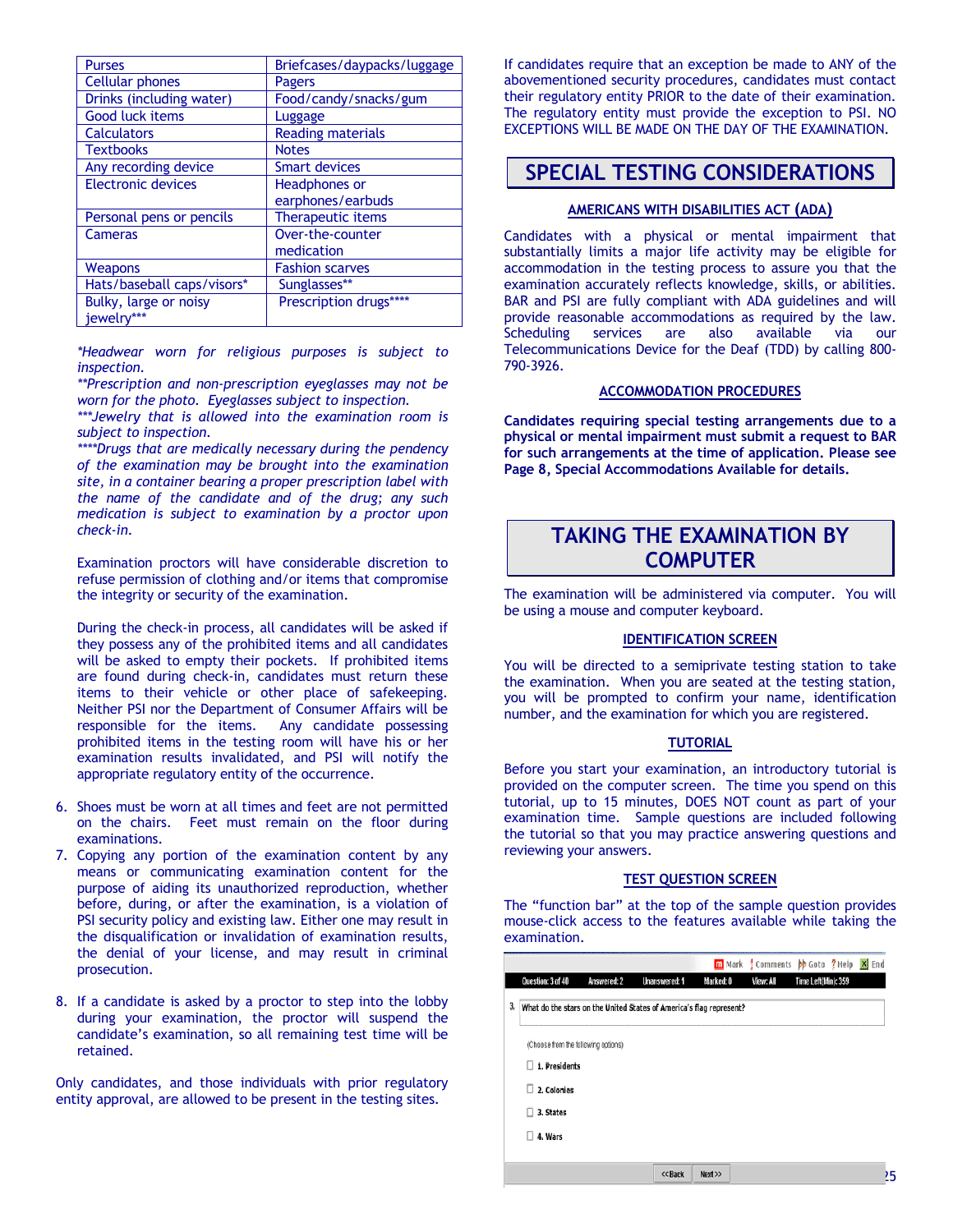One question appears on the screen at a time. During the examination, minutes remaining will be displayed at the top of the screen and updated as you record your answers.

# **TIPS FOR PREPARING FOR YOUR EXAMINATION**

The following suggestions will help you prepare for your examination.

- Planned preparation increases your likelihood of passing.
- Start with a current copy of this Candidate Information Bulletin and use the examination content outline as the basis of your study.
- Read study materials that cover all the topics in the content outline.
- Take notes on what you study. Putting information in writing helps you commit it to memory, and it is also an excellent business practice. Underline or highlight key ideas that will help with a later review.
- Discuss new terms or concepts as frequently as you can with colleagues. This will test your understanding and reinforce ideas.
- Your studies will be most effective if you study frequently, for periods of about 45 to 60 minutes. Concentration tends to wander when you study for longer periods of time.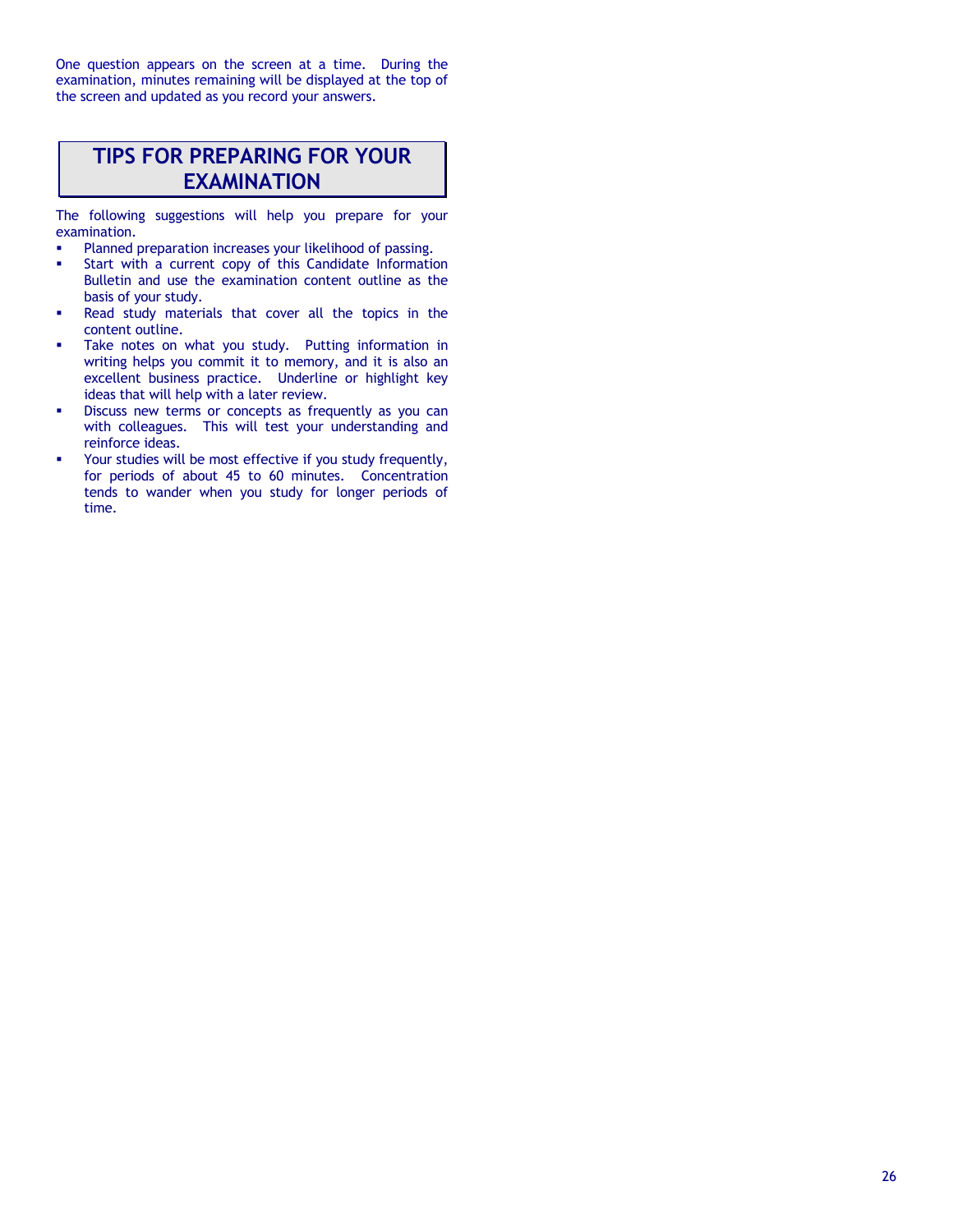# **SECTION VI: LICENSING EXAMINATIONS**

# **LICENSING EXAMINATIONS**

| <b>Examination</b>   | Length<br>of Time | # of<br><b>Items</b> |
|----------------------|-------------------|----------------------|
| Inspector            | 2.5 Hours         | 110                  |
| Repair<br>Technician | 3 Hours           | 120                  |

Actual number of questions and passing score may vary, depending on the actual exam version. Check the latest BAR publications for the latest information.

## **SAMPLE OF MULTIPLE-CHOICE EXAMINATION QUESTIONS**

Multiple-choice questions are used throughout the examination(s). These are questions in which four answers are provided, only one of which is correct.

Examination candidates should carefully read the following:

- For each multiple-choice question, you may select only one answer.
- There is no penalty for guessing. Scores are based on the number of overall correct answers. **It is to your advantage to answer as many questions as you can**.
- **Some questions will require you to use provided reference materials to determine the correct answer.**
- Suggestions for taking multiple-choice examinations:
	- Your first answer is often your best answer. Don't spend too much time on any one question.
	- If more than one answer seems to be correct, choose the answer that seems correct most often.

### **SAMPLE EXAMINATION QUESTIONS**

- 1. While performing a visual inspection, an Inspector observes there is no EGR amplifier, even though one is shown on the underhood emission label. The EGR valve is connected to ported vacuum. What EIS analyzer entry should be made?
	- A. Missing
	- B. Disconnected
	- C. Pass
	- D. Defective
- 2. Which of the following actions should be taken if a vehicle's timing reads 5 degrees BTDC and the specification for the vehicle is 8 degrees BTDC?
	- A. Adjust timing to specification and perform a second after-repairs test.
	- B. Enter "fail" into the analyzer for ignition timing because it is out of specification range.
- C. Enter "pass" into the analyzer for ignition timing and 5 degrees BTDC for the timing reading.
- D. Enter "not applicable" for the ignition timing and specification.
- 3. Which of the following is a primary purpose of the Smog Check Referee?
	- A. Perform initial smog inspections.
	- B. Analyze data from test analyzers.
	- C. Perform inspection dispute resolutions.<br>D. Perform disputed smog-related repairs.
	- Perform disputed smog-related repairs.
- 4. What action should be taken when a 23-month-old car with 22,200 miles on its odometer fails an emissions inspection because of a failed emission component?
	- A. Send the vehicle to a Referee as a pattern failure.
	- B. Refer the customer go to a dealer for the repair.
	- C. Retest and issue a certification and exemption.
	- D. Issue a certificate of non-compliance.
- 5. Which of the following statements describes the difference between a three-wire oxygen sensor and a single-wire oxygen sensor?
	- A. A three-wire is more accurate.
	- B. A single-wire is more durable.
	- C. A single-wire sends information slower.
	- D. A three-wire allows earlier closed-loop operation
- 6. Use the following exhibit to answer this question.



FUEL INJECTOR PATTERN

At what point in this scope pattern would the fuel injector be open?

| А. | 1 |
|----|---|
| В. | 2 |
| c. | 3 |
|    |   |

D. 4

(Correct answers to these questions can be found on the next page.)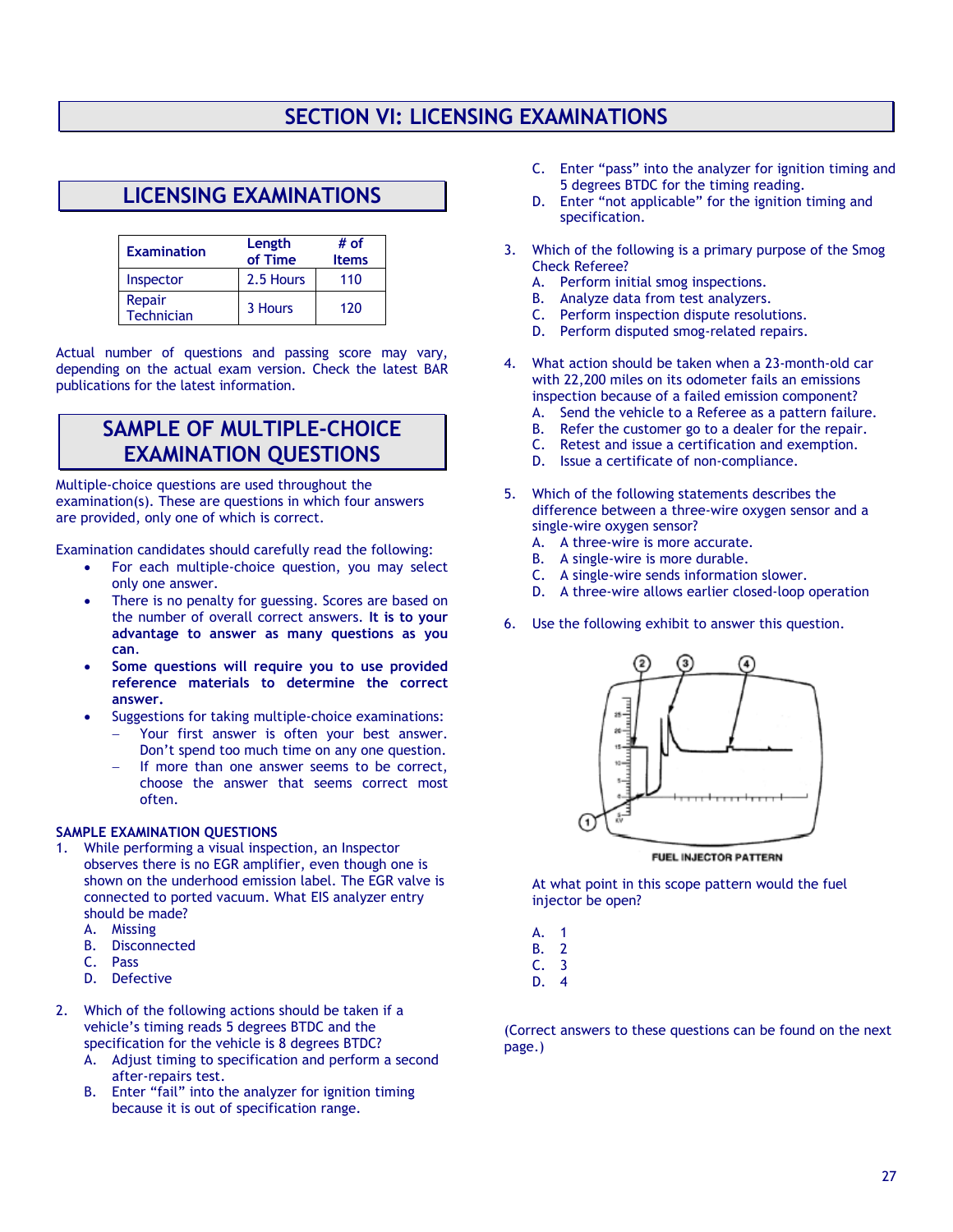## **EXAMINATION RESULTS**

At the end of your test, you will receive a printed Score Report. The report indicates whether you passed or failed the examination.

For candidates who fail the examination, the Score Report also identifies the number of questions answered correctly, the minimum passing score, and the scores for each of the sections of the examination. The scores for each of the sections are provided to give you more details about your performance on the examination. You may refer to the examination plans in Section IV of this handbook for the specific knowledge, skills and abilities needed for each section. Only correctly answered questions count toward your examination score.

Periodically, there may be a delay in providing results due to the Bureau performing a quality assurance assessment on the examination items. Once this assessment has been completed during one of these periodic reviews, release of examination results should resume as scheduled. Whenever the Bureau conducts a quality assurance assessment, the Bureau posts this information on its website.

#### **CONFIDENTIALITY OF EXAMINATION RESULTS**

Examination results are the property of the person who took the examination and will not be released to anyone else without the written permission of the candidate.

#### **DUPLICATE SCORE REPORTS**

You may request a duplicate score report after your examination by emailing [scorereport@psionline.com](mailto:scorereport@psionline.com) or by calling 800-733-9267.

### **RETAKING AN EXAMINATION**

Once you have received your Examination Eligibility Notice, you will be allowed two attempts to pass the examination. If you do not pass your first examination, you may schedule a second examination appointment. BAR requires 14 days between examination attempts.

It is not possible to make a new examination appointment on the same day you have taken an examination; this is due to processing and reporting scores. A candidate who tests unsuccessfully on a Wednesday can call the next day, Thursday, to schedule another test. In order to retest, you must re-register following the steps for registration and scheduling as outlined earlier. You may re-register over the Internet, telephone, fax or by mail. Once registered, you can schedule your re-examination.

If you do not pass the examination in two attempts, you must submit a new application, with a \$20.00 application fee, to:

> Department of Consumer Affairs Bureau of Automotive Repair Licensing Unit P.O. Box 989001 West Sacramento, CA 95798-9001

If you wish to send your application and fee by an express carrier, send to:

> Department of Consumer Affairs Bureau of Automotive Repair Licensing Unit 10949 N. Mather Blvd. Rancho Cordova, CA 95670

**You must wait at least 14 days between examination attempts. You will be charged a fee of \$40.50 each time you take the examination.** 

Answers to sample examination questions **1:A; 2:C; 3:C; 4:B; 5:D; 6:A**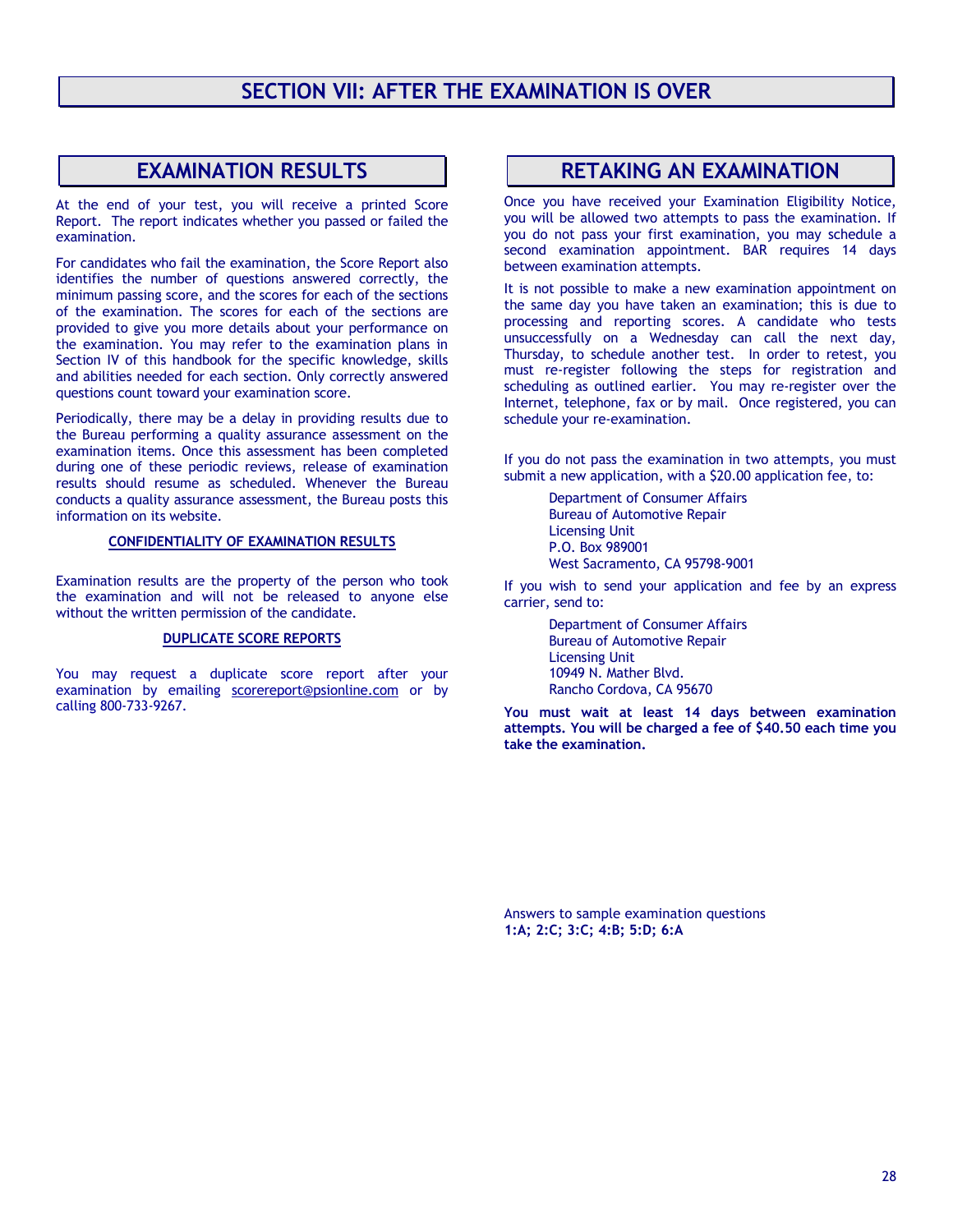# **SECTION VIII: OBTAINING A LICENSE**

After passing the examination, your record is sent back to BAR to review for enforcement actions, as well as family support or tax actions before a license may be issued. If there are no administrative, tax, or family support holds on your license, your results will be updated into the BAR Vehicle Information Database (VID) within five business days of your examination. You must contact your local BAR field office for instructions on how to obtain an access code.

#### **No additional fees are collected before the license is issued.**

A person may not perform the duties of a Licensed Inspector or Repair Technician without a current license. The Inspector and Repair Technician license shall expire two years from the last day of the month in which the license was issued, unless renewed, suspended, rescinded, or terminated by operation of law. This process is fully explained in California Code of Regulations, Title 16, Section 3340.29 (e).

Before BAR can issue an Inspector or Repair Technician license to you, BAR must have information required by Sections 44014 and 44031.5 of the Health and Safety Code. The Chief of the bureau is responsible for maintaining the information you provide. The information may be transferred to other government agencies if the agencies need it to perform their legal duties. You have a right to review the records maintained on you by this bureau**,** unless the records are identified as confidential information and exempted in Section 1798.3 of the Information Practices Act.

#### **Disclosure of your Social Security number to BAR is mandatory**.

Section 30 of the Business and Professions Code and Pub. L. 94- 455 [42 w. 405(c)(2)(C)] authorizes collection of your Social Security number. Your Social Security number will be used exclusively for tax enforcement purposes and for purposes of compliance with any judgment or order for family support in accordance with section 11350.6 of the Welfare and Institutions Code. If you fail to provide your Social Security number, you will be reported to the Franchise Tax Board, which may assess a \$100 penalty against you.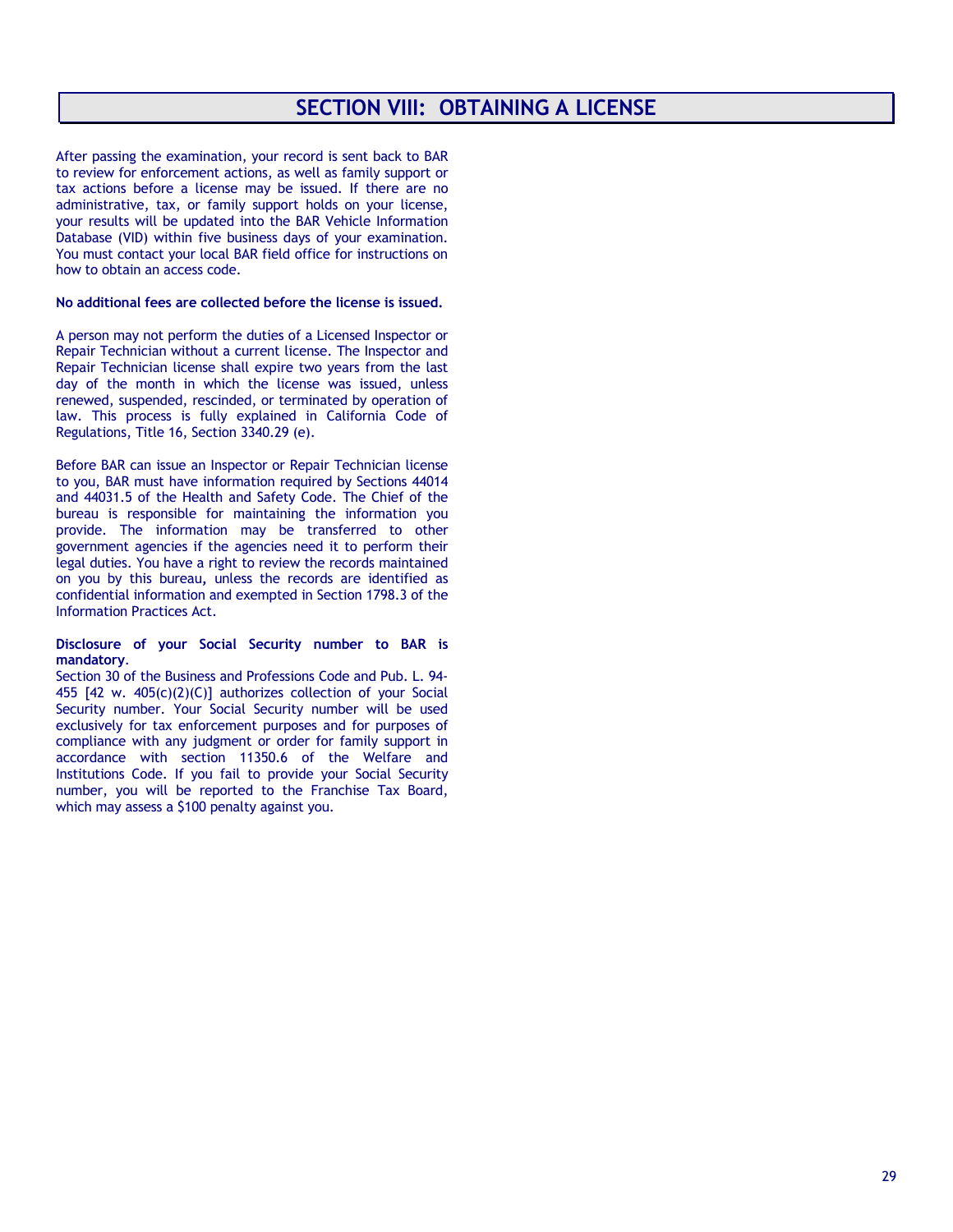# **INITIAL LICENSING FLOWCHART**

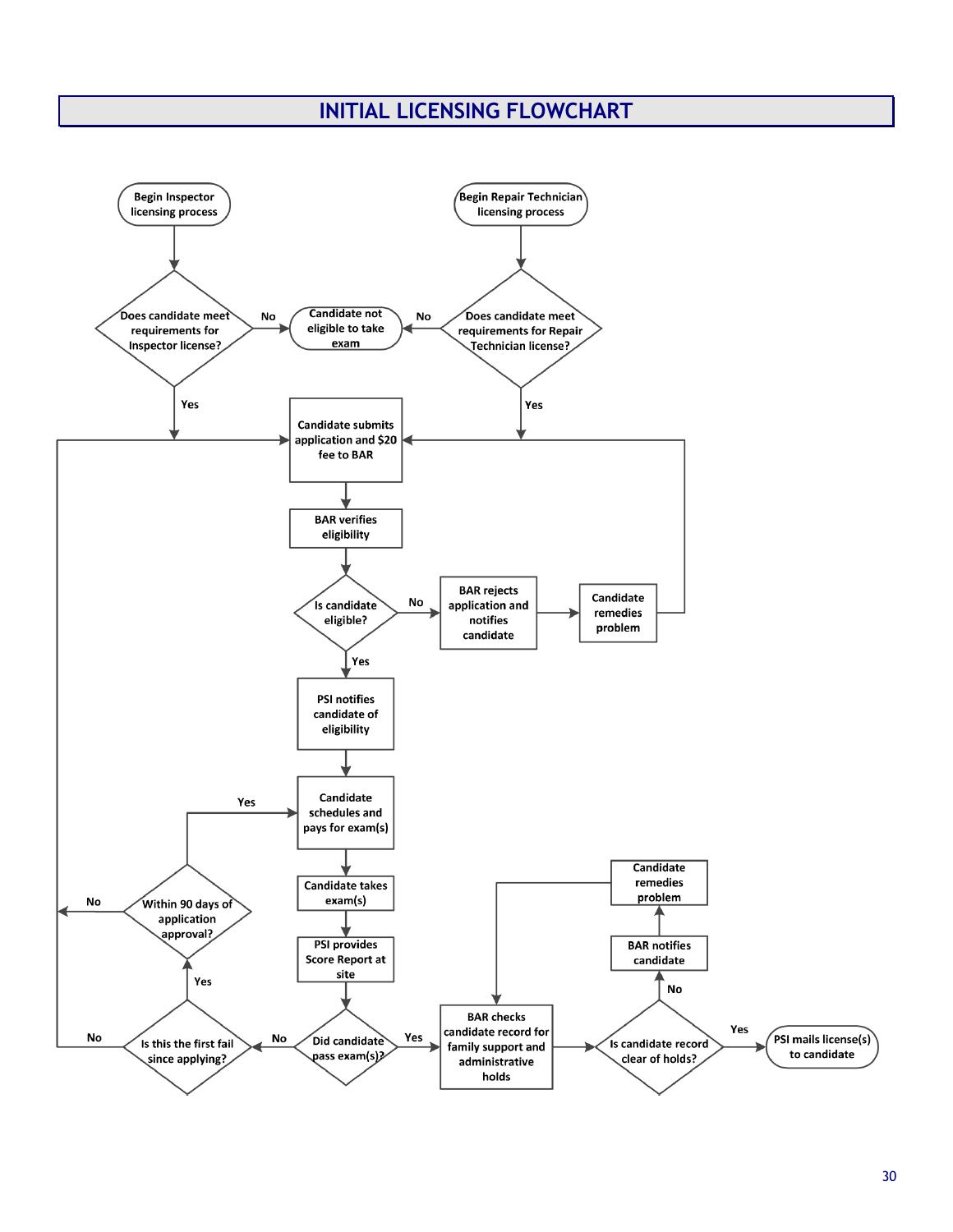| <b>CALIFORNIA BUREAU OF AUTOMOTIVE REPAIR EXAMINATIONS</b> |
|------------------------------------------------------------|
| <b>REGISTRATION FORM</b>                                   |

*Before you begin. . . Read the Candidate Information Bulletin before filling out this registration form. You must provide all information requested and submit the appropriate fee. PLEASE TYPE OR PRINT LEGIBLY. Registration forms that are incomplete, illegible, or not accompanied by the proper fee will be returned unprocessed. Registration fees are not refundable.*

psi

| 1. Legal Name:              |                                                                                                                                                                                                                                                                                       |
|-----------------------------|---------------------------------------------------------------------------------------------------------------------------------------------------------------------------------------------------------------------------------------------------------------------------------------|
|                             | <b>Last Name</b><br>(Jr/III)                                                                                                                                                                                                                                                          |
|                             |                                                                                                                                                                                                                                                                                       |
|                             | <b>First Name</b><br><b>Middle Name</b>                                                                                                                                                                                                                                               |
| 2. Candidate ID:            |                                                                                                                                                                                                                                                                                       |
| 3. Mailing Address:         |                                                                                                                                                                                                                                                                                       |
|                             | Number, Street<br>Apt/Ste                                                                                                                                                                                                                                                             |
|                             |                                                                                                                                                                                                                                                                                       |
|                             | <b>Zip Code</b><br>City<br><b>State</b>                                                                                                                                                                                                                                               |
| 4. Telephone: Home          | <b>Work</b><br>$\omega$                                                                                                                                                                                                                                                               |
| 5. Email:                   | $^{\circ}$<br><u> 1989 - Johann Harry Harry Harry Harry Harry Harry Harry Harry Harry Harry Harry Harry Harry Harry Harry Harry</u><br>the control of the control of the control of the control of the control of the control of                                                      |
| 6. Examination: (Check one) | Smog Check Inspector \$40.50<br>Smog Check Repair Technician \$40.50                                                                                                                                                                                                                  |
| (Check one)                 | <b>RETAKE</b><br><b>FIRST TIME</b>                                                                                                                                                                                                                                                    |
|                             | 7. Total Fee \$___________ Pay by credit card, money order, company check or cashier's check (made payable to PSI).                                                                                                                                                                   |
|                             | If you are paying by credit card, check one: □ VISA □ MasterCard □ American Express □ Discover                                                                                                                                                                                        |
|                             |                                                                                                                                                                                                                                                                                       |
|                             | The card verification number may be located on the back of the card (the last<br>three digits on the signature strip) or on the front of the card (four digits<br>to the right and above the card account number).                                                                    |
|                             |                                                                                                                                                                                                                                                                                       |
|                             |                                                                                                                                                                                                                                                                                       |
|                             | 8. Affidavit: I certify that the information provided on this registration form (and/or telephonically to PSI) is correct. I understand that any<br>falsification of information may result in denial of registration. I have read and understand the candidate information bulletin. |
|                             |                                                                                                                                                                                                                                                                                       |
|                             | When you have finished this form in its entirety, please mail the form, along with the appropriate fees, to the address below.<br><b>DCL Hooperpoont:Gentler # ATTN: Francischen Demistration CA DAD</b>                                                                              |

**PSI licensure:certification \* ATTN: Examination Registration CA BAR 3210 E Tropicana \* Las Vegas, NV \* 89121 Fax (702) 932-2666 \* (877) 392-6422 \* TTY (800) 735-2929**